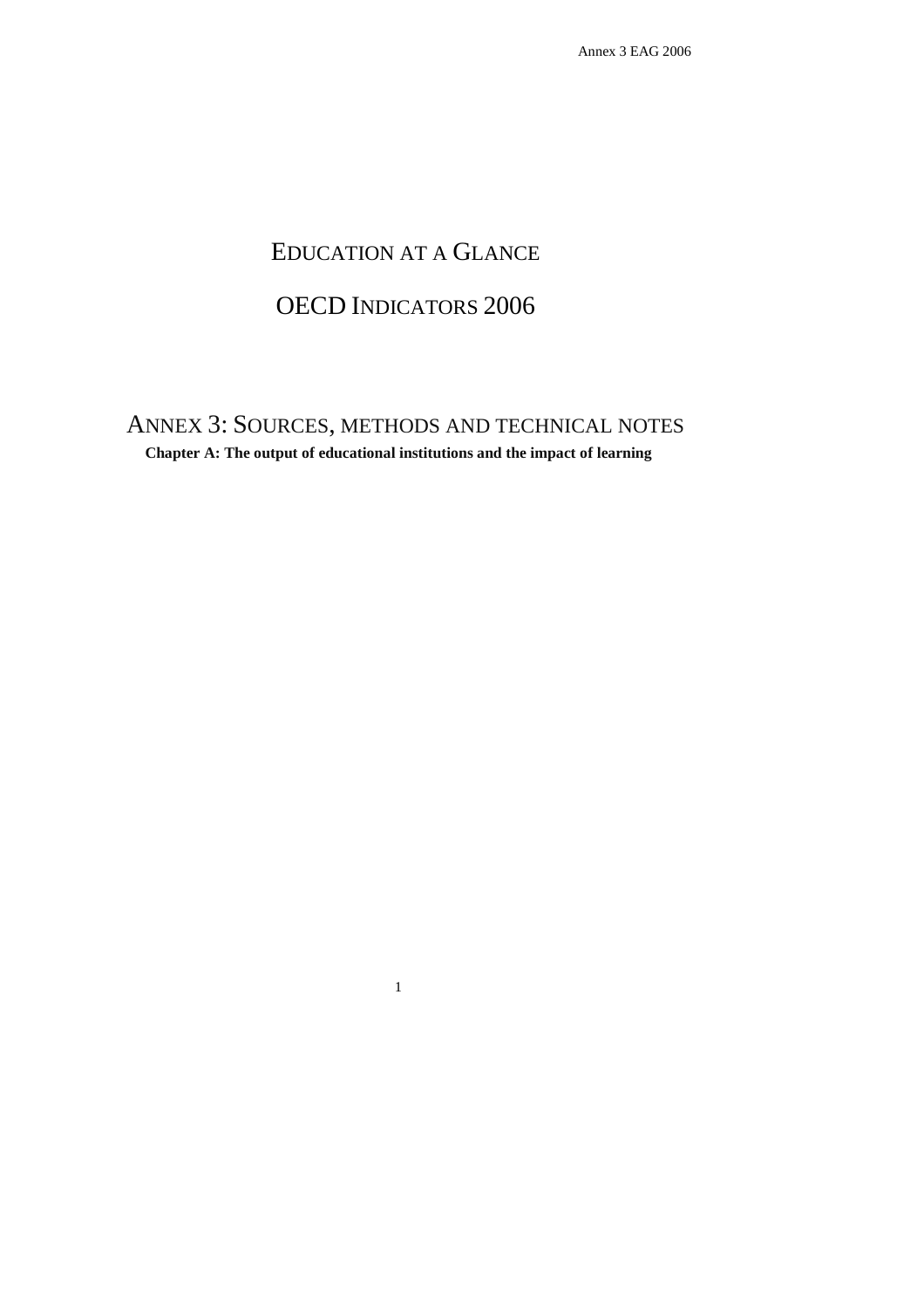# *TABLE OF CONTENTS*

| $\blacksquare$<br>Table A1.1a, A1.1.b (web), A1.1.c (web), A.1.2a, A1.2.b (web), $\overline{A1.2.c}$ (web), A1.3a A1.3.b (web), |  |
|---------------------------------------------------------------------------------------------------------------------------------|--|
|                                                                                                                                 |  |
| ■                                                                                                                               |  |
|                                                                                                                                 |  |
| ■                                                                                                                               |  |
| ■                                                                                                                               |  |
|                                                                                                                                 |  |
|                                                                                                                                 |  |
|                                                                                                                                 |  |
|                                                                                                                                 |  |
|                                                                                                                                 |  |
|                                                                                                                                 |  |
|                                                                                                                                 |  |
|                                                                                                                                 |  |
|                                                                                                                                 |  |
|                                                                                                                                 |  |
|                                                                                                                                 |  |
|                                                                                                                                 |  |
|                                                                                                                                 |  |
|                                                                                                                                 |  |
|                                                                                                                                 |  |
|                                                                                                                                 |  |
|                                                                                                                                 |  |
|                                                                                                                                 |  |
|                                                                                                                                 |  |
|                                                                                                                                 |  |
|                                                                                                                                 |  |
|                                                                                                                                 |  |
|                                                                                                                                 |  |
| Ø                                                                                                                               |  |
|                                                                                                                                 |  |
| INDICATOR A8: LABOUR FORCE PARTICIPATION BY LEVEL OF EDUCATIONAL ATTAINMENT 22                                                  |  |
| Table A8.1a, A8.1b (web), A8.2a, A8.2b (web), A.8.3a, A8.3.b (web), A8.3.c (web), A8.4a A8.4.b<br>■                             |  |
|                                                                                                                                 |  |
|                                                                                                                                 |  |
|                                                                                                                                 |  |
| Tables A9.1a, A9.1b, A9.2a (web), A9.2b (web), A9.2c (web), A9.3 (web), A9.4a, A9.4b, A9.4c 24<br>,,,                           |  |
| ■                                                                                                                               |  |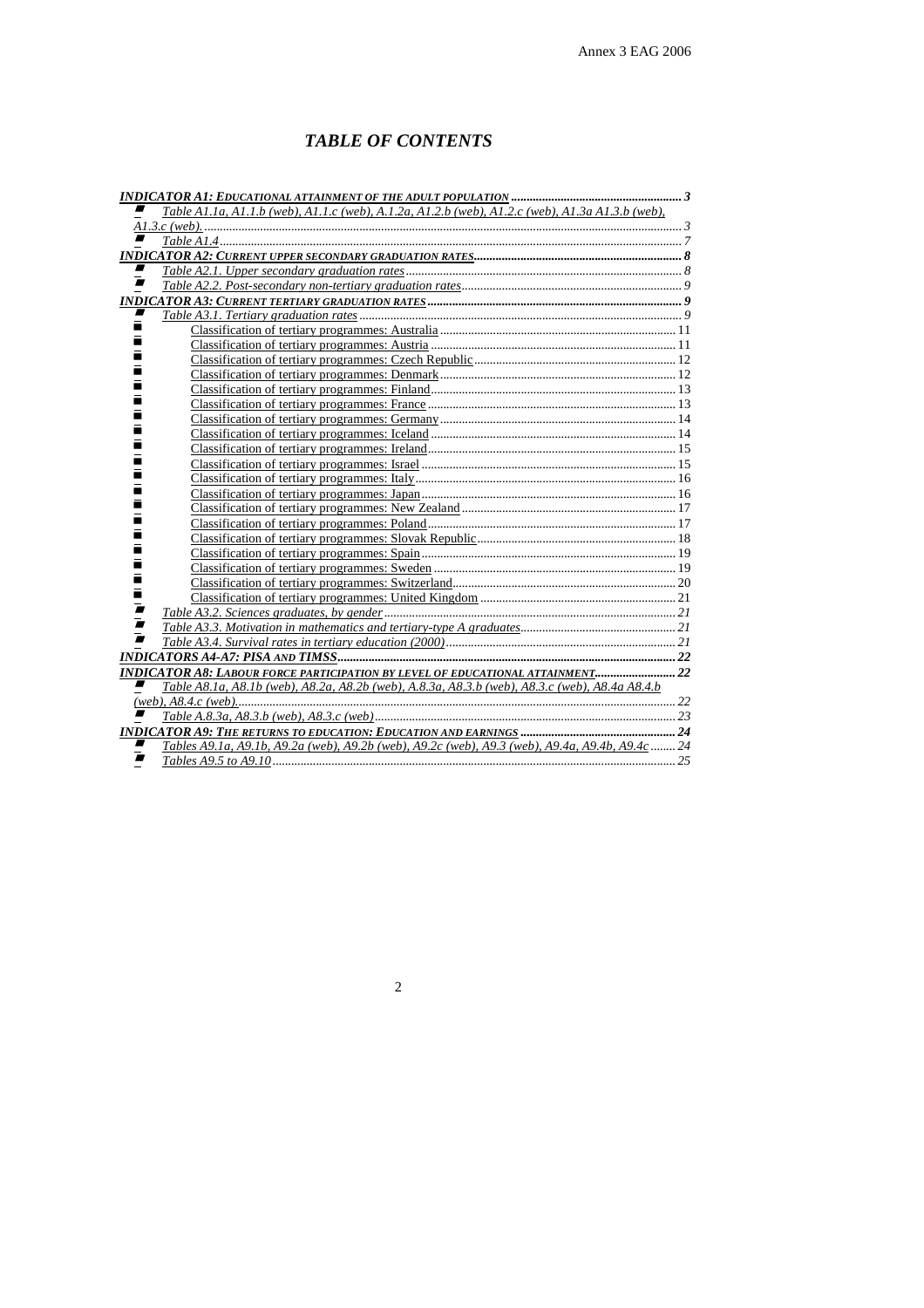### **CHAPTER A: THE OUTPUT OF EDUCATIONAL INSTITUTIONS AND THE IMPACT OF LEARNING**

### **INDICATOR A1: Educational attainment of the adult population**

■ **Table A1.1a, A1.1.b (web), A1.1.c (web), A.1.2a, A1.2.b (web), A1.2.c (web), A1.3a A1.3.b (web), A1.3.c (web).** 

### *Methodology*

Data on population and educational attainment are taken from OECD and EUROSTAT databases, which are compiled from National Labour Force Surveys. Tables by gender (b for males and c for females) are available on the web.

The attainment profiles are based on the percentage of the population aged 25 to 64 years that has completed a specified level of education. The International Standard Classification of Education (ISCED-97) is used to define the levels of education.

Table 1: National Sources

|           | <b>Stastical agency</b>                                       | Source                                                                 | Reference<br>period                                                                               | Coverage                                     | Primary sampling unit            |
|-----------|---------------------------------------------------------------|------------------------------------------------------------------------|---------------------------------------------------------------------------------------------------|----------------------------------------------|----------------------------------|
| Australia | Australian Bureau of<br><b>Statistics</b>                     | Australian<br>Bureau of<br><b>Statistics</b><br>Labour Force<br>Survey | May 2004                                                                                          | Data refer to<br>persons aged<br>15 to 64    | Respondents within<br>households |
| Austria   | Statistics Austria                                            | Quarterly<br>Microcensus                                               | The data<br>refer to<br>annual<br>averages of<br>the quarterly<br>Microcensus<br>sample<br>survey | Data refer to<br>persons aged<br>15 and over |                                  |
| Belgium   | FPS Economy - DG<br>Statistics and<br>Economic<br>Information | Labour Force<br>Survey                                                 | Annual<br>average                                                                                 | Data refer to<br>persons aged<br>15 and over | Households                       |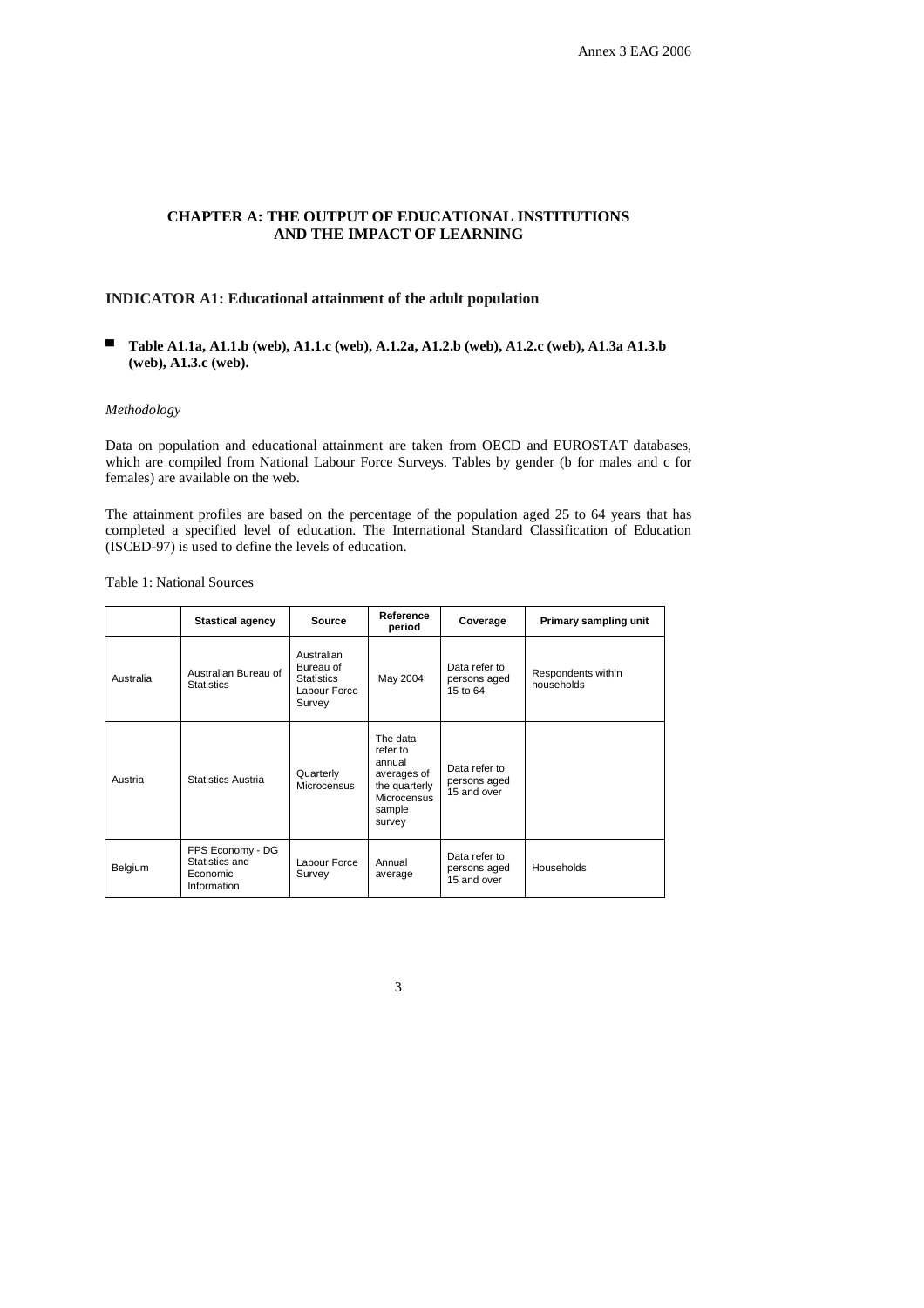| Canada            | <b>Statistics Canada</b>                               | Monthy<br>Labour Force<br>Survey        | The annual<br>data are<br>averages of<br>monthly<br>estimates                                 | Data refer to<br>persons aged<br>15 and over | Households |
|-------------------|--------------------------------------------------------|-----------------------------------------|-----------------------------------------------------------------------------------------------|----------------------------------------------|------------|
| Czech<br>Republic | <b>Czech Statistical</b><br>office (CSU)               | Labour Force<br>Sample<br>Survey        | Annual<br>average of<br>quarterly<br>estimates                                                | Data refer to<br>persons aged<br>15 and over | Persons    |
| Denmark           | Eurostat                                               | European<br>Labour Force<br>Survey      | 1st quarter                                                                                   | Data refer to<br>persons aged<br>15 to 64    | Households |
| Finland           | Eurostat                                               | European<br>Labour Force<br>Survey      | 1st quarter                                                                                   | Data refer to<br>persons aged<br>15 to 64    | Households |
| France            | <b>INSEE</b>                                           | Labour Force<br>Survey                  | Annual<br>average of<br>quarterly<br>estimates                                                | Data refer to<br>persons aged<br>15 and over | Households |
| Germany           | <b>Federal Statistical</b><br>Office                   | Labour Force<br>Survey<br>(Microcensus) | 5-11 May<br>2004                                                                              | Data refer to<br>persons aged<br>15 and over | Households |
| Greece            | Eurostat                                               | European<br>Labour Force<br>Survey      | 1st quarter                                                                                   | Data refer to<br>persons aged<br>15 to 64    | Households |
| Hungary           | Hungarian Central<br><b>Statistical Office</b>         | Labour Force<br>Survey                  | 2nd quarter                                                                                   | Data refer to<br>persons aged<br>15 to 74    | Households |
| Iceland           | Eurostat                                               | European<br>Labour Force<br>Survey      | 1st quarter                                                                                   | Data refer to<br>persons aged<br>15 to 64    | Households |
| Ireland           | Eurostat                                               | European<br>Labour Force<br>Survey      | 1st quarter                                                                                   | Data refer to<br>persons aged<br>15 to 64    | Households |
| Israel            | <b>Israel's Central</b><br><b>Bureau of Statistics</b> | Labour Force<br>Survey                  | Annual<br>average for<br>2004                                                                 | Permanent<br>residents aged<br>$15+$         | Households |
| Italy             | <b>ISTAT</b>                                           | Household<br>Labour Force<br>Survey     | The data<br>refer to the<br>second<br>quarter of<br>each year<br>(second<br>week of<br>April) | Data refer to<br>persons aged<br>15 and over |            |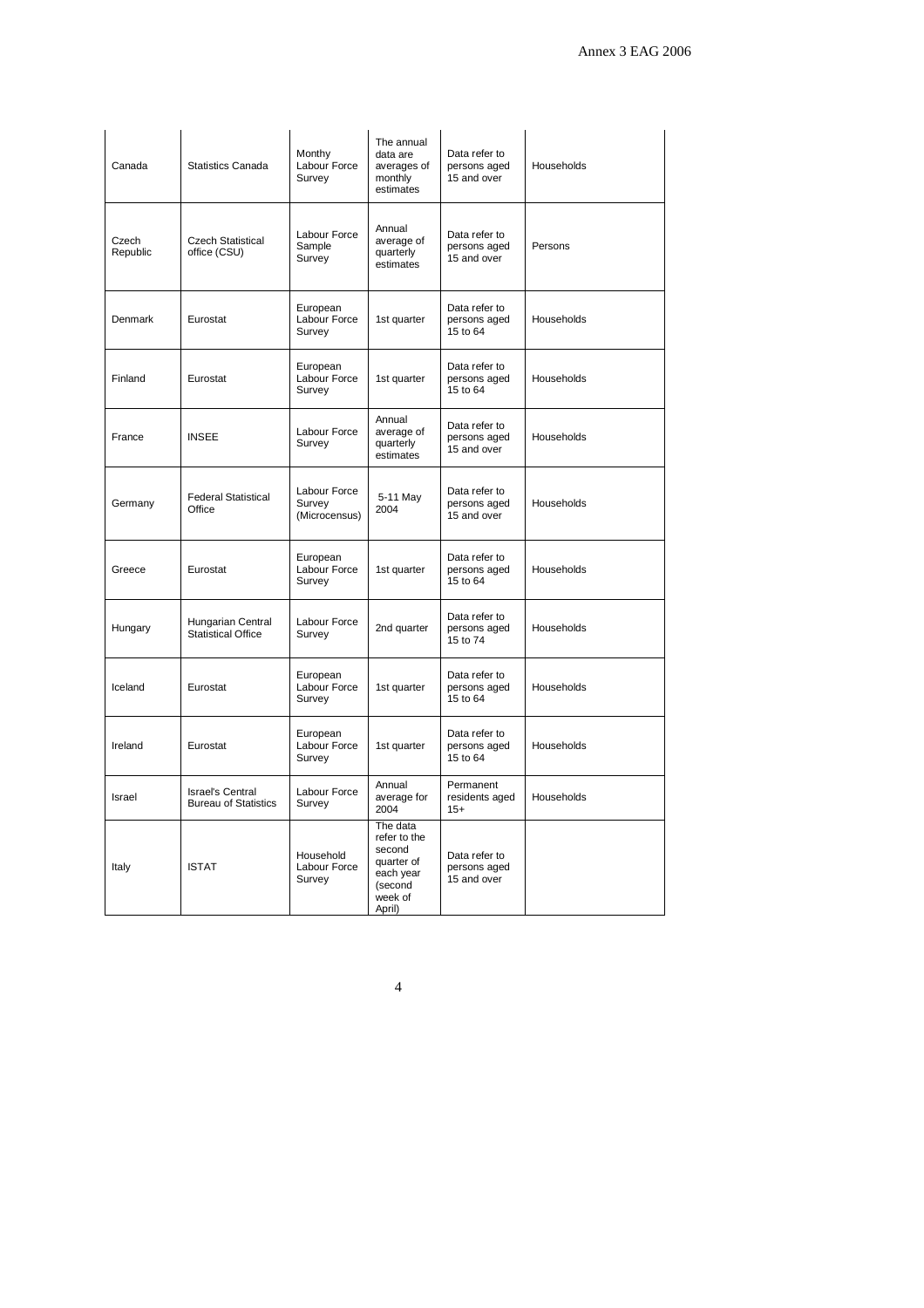| Japan              | Statistics Bureau.<br>Ministry of Public<br>Management, Home<br>Affairs, Posts and<br>Telecommunications | The Labour<br>Force Survey<br>detailed<br>tabulation      | Average of<br>2003                                                  | Data refer to<br>persons aged<br>15 and over                                                                                                   | Households             |
|--------------------|----------------------------------------------------------------------------------------------------------|-----------------------------------------------------------|---------------------------------------------------------------------|------------------------------------------------------------------------------------------------------------------------------------------------|------------------------|
| Korea              | <b>National Statistical</b><br>Office                                                                    | Monthly<br>Economically<br>Active<br>Population<br>Survey | Annual<br>average of<br>monthly<br>estimates                        | Data refer to<br>persons aged<br>15 and over                                                                                                   | Households             |
| Luxembourg         | Eurostat                                                                                                 | European<br>Labour Force<br>Survey                        | 1st quarter                                                         | Data refer to<br>persons aged<br>15 to 64                                                                                                      | Households             |
| Mexico             | Secretaría del<br>Trabajo y Previsíon<br>Social (STPS)                                                   | Encuesta<br>Nacional de<br>Empleo<br>(ENE)                | Biennial<br>survey since<br>1991, yearly<br>since 1995              | The survey<br>covers civilian<br>resident<br>population<br>aged 12 years<br>and over<br>excluding<br>armed forces<br>when they are<br>resident | Households             |
| <b>Netherlands</b> | Eurostat                                                                                                 | European<br>Labour Force<br>Survey                        | 1st quarter                                                         | Data refer to<br>persons aged<br>15 to 64                                                                                                      | Households             |
| New Zealand        | <b>Statistics New</b><br>Zealand                                                                         | Household<br>Labour Force<br>Survey                       | The annual<br>data are<br>averages of<br>quarterly<br>estimates     | Data refer to<br>civilian non-<br>institutionalised<br>persons aged<br>15 and over                                                             | Households             |
| Norway             | <b>Statistik</b><br>Sentralbyraa                                                                         | Labour Force<br>Survey                                    | Annual<br>average                                                   | Persons 16-74<br>years                                                                                                                         | Individuals            |
| Poland             | Statystyczny                                                                                             | Labour Force<br>Survey                                    | The data<br>are<br>averages of<br>published<br>quarterly<br>figures | Data refer to<br>persons aged<br>15 and over                                                                                                   | Households             |
| Portugal           | Instituto Nacional de<br>Estatística                                                                     | Labour Force<br>Survey                                    | Annual<br>average of<br>quarterly<br>estimates                      | Data refer to<br>persons aged<br>15 and over                                                                                                   | Households (dwellings) |
| Slovak<br>Republic | <b>Statistical Office of</b><br>the Slovak Republic                                                      | Labour Force<br>Sample<br>Survey                          | Annual<br>average of<br>quarterly<br>estimates                      | Data refer to<br>persons aged<br>15 and over                                                                                                   | <b>Dwellings</b>       |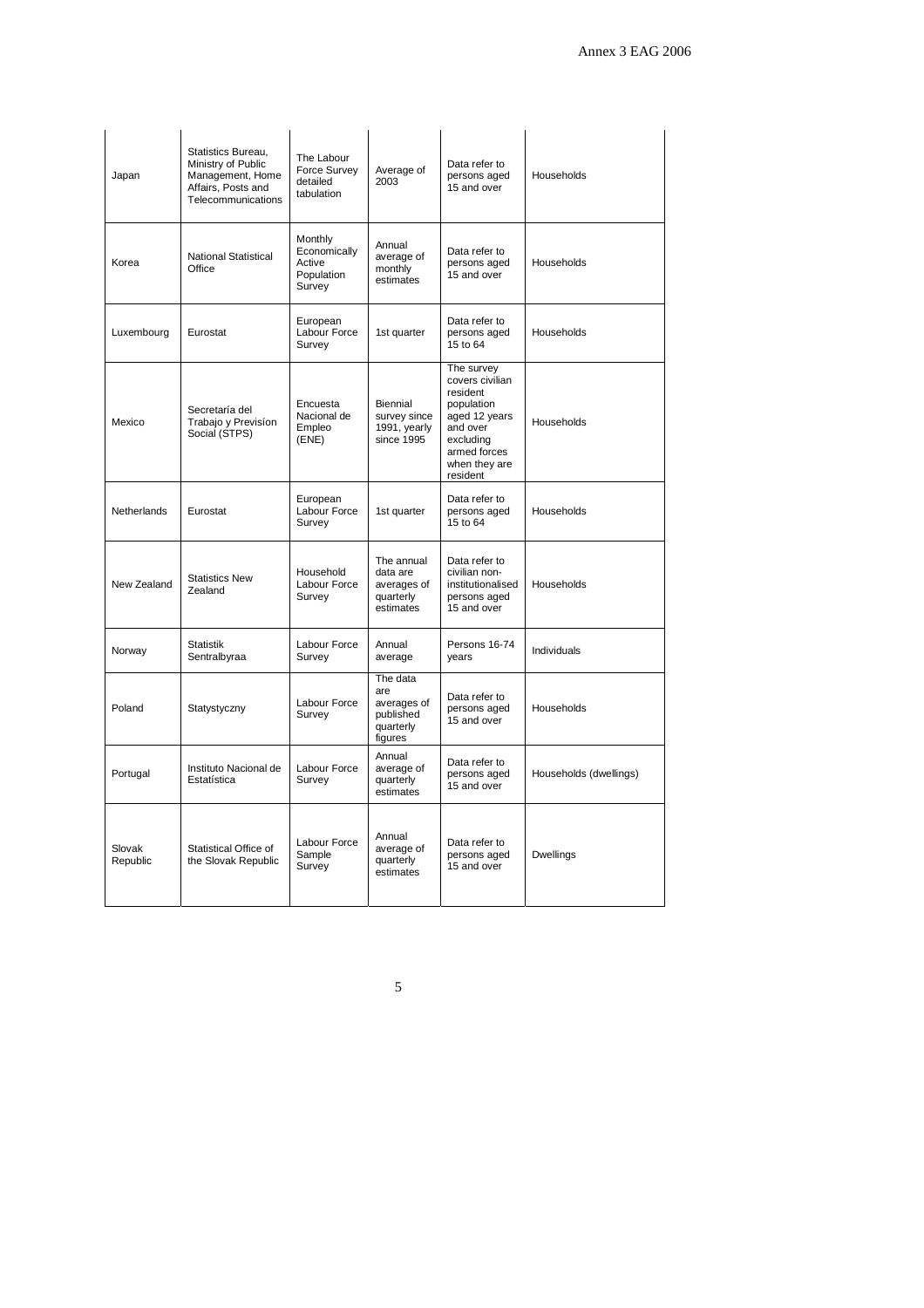| Spain                | Instituto Nacional de<br>Estadística                       | Active<br>Population<br>Survey<br>(quarterly) | Yearly<br>average                                                                           | Data refer to<br>persons aged<br>16 and over                | Enumeration area        |
|----------------------|------------------------------------------------------------|-----------------------------------------------|---------------------------------------------------------------------------------------------|-------------------------------------------------------------|-------------------------|
| Sweden               | Statistiska<br>Centralbyran                                | Labour Force<br>Survey                        | The annual<br>average                                                                       | Data refer to<br>persons aged<br>16-64                      | Individuals             |
| Switzerland          | <b>OFS</b>                                                 | Labour Force<br>Survey                        | The annual<br>data refer to<br>the 2nd<br>quarter<br>(April-June)                           | Data refer to<br>persons aged<br>15 and over                | Persons with households |
| Turkey               | State Institute of<br>Statistics (SIS)                     | Household<br>Labour Force<br>Survey           | Semi-annual<br>survey since<br>October<br>1988 Annual<br>average of<br>April and<br>October | Data refer to<br>persons aged<br>15 and over                | Households              |
| United<br>Kingdom    | <b>ONS</b>                                                 | Labour Force<br>Survey                        | Spring<br>Labour<br>Force<br>Survey                                                         | Data refer to<br>Men aged 16-<br>64 and women<br>aged 16-59 | Households              |
| <b>United States</b> | Census Bureau and<br>Bureau of Labour<br><b>Statistics</b> | March<br>Current<br>Population<br>Survey      | Annual data                                                                                 | Data refer to<br>persons aged<br>15 and over                | Households              |

### Table 1: National Sources (continued)

|           | Size of the sample        | Overall rate of non-response | <b>Remarks</b>                                                                                    |
|-----------|---------------------------|------------------------------|---------------------------------------------------------------------------------------------------|
| Australia | 43500                     | 3%                           | Households<br>are selected<br>and all non-<br>visitng adults<br>aged 15-64<br>are<br>interviewed. |
| Austria   |                           |                              |                                                                                                   |
| Belgium   | Around 92 500 individuals |                              |                                                                                                   |
| Canada    | Approx 92 500 persons     |                              |                                                                                                   |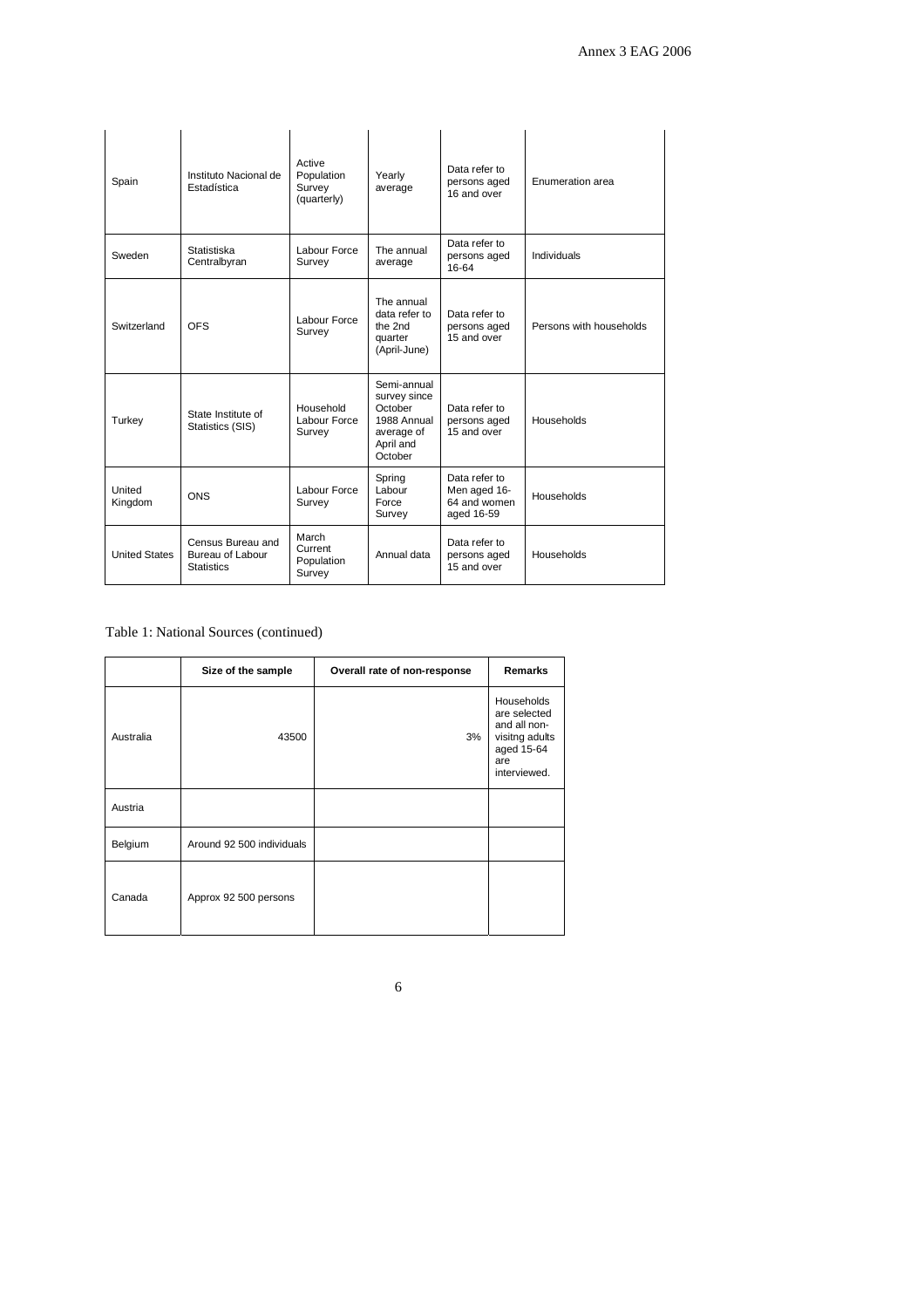| Czech<br>Republic | Around 24 000<br>households, i.e. approx<br>60 000 persons, i.e.<br>approx 53 000 persons<br>aged 15 and over | 30%                                            | Classification<br>according to<br><b>LFS</b><br>questionnaire<br>until 1997<br>used.                                                 |
|-------------------|---------------------------------------------------------------------------------------------------------------|------------------------------------------------|--------------------------------------------------------------------------------------------------------------------------------------|
| Denmark           |                                                                                                               |                                                |                                                                                                                                      |
| Finland           |                                                                                                               |                                                |                                                                                                                                      |
| France            | Around 35 000<br>households, i.e. approx<br>75 000 persons aged 15<br>and over                                |                                                |                                                                                                                                      |
| Germany           | 0.45% of households                                                                                           | 4% for questions on educational<br>attainment. |                                                                                                                                      |
| Greece            |                                                                                                               |                                                |                                                                                                                                      |
| Hungary           | 64 000 persons                                                                                                | 20-21%                                         | Armed forces<br>are not<br>included                                                                                                  |
| Iceland           |                                                                                                               |                                                |                                                                                                                                      |
| Ireland           |                                                                                                               |                                                |                                                                                                                                      |
| Israel            | Approx 22 500<br>households                                                                                   | 12%                                            |                                                                                                                                      |
| Italy             |                                                                                                               |                                                | The mapping<br>has changed<br>in 2001                                                                                                |
| Japan             |                                                                                                               |                                                | The special<br>survey of the<br>labour Force<br>Survey was<br>integrated<br>into the<br>Labour Force<br>Survey in<br>January<br>2002 |
| Korea             | 30 000 households                                                                                             |                                                | Annual report<br>on the<br>Economically<br>Active<br>population<br>Survey                                                            |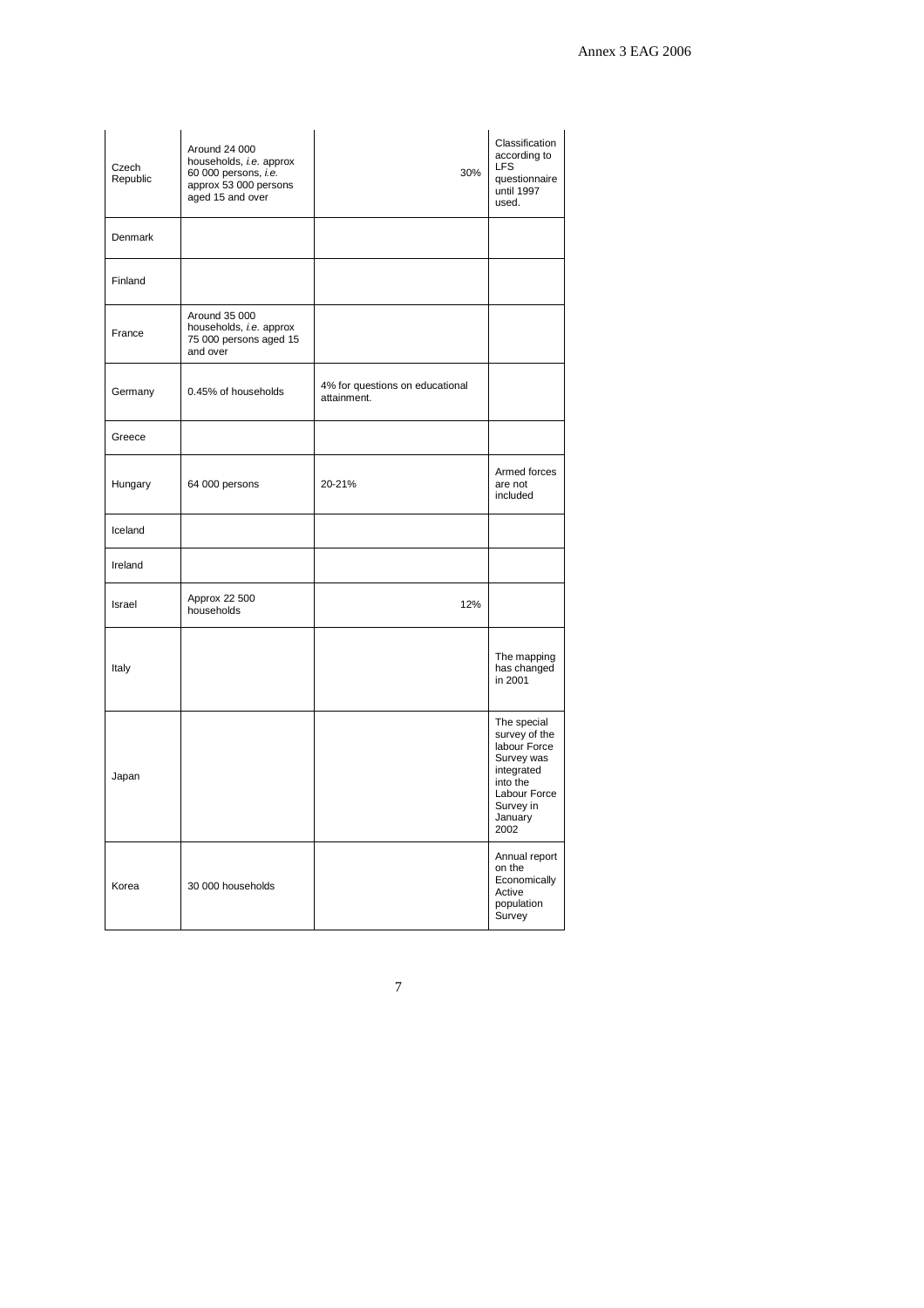| Luxembourg         |                                                                                                               |            |                                                                                                                                                                                                                                                                                                                                                   |
|--------------------|---------------------------------------------------------------------------------------------------------------|------------|---------------------------------------------------------------------------------------------------------------------------------------------------------------------------------------------------------------------------------------------------------------------------------------------------------------------------------------------------|
| Mexico             | In odds years the survey<br>is representative for state,<br>what increases the<br>sample significantly        | Around 15% |                                                                                                                                                                                                                                                                                                                                                   |
| Netherlands        |                                                                                                               |            |                                                                                                                                                                                                                                                                                                                                                   |
| New Zealand        | 15 000 households per<br>quarter                                                                              | 8.5%       |                                                                                                                                                                                                                                                                                                                                                   |
| Norway             | 24 000 / quarter                                                                                              | 10.4%      |                                                                                                                                                                                                                                                                                                                                                   |
| Poland             | 24 700 households                                                                                             | About 19%  | Since the 1st<br>quarter of<br>2003. the<br>results of the<br>LFS have<br>been<br>generalized<br>on the basis<br>of the<br>balance of<br>the<br>population<br>compiled<br>using the<br>results of the<br>National<br>Census of<br>the<br>Population<br>2002. That is<br>why the data<br>are not fully<br>comparable<br>with previous<br>year data |
| Portugal           | Arounds 20 000<br>households / around 50<br>000 persons                                                       | Around 9%  |                                                                                                                                                                                                                                                                                                                                                   |
| Slovak<br>Republic | Around 10 250 dwellings<br>per quarter, i.e. approx 28<br>900 persons, i.e. approx<br>24 500 persons aged 15+ | 7.5%       | Classification<br>according to<br><b>LFS</b><br>questionnaire<br>until 1999<br>and from<br>2000 used                                                                                                                                                                                                                                              |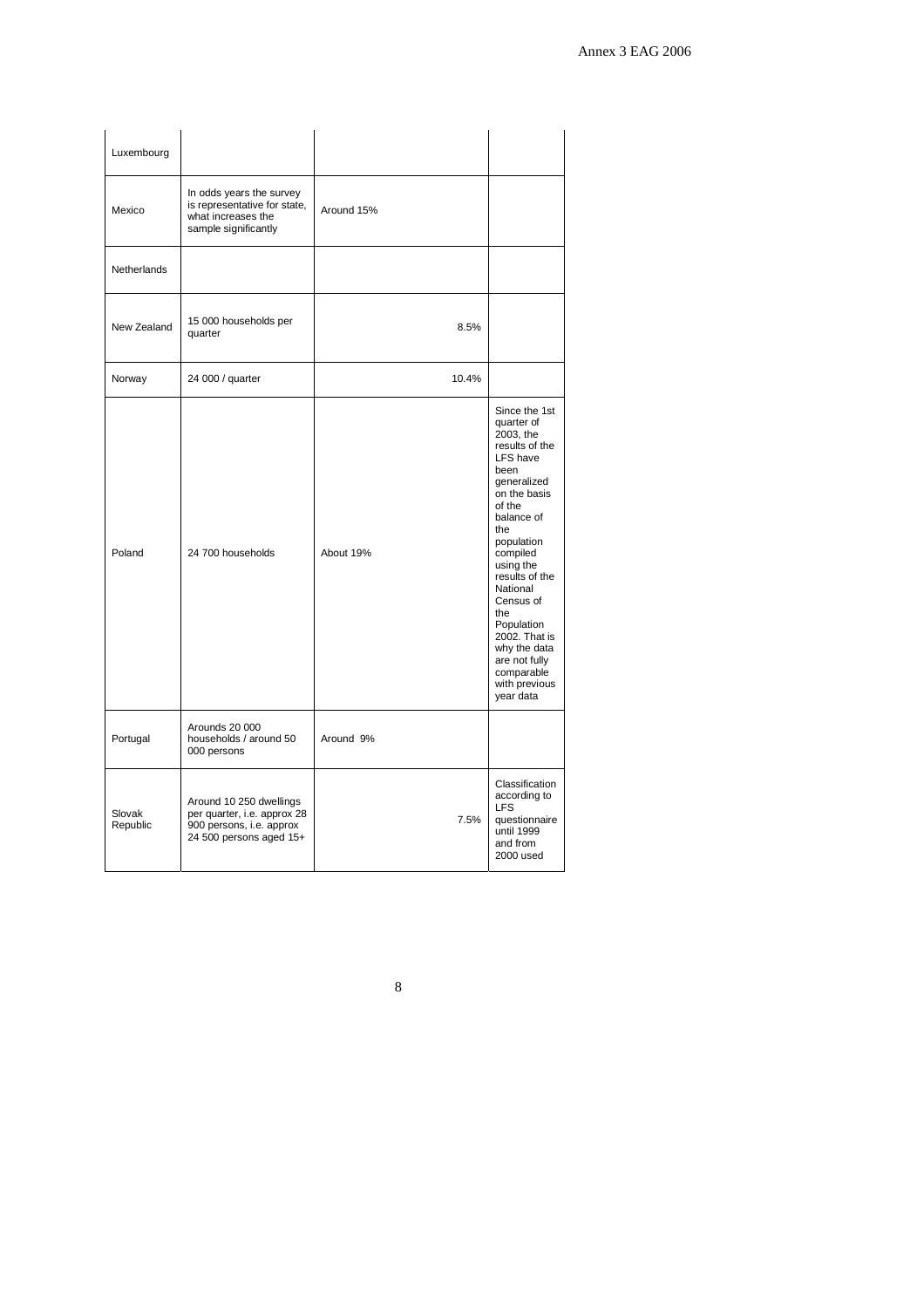| Spain                | 64 072 households<br>(average)                                  | 8.6% (average year 2003)                 | Part of the<br>non-<br>response is<br>treated. Final<br>rate of non-<br>response:<br>(5.0%<br>average year<br>2003)                                                 |
|----------------------|-----------------------------------------------------------------|------------------------------------------|---------------------------------------------------------------------------------------------------------------------------------------------------------------------|
| Sweden               | Based on 212 700<br>interviews                                  | 16.3%                                    |                                                                                                                                                                     |
| Switzerland          | 57 000 (of which 15 000<br>oversampling of foreign<br>nationals | 30%                                      | <b>The</b><br>reference<br>person within<br>the<br>household is<br>selected<br>randomly. All<br>data refer<br>only to the<br>reference<br>person (no<br>proxy data) |
| Turkey               | 15 000 households in<br>each survey                             | 10% (1 500 households in each<br>survey) |                                                                                                                                                                     |
| United<br>Kingdom    | 60 000                                                          | 14%                                      |                                                                                                                                                                     |
| <b>United States</b> | 78 000 households, 16<br>000 persons                            | 7.2% based on households                 |                                                                                                                                                                     |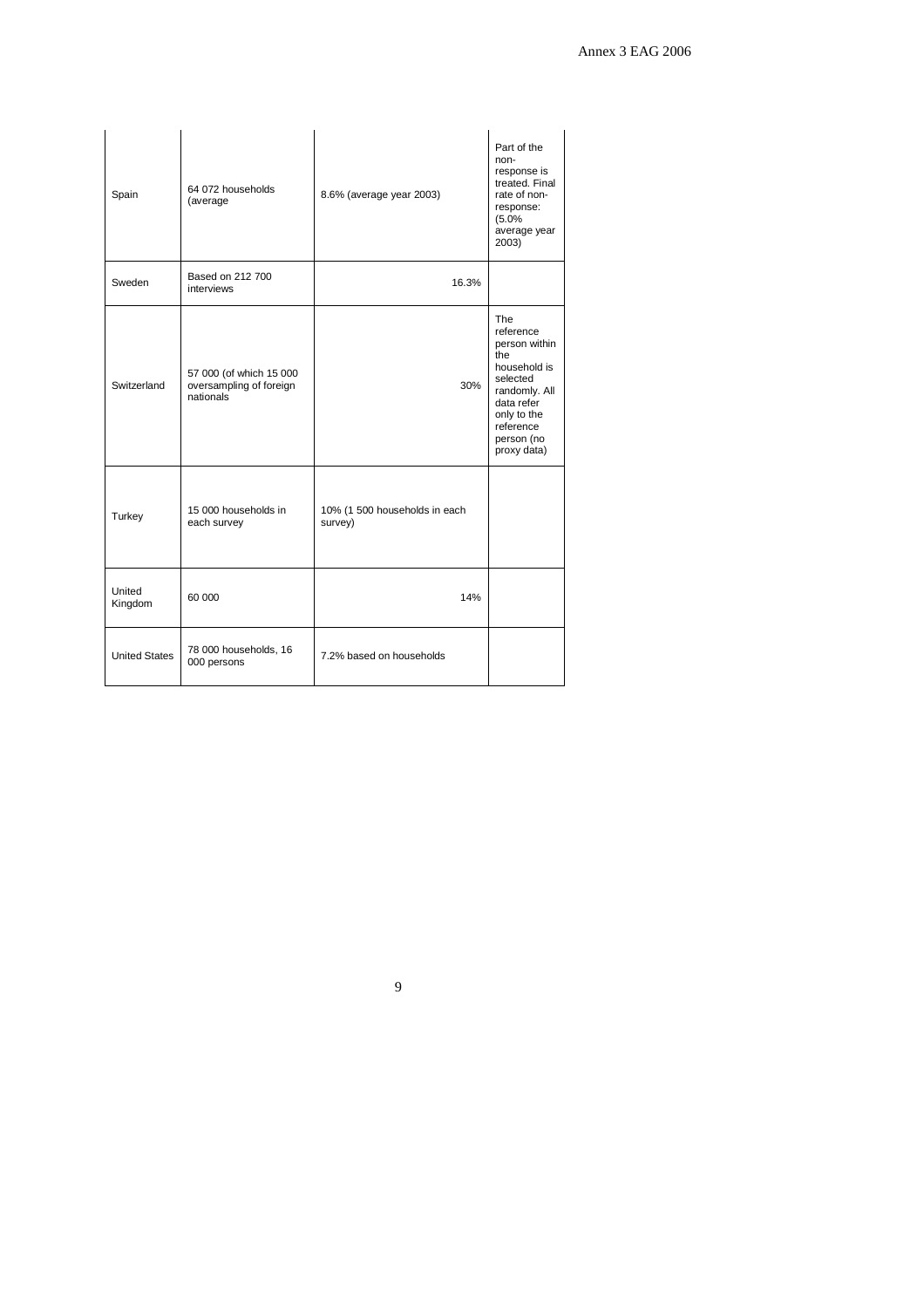Description of ISCED-97 education programmes and attainment levels and their mappings for each country:

|                       | Pre-primary and<br>primary<br>education | Lower secondary<br>education |                          | <b>Upper secondary education</b> |          |                                | Post-secondary<br>non-tertiary<br>education |                 | <b>Tertiary education</b> |                   | Advanced<br>research<br>programmes |
|-----------------------|-----------------------------------------|------------------------------|--------------------------|----------------------------------|----------|--------------------------------|---------------------------------------------|-----------------|---------------------------|-------------------|------------------------------------|
|                       | ISCED 0/1                               | <b>ISCED 2</b>               | <b>ISCED 3C</b><br>Short | <b>ISCED 3C</b><br>Long          | ISCED 3B | <b>ISCED 3A</b>                | <b>ISCED 4</b>                              | <b>ISCED 5B</b> | <b>ISCED 5A</b>           | <b>ISCED 5A/6</b> | <b>ISCED 6</b>                     |
| Australia             |                                         | 0/1/2.2B/2C                  |                          |                                  | 3B       | 3A.3A/4                        |                                             | 5B              | <b>5A</b>                 | 5A/6              |                                    |
| Austria               |                                         | 0/1/2                        |                          |                                  | 3B       | 3A                             | 4A. 4B                                      | 5B              | <b>5A</b>                 |                   |                                    |
| Belgium               | 0/1                                     | $\overline{2}$               |                          | 3C                               |          | 3A                             | 4                                           | 5B              | <b>5A</b>                 |                   | 6                                  |
| Canada                | 0/1                                     | $\overline{\mathbf{c}}$      |                          |                                  |          | 3                              | 4                                           | 5B              |                           | 5A/6              |                                    |
| Czech Republic        | 0/1                                     | $\overline{2}$               |                          | 3CL                              |          | 3AB/4                          |                                             |                 |                           | 5AB/6             |                                    |
| Denmark (ELFS)        | 0,1                                     | $\overline{c}$               |                          | 3CL                              |          | 3A                             | 4                                           | 5B              | 5A                        |                   | 6                                  |
| Finland               | 0/1                                     | 0/1/2                        |                          |                                  |          | 3                              | 4                                           | 5B              | <b>5A</b>                 |                   | 6                                  |
| France                | 0, 1                                    | 2A, 2B                       | 3CS                      | 3CL                              | 3B       | 3A                             | 4A, 4                                       | 5B, 5AI         | <b>5A</b>                 | 5A/6              |                                    |
| Germany               | $\mathbf{1}$                            | 2A                           |                          |                                  | 3B       | 3A                             | $\overline{\mathbf{4}}$                     | 5B              | <b>5A</b>                 |                   | 6                                  |
| Greece                | 0/1                                     | $\overline{2}$               | 3C                       | 3CL                              | 3B       | 3A                             | AC                                          | 5B              | 5A                        |                   | 6                                  |
| Hungary               | $\mathbf{1}$                            | $\overline{c}$               |                          | 3C                               |          | 3A                             | 4A                                          | 5B              | 5A                        |                   | 6                                  |
| Iceland               | 0/1                                     | 2A. 2C                       | 3CS                      |                                  |          | 3A                             | 4C                                          | 5B              | <b>5A</b>                 |                   | 6                                  |
| Ireland               | 0, 1                                    | $\overline{2}$               |                          |                                  |          | 3/3A/3C                        | 4C                                          | 5B              |                           | 5A/6              |                                    |
| Italy                 | 0/1                                     | $\overline{2}$               | 3CS                      | 3CL                              |          | 3A/3B                          | 4C                                          |                 | 5A/5B                     |                   | 6                                  |
| Japan                 |                                         | OECD estim.<br>from 0/1/2/3  |                          |                                  |          | OECD<br>estim, from<br>0/1/2/3 |                                             | 5B              |                           | 5A/6              |                                    |
| Korea                 | 0/1                                     | $\overline{2}$               |                          |                                  |          | 3                              |                                             | 5B              |                           | 5A/6              |                                    |
| Luxembourg (ELFS)     | 0/1                                     | $\overline{2}$               | 3CS                      | 3CL                              |          | 3/3A.3B                        | 4,4A/4B,4C                                  | 5B              | <b>5A</b>                 |                   | 6                                  |
| Mexico                | 0, 1                                    | 2.2/3A                       |                          | 3CL                              |          | 3A                             |                                             | 5B              |                           | 5A/6              |                                    |
| Netherlands           | 0.1.1A.1B.<br>1 <sup>C</sup>            | 2. 2A, 2B, 2C                |                          | 3C                               |          | 3A.3                           | 4A.4B.4C                                    | 5B              | 5.5A                      |                   | 6                                  |
| New Zealand           |                                         | 0, 1                         |                          | 3CL                              |          | 3A                             | 4C                                          | 5B              | <b>5A</b>                 | 5A/6              |                                    |
| Norway                | 0, 1A                                   | 2A                           |                          | 3C                               |          | 3A                             | 4A, 4C                                      | 5B              | <b>5A</b>                 |                   | 6                                  |
| Poland                |                                         | 1/2                          | 3CS                      |                                  |          | 3A                             | 4C                                          |                 |                           | 5B/5A/6           |                                    |
| Portugal              | 0/1                                     | $\overline{c}$               |                          |                                  |          | 3                              |                                             | 5B              | <b>5A</b>                 |                   | 6                                  |
| Slovak Republic       | 0, 1                                    | $\mathfrak{p}$               |                          | 3C                               |          | 3A                             |                                             | 5B              | <b>5A</b>                 |                   | 6                                  |
| Spain                 | 0, 1                                    | 2A, 2C                       | 3C                       |                                  | 3B       | 3A                             | AC                                          | 5B              | <b>5A</b>                 |                   | 6                                  |
| Sweden                | $\mathbf{1}$                            | $\overline{2}$               |                          |                                  |          | 3A. 3                          |                                             | 4/5B            | <b>5A</b>                 | 5A/6              |                                    |
| Switzerland           | 1                                       | $\overline{c}$               | 3CS                      | 3CL                              | 3B       | 3A                             | 4                                           | 5B              | 5A                        |                   | 6                                  |
| Turkey                | 0, 1                                    | $\overline{2}$               |                          |                                  | 3B       | 3A                             |                                             |                 |                           | 5A/6              |                                    |
| <b>United Kingdom</b> | 0/1                                     | $\overline{\mathbf{c}}$      | 3, 3CS                   | 3C, 3CL                          |          | 3A                             |                                             | 5B              | <b>5A</b>                 |                   | 6                                  |
| <b>United States</b>  | 0/1                                     | $\overline{c}$               |                          |                                  |          | 3                              |                                             | 5B, 5AI         | <b>5A</b>                 |                   | 6                                  |
|                       |                                         |                              |                          |                                  |          |                                |                                             |                 |                           |                   |                                    |
| Israël                | $\mathbf 0$                             | 1/2                          |                          |                                  |          | 3A/3C                          |                                             | 5B              | 5A                        |                   | 6                                  |
|                       |                                         |                              |                          |                                  |          |                                |                                             |                 |                           |                   |                                    |

### **Table 2: Standardised ISCED-97 presentation of national codes on attainment in LFS (2004)<sup>1</sup>**

1. The cells of this table indicate, for each country, the national programme categories that are included in the international levels of education indicated by the column<br>headings. The national codes received do not refle

*Note:* ISCED 5AI (tertiary-type A , intermediate degree).

### ■ **Notes on specific countries**

**France:** Concerning trend on educational attainment variables coded ISCED97, there is a break between 2002 and 2004. Data are unavailable for 2003 due to a modification in the data collection. Educational variables for 2004 arose from the continuing employment survey which officially replaced, since the first of January 2003, the annual employment survey. This is a new quarterly survey and the data collection takes place throughout the continuing year. Approximately 35 000 households, *i.e.* 75 000 people aged 15 years or more, participate in the survey each quarter. The annual results are obtained by taking the average of the quarterly results.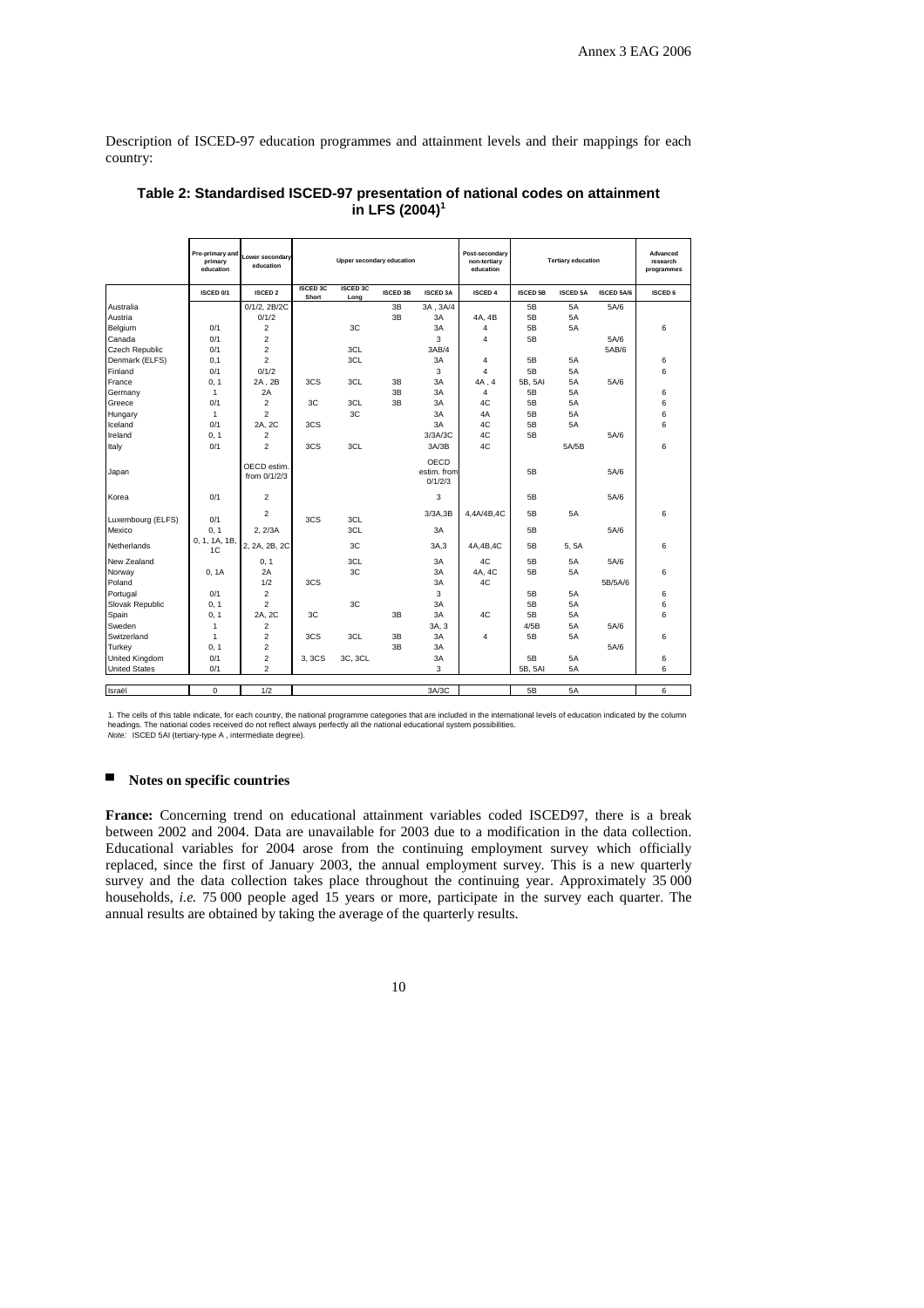The methods used for coding the educational variables were improved. In the employment survey, the investigator coded directly the training whereas now he registers directly the heading of the diploma and the training level. Thereafter the automatic coding is carried out and the rejections are treated "manually". Information collected is more detailed that allow bringing the "national" variables closer to ISCED97 definition. These changes explain for some variables the breakdown between 2004 and previous data.

**Hungary:** From 2000 to 2003 data have been revised. Specification of ISCED 4 is used and data for 3A and 4 are separately provided. ISCED 5B concerns a new type of education that could be completed first since 2000.

**Israel:** Although pre-academic institutions in Israel are classified under ISCED4 in our national mapping of education, this level remains unaccounted for in this report, since the Labor Force Survey does not include a specific answer category for this level, and it is reported under "other" in the LFS questionnaire.

**Japan:** The Special Survey of the Labour Force Survey, which had been the source of the Questionnaire III, was abolished, and the Labour Force Survey is used as a source of the Questionnaire III from 2002 data.

The questionnaire of the Labour Force Survey asks the people about their education and select appropriate answer from the following.

- Primary school, junior high school or senior high school (ISCED 1/2/3)
- Junior college (ISCED 5B)
- College or university, including graduate school (ISCED 5A)

Therefore, the data are not distributed by ISCED 0/1/2 and 3.

The distribution between the 0/1/2 and 3/4 levels of education for 2003 and 2002 is based on 2001 one.

**Luxembourg:** The results apply to the population living in Luxembourg who has passed their education in Luxembourg as well as to them who has passed their education in another country than Luxembourg. This means the figures can not be used as a result for analyzing the national educational system.

**Mexico:** Revised data series.

| Switzerland: In 2003, data were aligned to those data submissions sent to EUROSTAT for it's LFS | Formatted: Font: Not Bold |
|-------------------------------------------------------------------------------------------------|---------------------------|
| database. This resulted in a classification change of programmes within ISCED 3C and it's       | Formatted: Font: Not Bold |
| subcategories 3CS and 3CL. At this time, in the EUROSTAT collection, 3CS programmes were        | Formatted: Font: Not Bold |
| defined as being less than 3 years long. Subsequently, EUROSTAT revised this definition and now | Formatted: Font: Not Bold |
| programmes of less than 2 years in length are defined as 3CS. This was inline with previous     |                           |
| submissions sent to the OECD and those submitted for inclusion in EAG 2006 (year of reference   |                           |
| 2004). The database has therefore been retrospectively updated and the data for 2003 revised.   | Formatted: Font: Not Bold |
| However, data presented in the print version of EAG 2004 is no longer correct.                  | Formatted: Font: Not Bold |
|                                                                                                 | Deleted: Switzerland:     |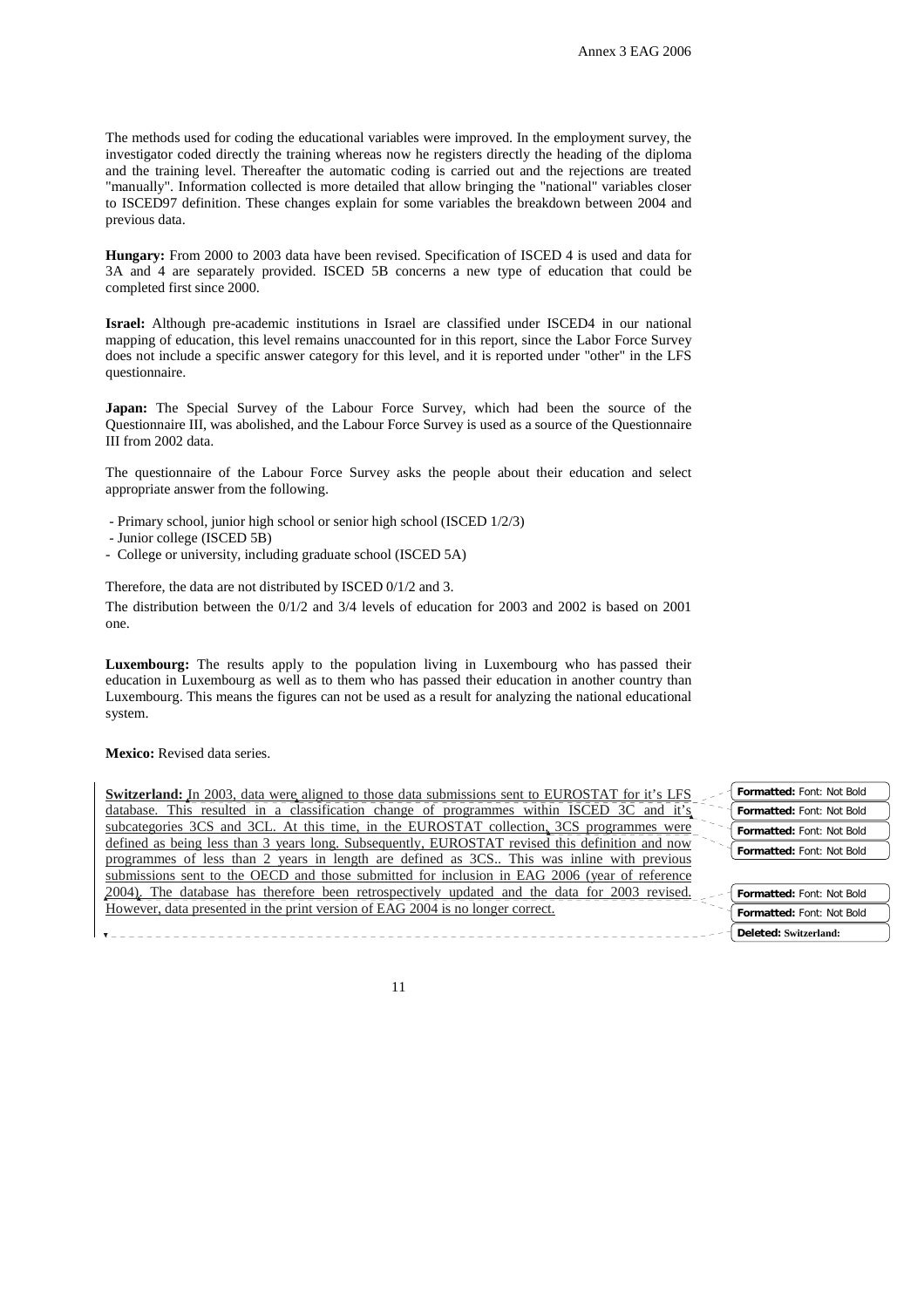**United Kingdom**: Others qualifications which are currently assigned to ISCED3 are assigned as follows 10% to ISCED97 3A (V), 35% to ISCED97 3CL (V  $3+$ ), 55% to ISCED97 3CS (V <3 years).

### **Table A1.4**

#### *Methodology:*

The distribution of tertiary attainment among countries shown in table A1.4 is derived by summing the numbers of persons with tertiary type 5A/6 qualifications across all OECD countries for which there are data and calculating the percentage share of this number that each country represents. The projection to 2014 of these shares, also shown in table A1.4, are obtained by rolling forward the data for each age cohort by ten years, so that a figure applying to the share of 25-to-34-year-olds with tertiary attainment in 2004 would become the figure for 35-to-44-year-olds in 2014. In 2014, the figures for all age groups are therefore the same as those for the preceding cohort ten years earlier. In this way, tertiary education attainment for 35-to-64-year-olds is projected for the year 2014.

#### **Table A1.5**

#### *Methodology*

The calculation of the average number of years in formal education is based upon the weighted theoretical duration of schooling to achieve a given level of education, according to the current duration of educational programmes as reported in the UOE data collection. Hence, it is more an estimate of the "replacement value" of the current supply of human capital than an estimate of the average duration of studies effectively attended by the population in the past.

### **INDICATOR A2: Current upper secondary graduation rates**

#### Table A2.1. Upper secondary graduation rates

#### *Methodology*

In order to calculate gross graduation rates, countries identified the age at which graduation typically occurs. The graduates themselves, however, could be of any age. To estimate gross graduation rates, the number of graduates is divided by the population at the typical graduation age (Annex 1). In many countries, defining a typical age of graduation is difficult because ages of graduates vary. Typical ages of graduation are shown in Annex 1.

The *unduplicated count of all ISCED 3 graduates* gives the number of persons who graduate in the reference period from any ISCED 3 programme **for the first time**, *i.e.*, students who have not obtained an ISCED 3 (A, B or C) qualification in **previous** reference periods. For example, students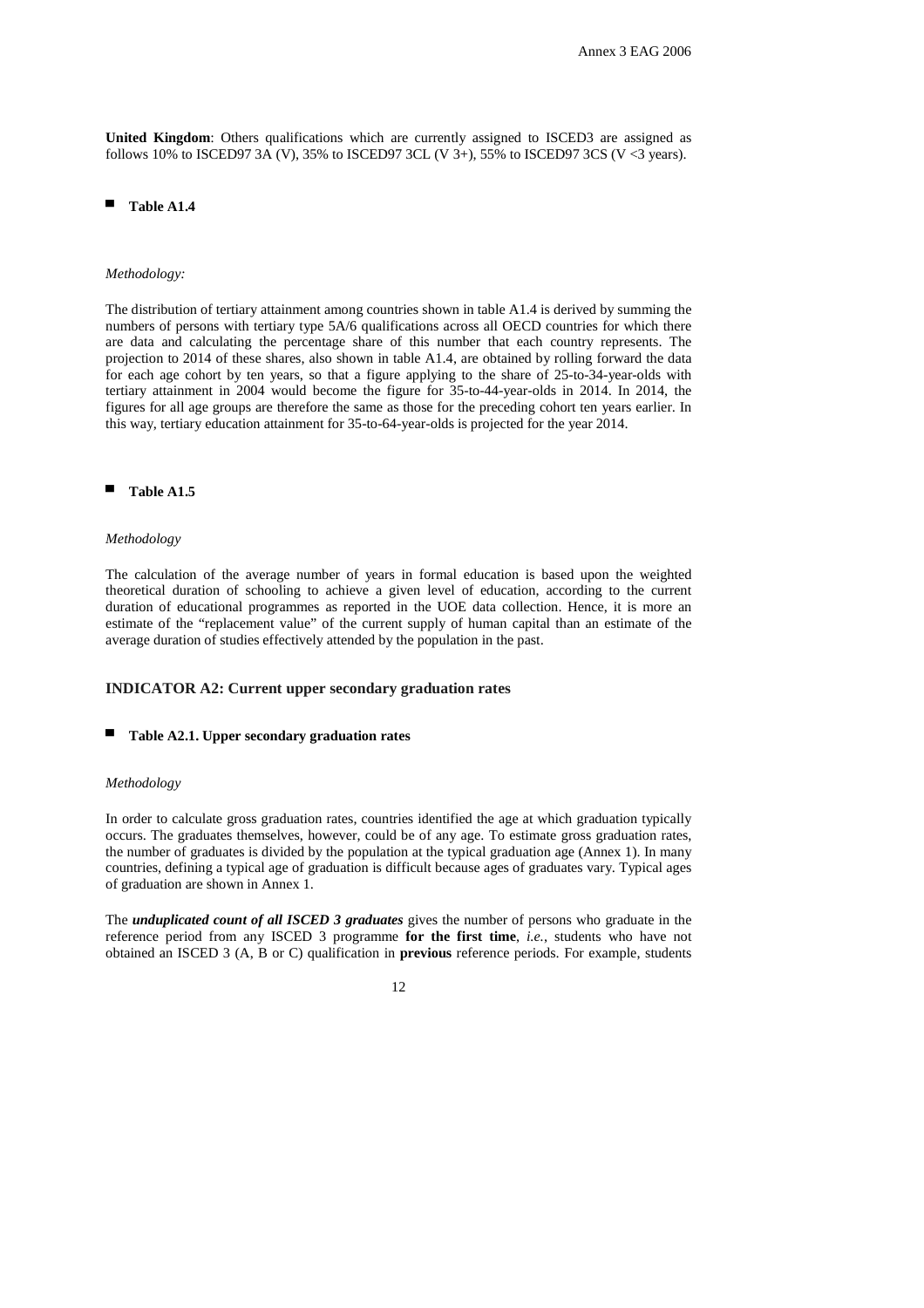who graduated from ISCED 3A programmes in the period of reference but obtained a short ISCED 3C graduation in an earlier year should (correctly) be reported as ISCED 3A graduates, but must be excluded from the unduplicated count of graduates in column 2 of Table C2.2. Similar cases may occur in the reporting of vocational and general programmes.

Upper secondary graduation rates for general or for pre-vocational/ vocational programmes are based on all graduates, not first-time graduates.

### ▀ **Notes on specific countries**

**Australia**: The growth in the number of foreign students in Australia is definitely a contributing factor in the rise in this indicator over the past few years.

**Hungary:** The increase of upper secondary graduation rates for ISCED 3 general programmes and the decrease of graduation rates for ISCED 3 pre-vocational/vocational programmes compared to 2003 are due to the change of the ISCED classification of the vocational secondary school programmes. Formerly, they were classified 3A pre-vocational programmes, but the proportion of vocational subjects has dropped below 25% in recent years. Therefore, these programmes have been reclassified as 3A general programmes in the revised UOE questionnaire. At the same time, in Grades 9 and 10 of the vocational school, the proportion of vocational (or rather pre-vocational) subjects was raised somewhat above 25% of the total instruction time. Therefore, this programme (formerly classified as 3C general) was reclassified as 3C pre-vocational.

**Luxembourg:** A significant proportion of the youth cohort study in neighbouring countries at the ISCED 3 level.

**New Zealand:** The large increase from the previous year results from a change in 'methodology'. The numerator in the calculation includes those who:

\* Graduate from upper secondary school which is interpreted as 'leave secondary school having attained sixth form (year 12) certificate or better' (35895), or

\* Successfully complete an ISCED3 programme post secondary school (38520).

The very high ISCED3 graduation reflects a large increase recently in participation in post-secondary courses, many of which are ISCED3 level. This participation has been spread over a wide range of ages and has been particularly noticeable amongst mature age females. When graduates from these programmes are added to those who leave school after having attained sixth form certificate or better, and compare these with the population of a single age cohort, graduation rates well in excess of 100% result, particularly for females.

In the 2003 collection, the school leavers from ISECD3G graduation calculations were not included, almost half the total.

**Norway:** The 'Total (unduplicated)' figure shows a rather steep increase from last year. The proportion of students graduating from ISCED 3, outside the scope of typical graduation age (18–19) is quite large and influences the denominator whereas the numerator is more stable. Females are more likely to graduate from this level of education than men, and since female tend to graduate more frequently than men in ISCED 3A in particular – column (4) and (5) (also (12) and (13)) will also increase.

**Switzerland:** The number of graduations in ISCED 4 has decreased from 14958 (in 2003) to 9868 (in 2004) and the number of graduations in ISCED 3 has increased respectively from 50137 to 59961. The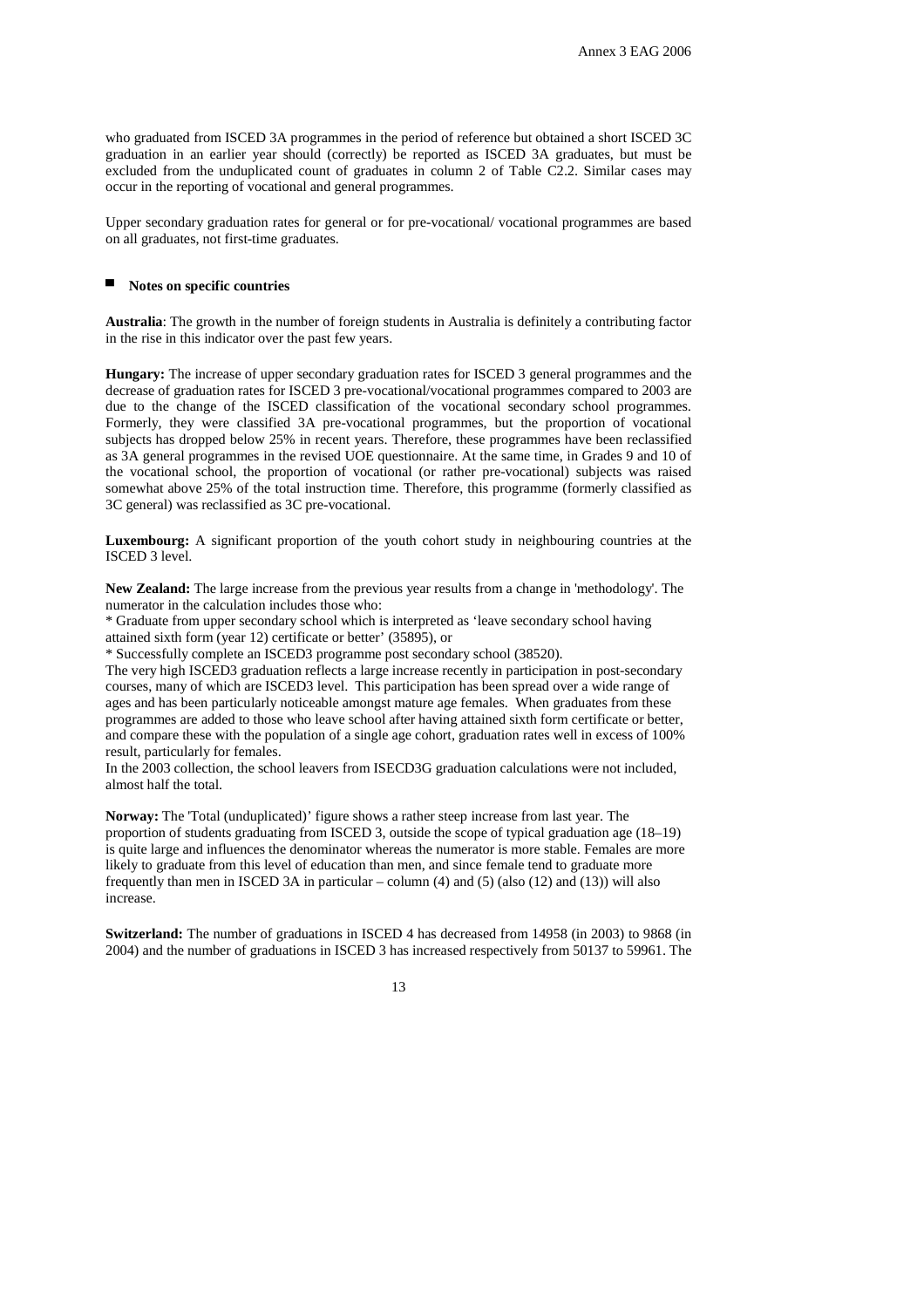changes in the graduations from ISCED level 4 are due to changes in the educational system: programmes in ISCED 4 are ended and replaced by either programmes in ISCED 3 or 5B. The increase in ISCED 3 is partly due to the aforementioned change in educational systems, but partly also due to a change in methodology.

**Spain:** Break series in 2003 school year due to the revision of the national population data.

**Turkey:** Open education is excluded.

#### ▀ **Table A2.2. Post-secondary non-tertiary graduation rates**

#### *Methodology*

Please see notes of Table A2.1.

**Hungary:** The decrease in post-secondary graduation rates in 2004 compared to 2003 is due to the fact that 4A programmes (a general programme designed for students who have graduated with a 3C vocational qualification but wanted to pass a maturity examination) ceased to exist in 2003. Students can now enrol in secondary vocational programmes preparing for maturity examinations at Grade level 10 or 11, depending on their study achievements. Graduation rates in post-secondary non-tertiary education refer now only to students enrolled in 4C vocational programmes.

### **INDICATOR A3: Current tertiary graduation rates**

### Table A3.1. Tertiary graduation rates (2000, 2004)

#### *Methodology*

#### • **Calculation of the country mean for medium and long tertiary-type A programmes**

Countries which included the graduates of medium tertiary-type A programmes among the graduates of long programmes (*x*-code for short programmes) are counted as zero in the calculation of the country mean for medium programmes. In a similar manner, the countries using an *x*-code for long programmes, caused by inclusion of long programmes in the category for short programmes, are counted as zero in the country average for long programmes. This is necessary in order to ensure that the country averages for short programmes and long programmes add up to the correct country average for all first-stage university programmes.

### • **Duration categories**

Tertiary-type A programmes can be sub-classified by the theoretical cumulative duration of programmes. For initial programmes at tertiary level, the cumulative theoretical duration is simply the theoretical full-time equivalent duration of those programmes from the beginning of Level 5. For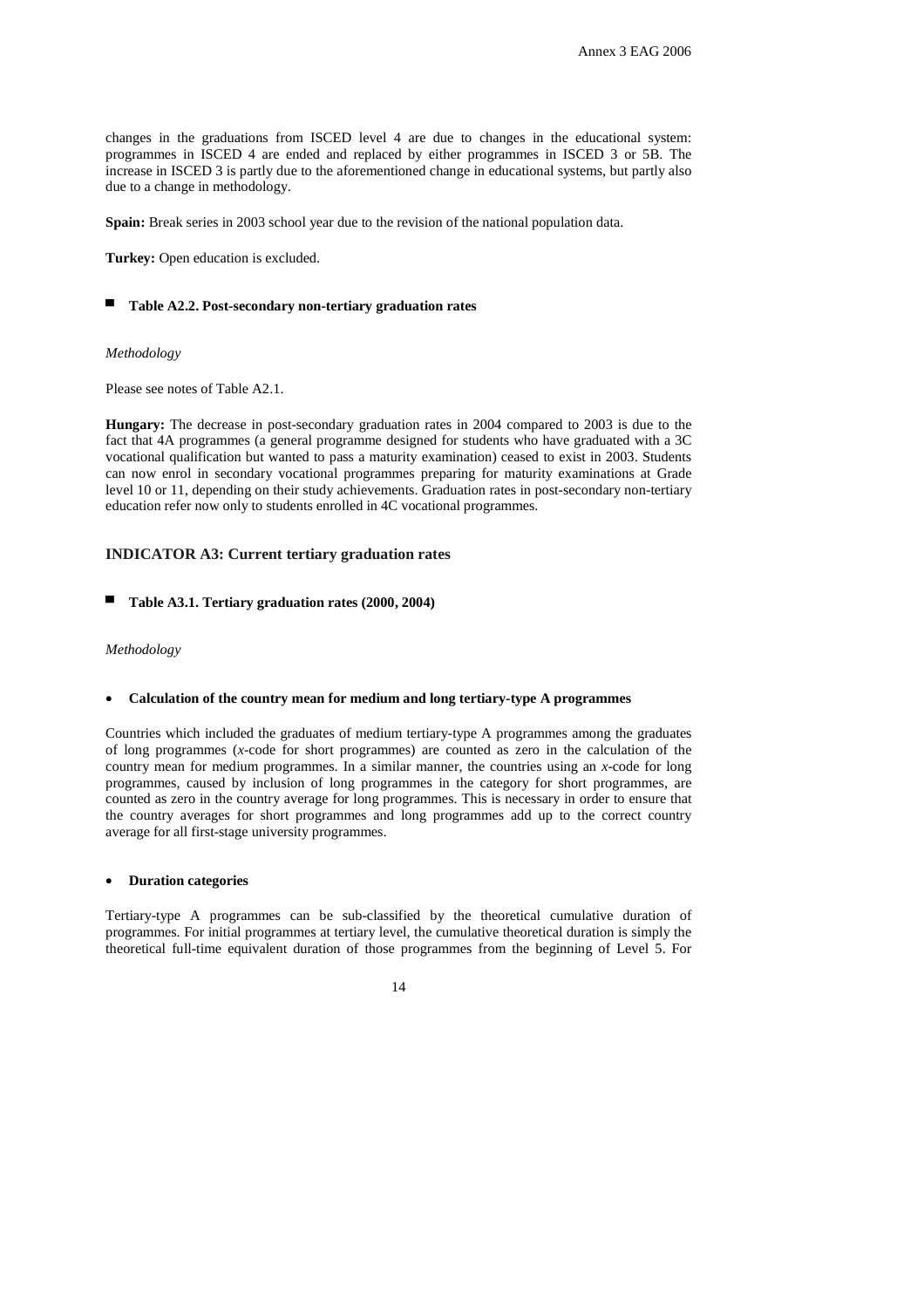second programmes, cumulative duration is calculated by adding the minimum entrance requirements of the programme *(i.e.* full-time equivalent years of prerequisite tertiary education) to the full-time equivalent duration of the programme. For degrees or qualifications where the full-time equivalent duration is unknown *(i.e.* courses of study designed explicitly for flexible or part-time study), cumulative duration is calculated on the basis of the duration of more traditional degree or qualification programmes with a similar level of educational content. The following duration categories are included in ISCED-97:

- Short: 2 to less than 3 years.
- Medium: 3 to less than 5 years.
- Long: 5 to 6 years.
- Very long: more than 6 years.

As "short" programmes would not meet the minimum duration requirement for classification at ISCED 5A, this category is only appropriate for intermediate programmes in the national qualification and degree structure (see below). That is, programmes of less than three years' duration must be a component or a stage of a longer programme in order to be classified at level 5A. Individuals who complete these short programmes would not be counted as 5A graduates, however.

Typical ages of graduation are shown in Annex 1.

#### ▀ **Notes on specific countries**

**Belgium (Flemish community):** The second degrees non-university education (ISCED 5A & ISCED) 5B second qualification/degree) are not integrated in the data collection. These types of higher education only consider a very small percentage of the total population enrolled in tertiary education which leads to the conclusion that the exclusion of these degrees has only a small impact on this indicator.

**Czech Republic:** All Bachelor's programmes are now classified as ISCED5A instead of 5B (according to Czech law), hence the increase of ISCED 5A graduates.

**Denmark:** From the 2005 UOE data collection, some parts of Adult education (part time) have been included according to the revised tables and UOE manual. This explains the high increase in the tertiary-type B entry rates compared to last year and the changes in the distribution of fields of education.

**Finland:** Due to a structural change in tertiary educational system in Finland ISCED 5B programmes (vocational college) are being phased out. At the same time the volume of polytechnic education (ISCED 5A) has been increased, hence the increase of ISCED 5A graduates.

**Hungary:** The decrease in tertiary-type A graduation rate in 2004 compared to 2003 is due to the fact that double counts could be eliminated with improved methodology. Tertiary-type B programmes are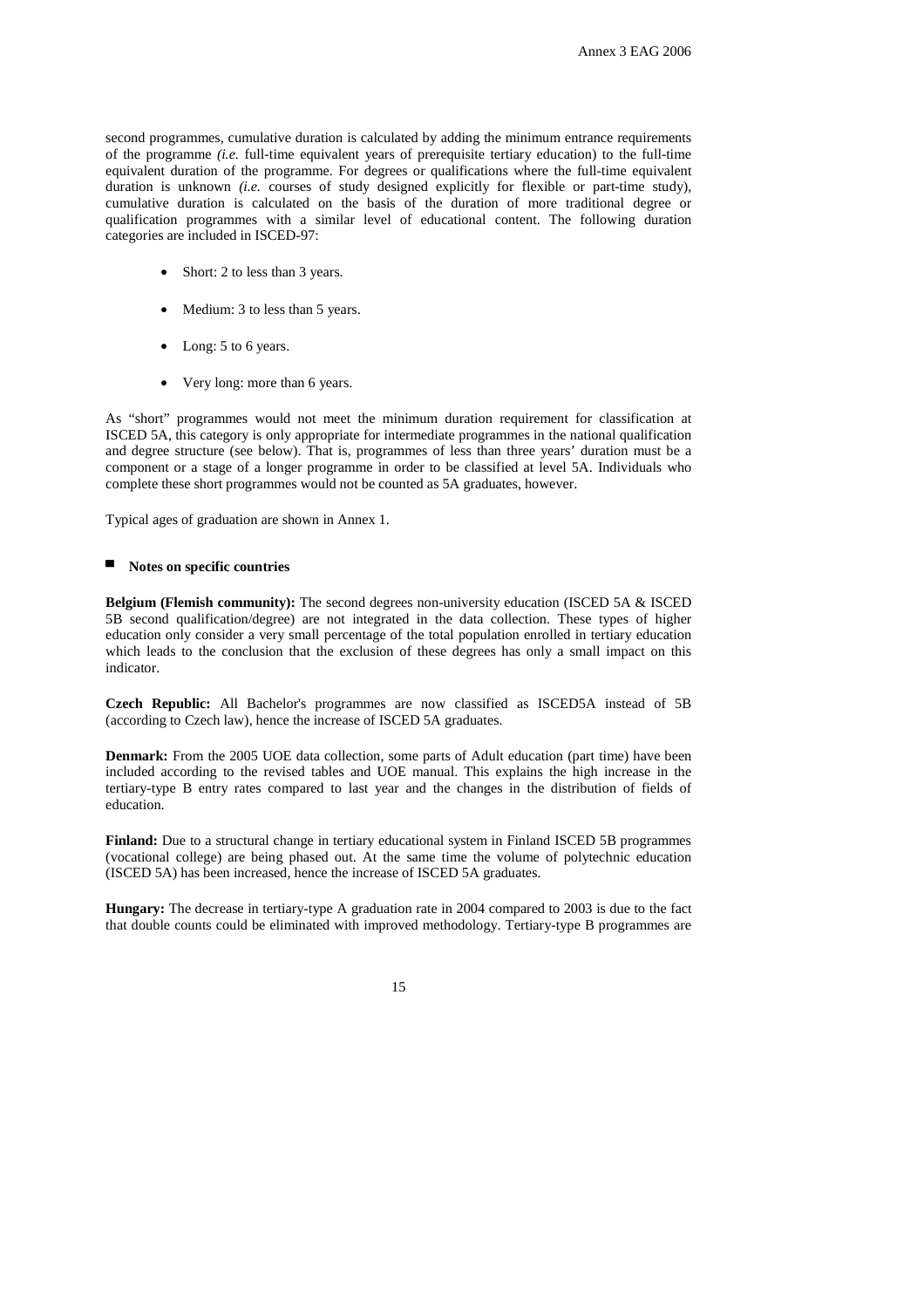relatively new. There is also an increasing number of students who enrol in tertiary-type B programmes.

**Luxembourg:** A significant proportion of the youth cohort study in neighbouring countries at the ISCED 5 and 6 levels.

**Norway:** As the Bachelor–Master system has been introduced, some educational programmes have changed from ISCED 5B to ISCED 5A programmes. This cause a decrease in the number of graduates from ISCED 5B programmes and equally an increase of graduates in 5A programmes.

**Spain:** Break series in 2003 school year due to the revision of the national population data.

**Sweden**: There are few students and only five kinds of degrees defined as "second degree" in the Swedish tertiary-type A education system, four of which are dominated by female students.

### ▀ **Classification of tertiary programmes**

Tertiary graduates are those who obtain a tertiary qualification in the specified *reference year*  (graduation at the end of the academic year 2002-2003). This indicator distinguishes among different categories of tertiary qualifications: i) tertiary-type B qualifications (ISCED 5B); ii) tertiary-type A qualifications (ISCED 5A); and iii) advanced research degree of doctorate standard (ISCED 6). For some countries, data are not available for the categories requested. In such cases, the OECD has assigned graduates to the most appropriate category. Programmes included at the tertiary levels are listed below for each country.

### **Australia:**

| <b>ISCED5A</b>  |                                                                                                                                                                              |
|-----------------|------------------------------------------------------------------------------------------------------------------------------------------------------------------------------|
| First           | "Bachelor's" (Honours) (4 yrs); Bachelor of Dentistry (5 yrs); Bachelor of<br>Veterinary Medicine and Surgery (5 yrs); Bachelor of Medicine and Surgery<br>$(7 \text{ yrs})$ |
| Second          | Graduate Diplomas (1.5 yrs); Master's Degree (2 yrs); Doctorate (by course<br>work) $(2 \text{ yrs})$                                                                        |
| <b>ISCED 5B</b> |                                                                                                                                                                              |
| First           | Vocational Education and Training Institutions - Diplomas, Advanced Diplomas<br>(2 yrs); Universities - Undergraduate Diplomas (2 yrs); Associate Degree (2 yrs)             |
| Second          | a                                                                                                                                                                            |
| <b>ISCED 6</b>  | Doctorates (3 yrs)                                                                                                                                                           |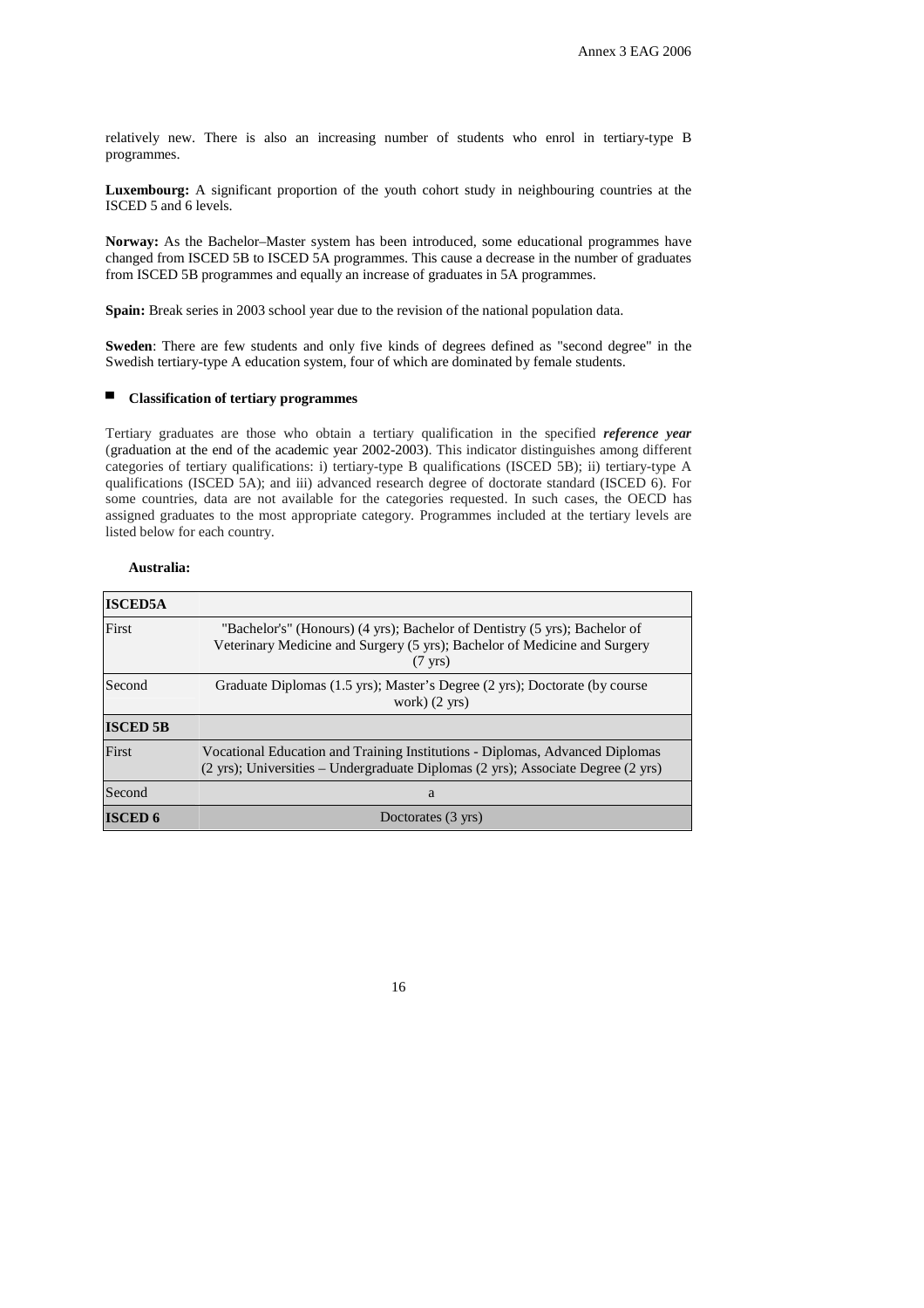# ▀ **Austria:**

| <b>ISCED 5A</b> |                                                                                                                                                                                                                                                                           |
|-----------------|---------------------------------------------------------------------------------------------------------------------------------------------------------------------------------------------------------------------------------------------------------------------------|
| First           | University "Bakkalaureat" (3 yrs); University "Fachhochschulstudium –<br>Magister (FH)/ Diplomingenieur (FH)" (4 yrs); University "Magister/<br>Diplomingenieur/ Doktor $(1st)$ " (4-6 yrs)                                                                               |
| Second          | University "Magisterstudium – Magister/Diplomingenieur" (2 yrs); Post-<br>graduate studies "MBA, MAS" (2 yrs)                                                                                                                                                             |
| <b>ISCED 5B</b> |                                                                                                                                                                                                                                                                           |
| First           | Master craftsmen/foremen courses "Meisterprüfung/Werkmeisterprüfung"<br>(2 yrs); Technical and vocational education colleges "Diplomprüfung" (2 yrs);<br>Post-secondary colleges for teacher training / medical services/ social work<br>"Lehramtsprüfung/Diplom" (3 yrs) |
| Second          | Post-secondary colleges for teacher training "Aufbaustudium –<br>Lehramtsprüfung" $(1 \text{ yr})$                                                                                                                                                                        |
| <b>ISCED 6</b>  | Doctorate "Doktor" (2 yrs)                                                                                                                                                                                                                                                |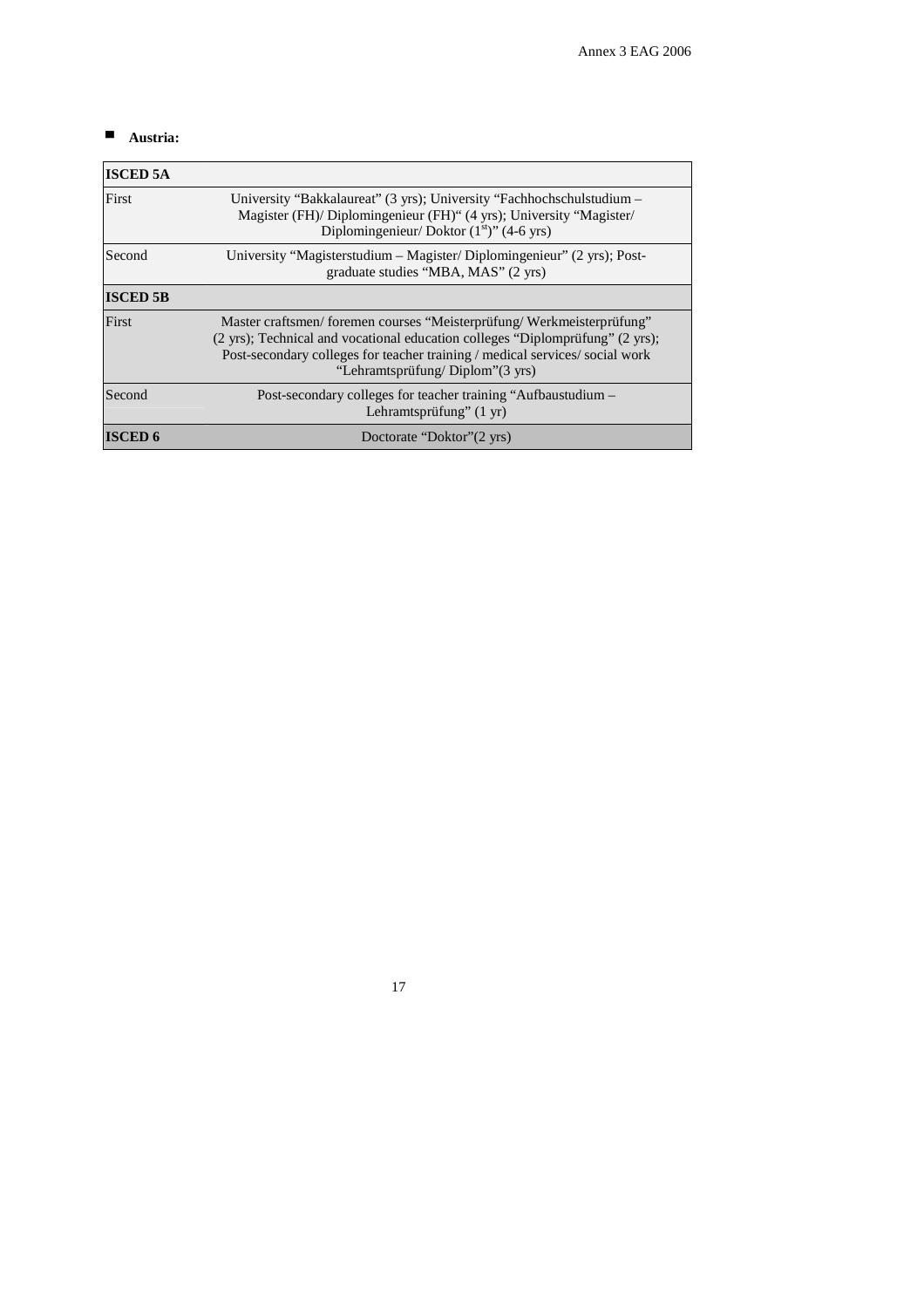### **Belgium (Flemish community)**

| <b>ISCED 5A</b> |                                                                                                                                                                                                                                                                                                                                                                                                                                                                                                                                                                                                                                                                                                                                                                                   |
|-----------------|-----------------------------------------------------------------------------------------------------------------------------------------------------------------------------------------------------------------------------------------------------------------------------------------------------------------------------------------------------------------------------------------------------------------------------------------------------------------------------------------------------------------------------------------------------------------------------------------------------------------------------------------------------------------------------------------------------------------------------------------------------------------------------------|
| First           | 2-cycle higher education provided by colleges of higher education :<br>Hogescholenonderwijs van 2 cycli (4-5 yrs); Basic academic education, 2<br>cycles : Basisopleidingen aan de universiteiten (4-7 yrs); Basic academic<br>education, Open University: Basisopleidingen, Open Universiteit; Basic<br>academic education, Protestant Theological Faculty: Basisopleidingen aan de<br>Universitaire Faculteit voor Protestantse Godsgeleerdheid (4 yrs); Royal<br>Military Academy: Koninklijke Militaire School (4.5 yrs)                                                                                                                                                                                                                                                      |
| Second          | Academic degree in the supplementary studies : Gediplomeerde in de<br>aanvullende studies $(1 + yrs)$ ; Academic degree in the specialist studies :<br>Gediplomeerde in de gespecialiseerde studies $(1 + yrs)$ ; Academic teacher<br>training: Academische initiële lerarenopleiding (1 yrs); Advanced studies at the<br>Institute for Tropical Science : Voortgezette opleidingen aan het Instituut voor<br>Tropische Geneeskunde; Advanced studies after 2-cycle higher education<br>provided by 'hogescholen' : Gediplomeerde in de voortgezette studie volgend<br>op hogescholenonderwijs van 2 cycli (1+ yrs); Academic teacher training<br>provided by 'hogescholen' : Initiële lerarenopleiding van academisch niveau (1<br>yrs); Doctoral training : Doctoraatsopleiding |
| <b>ISCED 5B</b> |                                                                                                                                                                                                                                                                                                                                                                                                                                                                                                                                                                                                                                                                                                                                                                                   |
| First           | 1-cycle higher education provided by colleges of higher education:<br>Hogescholenonderwijs van 1 cyclus (3 yrs); Social advancement higher<br>education: Hoger onderwijs voor sociale promotie                                                                                                                                                                                                                                                                                                                                                                                                                                                                                                                                                                                    |
| Second          | Advanced studies after 1-cycle higher education provided by colleges of higher<br>education : Gediplomeerde in de voortgezette studie volgend op<br>hogescholenonderwijs van 1 cyclus $(1 + yr)$ ; Specific teacher training :<br>voortgezette lerarenopleiding (0.5-1 years)                                                                                                                                                                                                                                                                                                                                                                                                                                                                                                     |
| <b>ISCED 6</b>  | Doctorate, Universities: Doctoraat, universiteiten; Doctorate at the Instititute<br>for Tropical Science : Doctoraat aan het Instituut voor Tropische Geneeskunde;<br>Doctoraat aan de Universitaire Faculteit voor Protestantse Godsgeleerdheid                                                                                                                                                                                                                                                                                                                                                                                                                                                                                                                                  |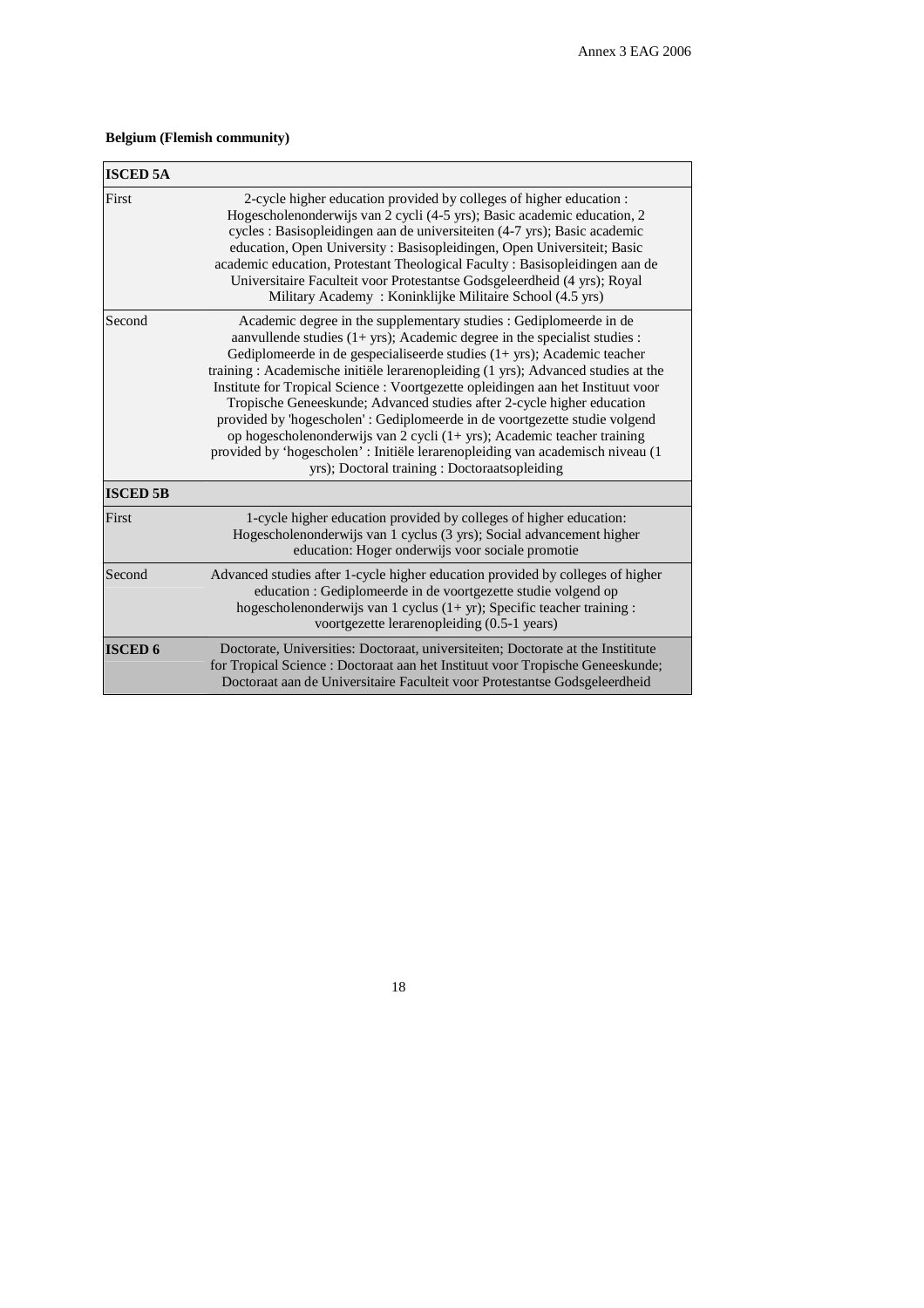# ▀ **Belgium (French community):**

| <b>ISCED 5A</b> |                                                                                                                                                                                                                                                       |
|-----------------|-------------------------------------------------------------------------------------------------------------------------------------------------------------------------------------------------------------------------------------------------------|
| First           | Enseignement supérieur de promotion sociale de type long; Enseignement<br>supérieur de type long (4-5 yrs); Enseignement universitaire (1er et 2e cycle)<br>(4, 5, 6 or 7 yrs); Ecole Royale Militaire (4-5 yrs); Faculté de théologie<br>protestante |
| Second          | Agrégation de l'enseignement secondaire supérieur (2 yrs); Enseignement<br>supérieur de type long : année complémentaire (1 yr); Enseignement<br>universitaire : année complémentaire et 3e cycle $(1 + yr)$                                          |
| <b>ISCED 5B</b> |                                                                                                                                                                                                                                                       |
| First           | Enseignement supérieur de promotion sociale de type court; Enseignement<br>supérieur de type court (3 yrs); Enseignement artistique supérieur (musique et<br>arts plastiques) (3 yrs)                                                                 |
| Second          | Enseignement supérieur de type court complémentaire (1 yr)                                                                                                                                                                                            |
| <b>ISCED 6</b>  | Doctorat et Agrégation de l'enseignement supérieur                                                                                                                                                                                                    |

### ■ **Canada**:

| <b>ISCED 5A</b> |                                                                                                                                                                                                         |
|-----------------|---------------------------------------------------------------------------------------------------------------------------------------------------------------------------------------------------------|
| First           | Bachelor's degree (3-5 yrs); Post-graduate certificate programme (1 yr); Post-<br>graduate certificate programme (2 yrs); First Professional degree (1-3 yrs); First<br>Professional Degree (3-5 years) |
| Second          | Academic certificate programme (1-2 yrs); University transfer (2 yrs);<br>University Diploma Programme(2 yrs); University Certificate (1 yrs)                                                           |
|                 | Master's (1-2 years); Master's (2-3 years)                                                                                                                                                              |
| <b>ISCED 5B</b> |                                                                                                                                                                                                         |
| First           | Vocational Diploma (1.5 yrs); College diploma programme (2-3 yrs);<br>Occupational/technology programme(2 yrs); Vocational Diploma (2.25 yrs);<br>College diploma programme (3-4 yrs)                   |
| Second          |                                                                                                                                                                                                         |
| <b>ISCED 6</b>  | Doctorate $(5-7 \text{ yrs})$                                                                                                                                                                           |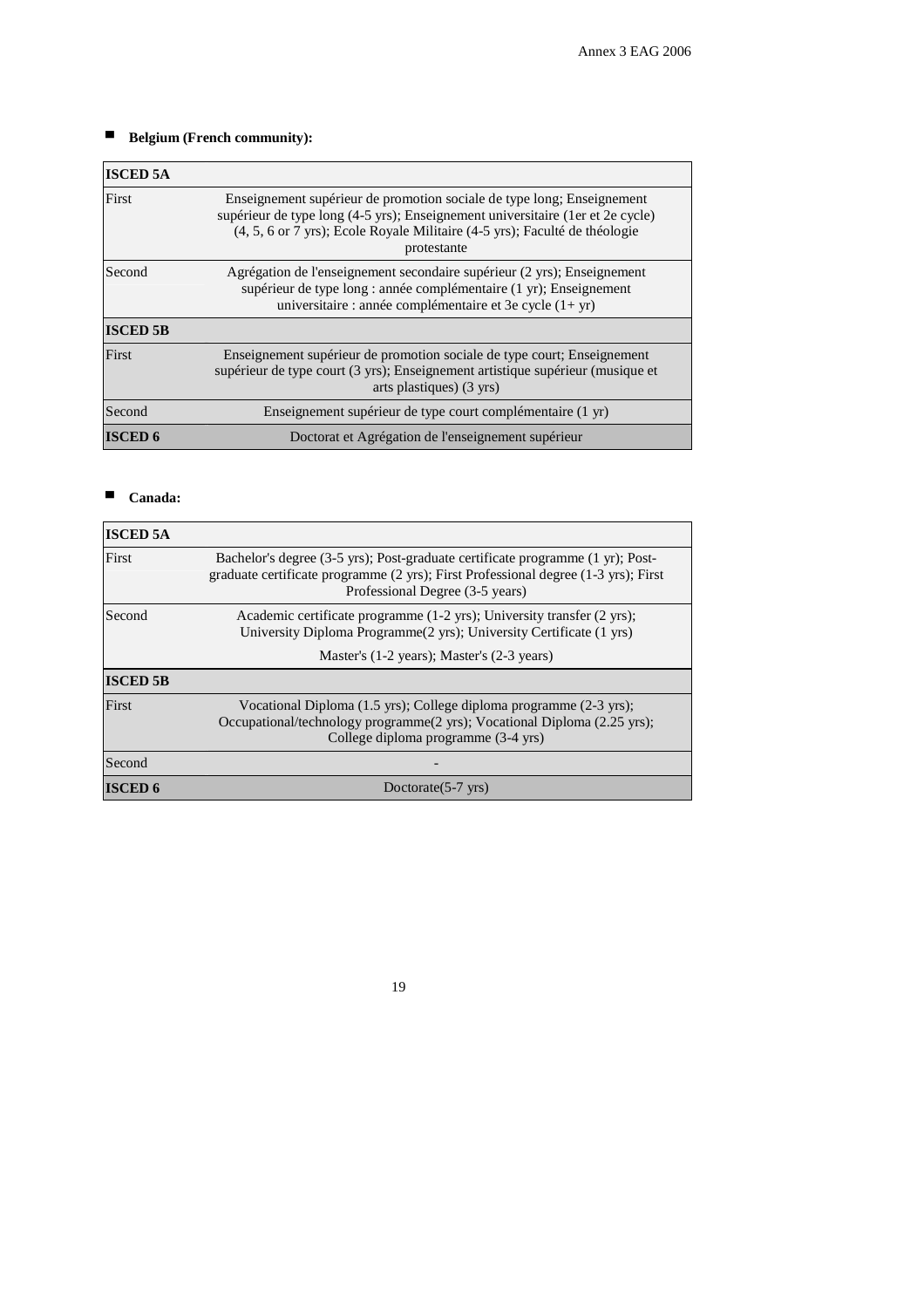# ■ The Czech Republic:

| <b>ISCED 5A</b> |                                                                                                                                                                    |
|-----------------|--------------------------------------------------------------------------------------------------------------------------------------------------------------------|
| First           | Bachelor University study "bakalář" (3 yrs & 3-4 yrs); Teacher training for<br>primary education Master's "Magistr" (4 yrs)                                        |
|                 | University Master "magistr uměni/ inženýr (architekt)" (5-6 yrs); University<br>Master' in (Veterinary) Medicine "doktor (veterinární) medicíny" (6 yrs)           |
| Second          | Post-graduate Pedagogical Certificate "osvědčení" (1 yr); Post-graduate<br>Certificate "osvědčení"(2 yrs); University Master "magistr uměni/ inženýr" (2-3<br>yrs) |
| <b>ISCED 5B</b> |                                                                                                                                                                    |
| First           | Higher Technical School for technicians, hotel managers, bank clerks, nurses<br>"Vyšší odborná škola" (2-2.5 yrs and 3-3.5 yrs);                                   |
|                 | Performing Arts and Dance Conservatoire Absolutorium (6 yrs & 8 yr)                                                                                                |
| Second          | a                                                                                                                                                                  |
| <b>ISCED 6</b>  | University Doctoral Study "Doktor" (3 yrs)                                                                                                                         |

### ■ **Denmark:**

| <b>ISCED 5A</b> |                                                                                                                                                                                                                                                                                    |
|-----------------|------------------------------------------------------------------------------------------------------------------------------------------------------------------------------------------------------------------------------------------------------------------------------------|
| First           | Tertiary education medium cycle "Diplomingeniør, maskin-mester,<br>sygeplejerske, folke-skolelærer m.fl." (3-5 yrs); Bachelor's Degree (3 yrs);<br>Tertiary education long cycle, museum conservator, e.g. from Music Academy<br>"Konservator, konservatorieuddannelserne" (5-7yr) |
| Second          | Tertiary education long cycle "Cand. Mag., cand. Scient., cand. Polyt., etc."<br>$(2 \text{ yrs})$                                                                                                                                                                                 |
| <b>ISCED 5B</b> |                                                                                                                                                                                                                                                                                    |
| First           | Tertiary education short cycle, including technician qualification "Datamatiker/<br>byggetekniker/Maskintekniker" (2-3 yrs)                                                                                                                                                        |
| Second          | a                                                                                                                                                                                                                                                                                  |
| <b>ISCED 6</b>  | Doctoral Programmes "Ph.D." (3 yrs); Doctorate "Doktorgrad" (5-10yr)                                                                                                                                                                                                               |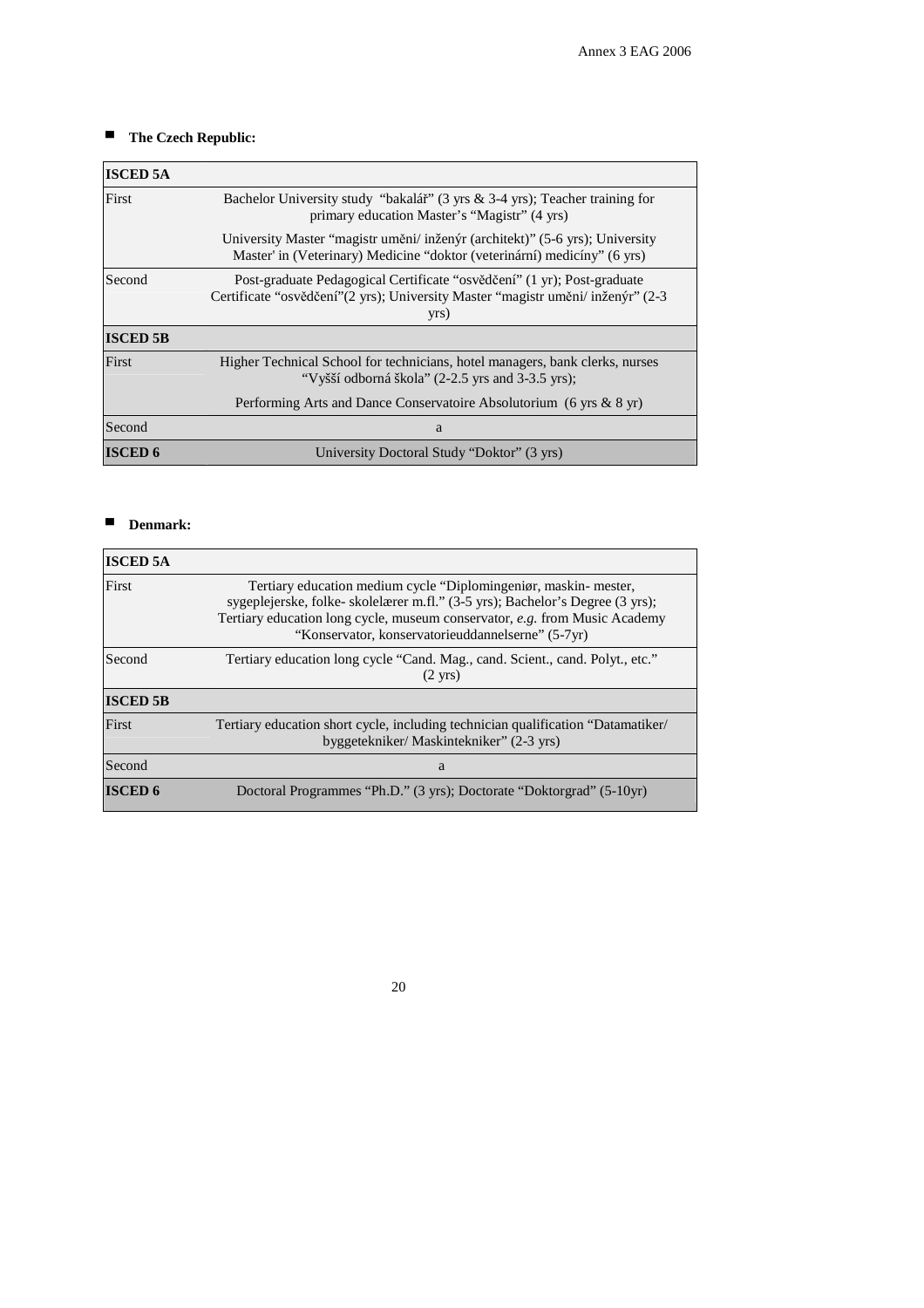### ■ **Finland:**

| <b>ISCED 5A</b> |                                                                            |
|-----------------|----------------------------------------------------------------------------|
| First           | Lower University Programmes (3 yrs); Polytechnic Programmes (3.5-4.5 yrs); |
|                 | "Polytechnic Postgraduate Programmes (1-1.5 yrs after graduation from      |
|                 | Polytechnic Programme)";                                                   |
|                 | Higher University Programmes (5-6 yrs)                                     |
| Second          | Specialists in Medicine/Dentistry/Veterinary Science (5-6 yrs)             |
| <b>ISCED 5B</b> |                                                                            |
| First           | Vocational College Programmes (2-3 yrs)                                    |
| Second          | a                                                                          |
| <b>ISCED 6</b>  | Doctorate Programmes – "Licentiate" (2 yrs); "Doctor" (4 yrs)              |

# ■ **France:**

| <b>ISCED 5A</b> |                                                                                                                                                                                                                                                                                                                                                                                                                                                                                                                                                                                                                                                                                                                      |
|-----------------|----------------------------------------------------------------------------------------------------------------------------------------------------------------------------------------------------------------------------------------------------------------------------------------------------------------------------------------------------------------------------------------------------------------------------------------------------------------------------------------------------------------------------------------------------------------------------------------------------------------------------------------------------------------------------------------------------------------------|
| First           | First University Diploma (First cycle 2 years "DEUG" + Second cycle 1 year<br>"Licence") (3 yrs); Higher engineering school diploma "Diplôme d'ingénieur"<br>(3-4 yrs) and Higher business school diploma "Diplôme d'ingénieur<br>commercial" (3 yrs) including 'les Classes Préparatoires aux Grandes écoles<br>(CPGE)" (2 yrs); Specialised Higher Schools diverse professional diplomas<br>including in architecture, veterinary surgery, art etc "Diplômes professionnels<br>divers (notaire, architecte, vétérinaire, journaliste,)" (3-4 yrs); University<br>pharmacy diploma "Diplôme de pharmacien" (5 yrs); University Diploma in<br>Medicine/ Dentistry "Docteur en medicine/ Diplôme de dentiste" (7 yrs) |
| Second          | University education $2nd$ cycle 2 year "Maîtrise" (1 yr); Teaching in university<br>institute of training Master (IUFM) "CAPES, Professeur des écoles, etc" (2 yrs);<br>Special diploma in Health "Diplôme d'études spécialisées" (3 yrs)                                                                                                                                                                                                                                                                                                                                                                                                                                                                           |
| Third           | University education 3 <sup>rd</sup> cycle "Diplôme d'études supérieures spécialisées<br>$(DESS) \times (1 \text{ yr})$                                                                                                                                                                                                                                                                                                                                                                                                                                                                                                                                                                                              |
| <b>ISCED 5B</b> |                                                                                                                                                                                                                                                                                                                                                                                                                                                                                                                                                                                                                                                                                                                      |
| First           | Specific vocational training diploma "Diplôme universitaire de technologie<br>(DUT) » (2 yrs); Specialised higher school short professional diploma e.g. in<br>special education, laboratory technician, social worker "Diplômes professionnels<br>divers (éducateur spécialisé, laborantin, assistante sociale, infirmier-infirmière,<br>etc.) » (2-3 yrs); High-level technician award (school or school and work-based)<br>"Brevet de technician supérieur (BTS)" (2 yrs)                                                                                                                                                                                                                                         |
| Second          |                                                                                                                                                                                                                                                                                                                                                                                                                                                                                                                                                                                                                                                                                                                      |
| <b>ISCED 6</b>  | University education $3rd$ cycle 1st year "Diplôme d'études approfondies (DEA)"<br>(1 yr); Doctorate Programmes "Diplôme de docteur" (3 yrs)                                                                                                                                                                                                                                                                                                                                                                                                                                                                                                                                                                         |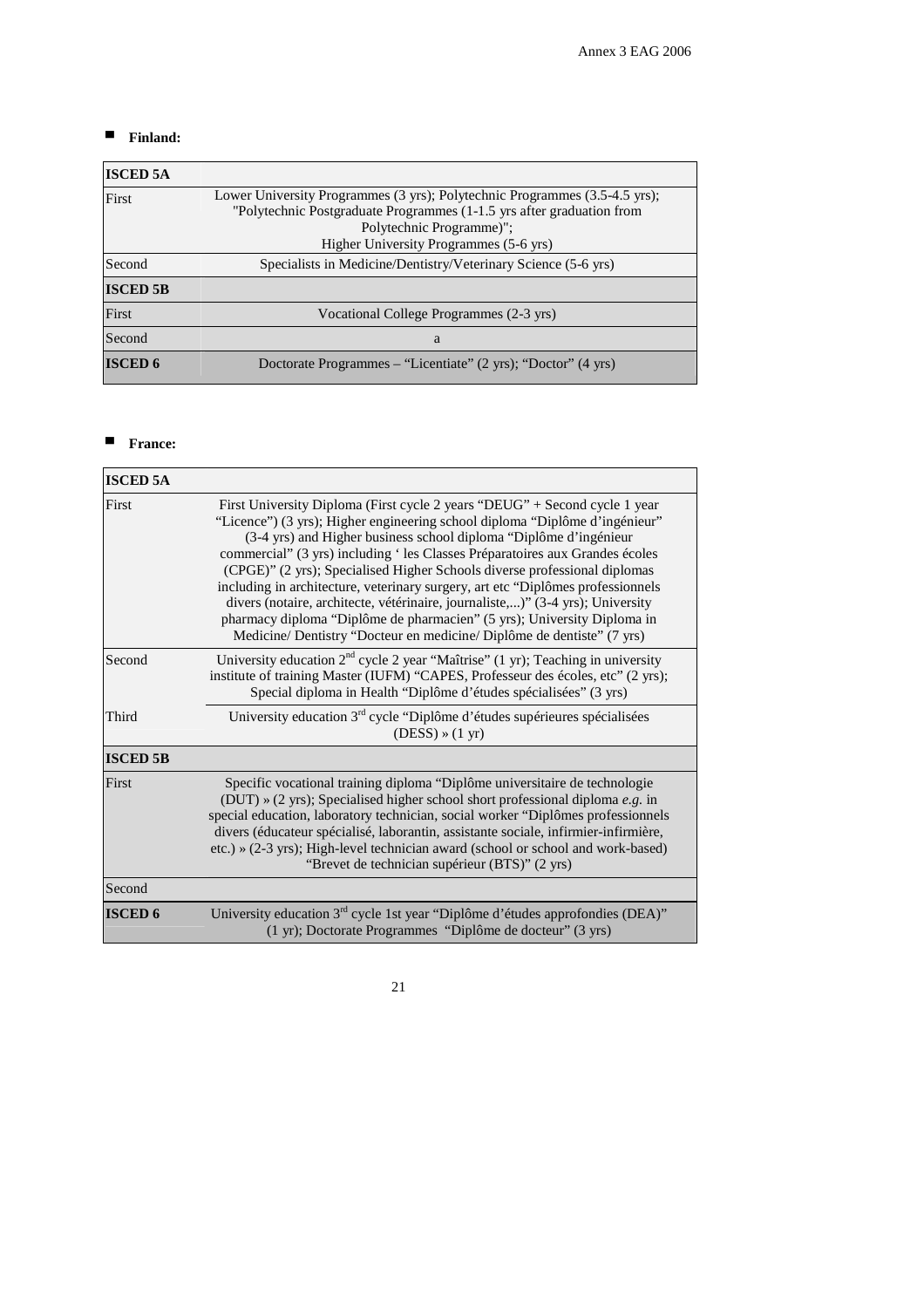# ■ **Germany:**

| <b>ISCED 5A</b> |                                                                                                                                                                                                                                                                                                                                                                                                                         |
|-----------------|-------------------------------------------------------------------------------------------------------------------------------------------------------------------------------------------------------------------------------------------------------------------------------------------------------------------------------------------------------------------------------------------------------------------------|
| First           | Bachelor's degrees (3 yrs)                                                                                                                                                                                                                                                                                                                                                                                              |
|                 | University "Fachhochschulen" degree "Diplom (FH)" (4 yrs);                                                                                                                                                                                                                                                                                                                                                              |
|                 | University "Universitäten" degree "Diplom oder Staatsprüfung" (5 yrs)                                                                                                                                                                                                                                                                                                                                                   |
| Second          | Master's degrees (2 yrs, cumulative duration of 5 yrs)                                                                                                                                                                                                                                                                                                                                                                  |
| <b>ISCED 5B</b> |                                                                                                                                                                                                                                                                                                                                                                                                                         |
| First           | Specialised academies (Bavaria) "Abschluss der Fachakademie/<br>Fachhochschulreife" (2 yrs); Health sector schools for medical assistants/<br>nurses "Abschlusszeugnis für medizinische Assistenten, Krankenschwestern/<br>pfleger" (3 yrs); Trade and technical schools "Fachschulabschluss,<br>Meister/Techniker, Erzieher" (2 yrs $\&$ 3-4 yrs); Colleges of public<br>administration diploma "Diplom (FH)" (3 yrs); |
| Second          | a                                                                                                                                                                                                                                                                                                                                                                                                                       |
| <b>ISCED 6</b>  | Doctoral studies "Promotion" (2-5 yrs)                                                                                                                                                                                                                                                                                                                                                                                  |

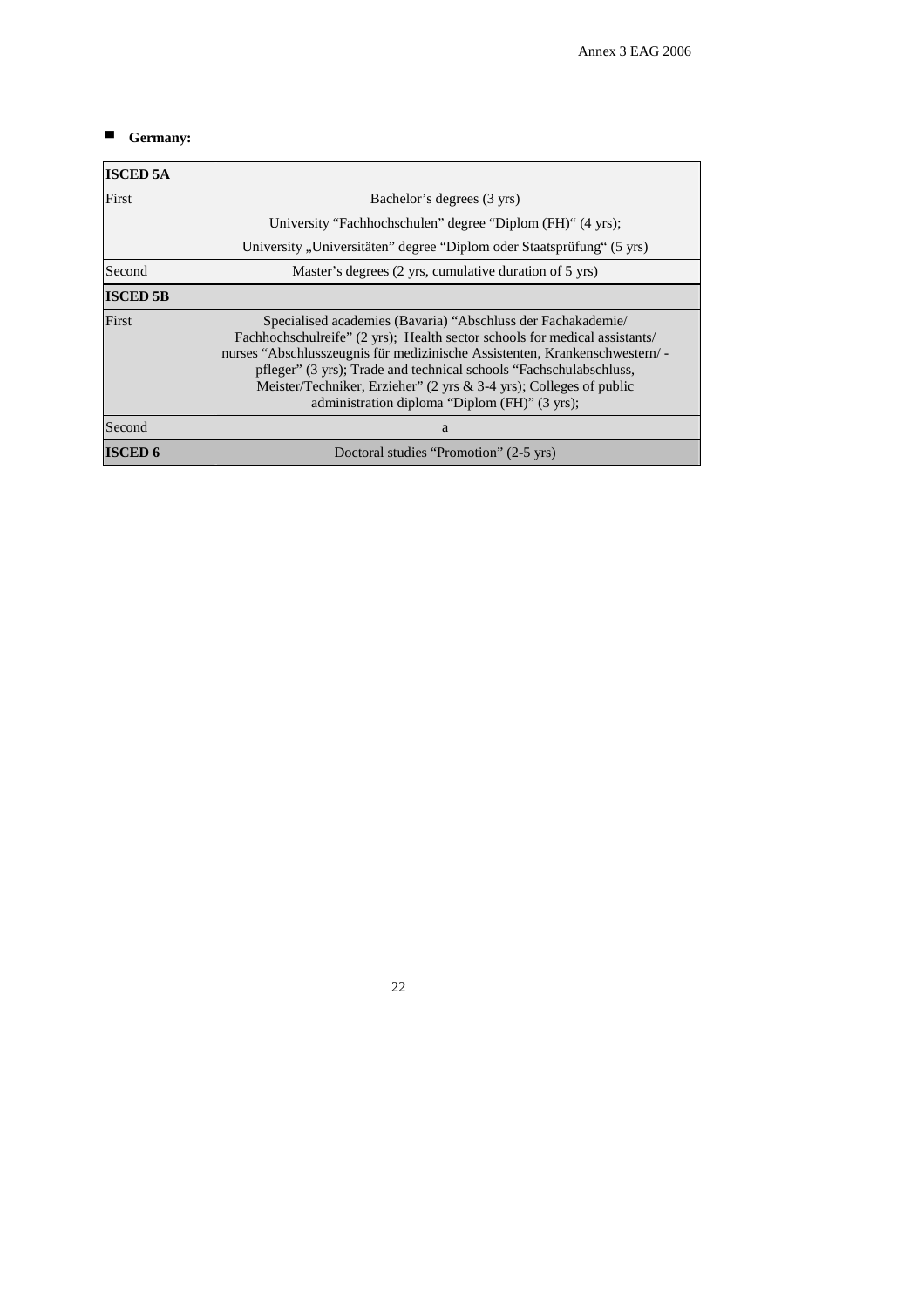# ■ Greece:

| <b>ISCED 5A</b> |                                                                                                                                                                                                                                                                                                                                                   |
|-----------------|---------------------------------------------------------------------------------------------------------------------------------------------------------------------------------------------------------------------------------------------------------------------------------------------------------------------------------------------------|
| First           | University (University Sector): Panepistimio;<br>University (Panepistimio) (8, 10 or 12 semesters)<br>a.<br>b. Technical University (Polytechneio) (10 semesters)<br>c. School of Fine Arts (Scholi Kalon Technon) (10 semesters)<br>Greek Open University (Elliniko Anoikto Panepistimio-E.A.P.)<br>d.<br>(12 subject units-4yrs)                |
| <b>Second</b>   | University Sector: Post-graduate studies (Master);<br>University (Panepistimio) (1-2 calendar yrs)<br>a.<br>Technical University (Polytechneio) (1-2 calendar yrs)<br>b.<br>School of Fine Arts (Scholi Kalon Technon) (1-2 calendar yrs)<br>c.<br>Greek Open University (Elliniko Anoikto Panepistimio-E.A.P.) (3 yrs)<br>d.                     |
| <b>ISCED 5B</b> |                                                                                                                                                                                                                                                                                                                                                   |
| First           | Technological Educational Institution (Technological Sector):                                                                                                                                                                                                                                                                                     |
|                 | Technologiko Ekpaideftiko Idryma (T.E.I.);                                                                                                                                                                                                                                                                                                        |
|                 | (4 yrs of which 3.5 yrs school-based elements, plus 1 semester work-based<br>elements)                                                                                                                                                                                                                                                            |
| <b>Second</b>   | Technological Sector: Post-graduate studies (Master);                                                                                                                                                                                                                                                                                             |
|                 | a. Technological Educational Institutions (offering programmes in<br>cooperation with University Sector Institutions in Greece, subcategory a:<br>Panepistimio) (1-2 calendar yrs)                                                                                                                                                                |
|                 | b. Technological Educational Institutions (offering programmes in<br>cooperation with overseas University Sector Institutions) (1-2 calendar yrs)                                                                                                                                                                                                 |
|                 | Note: The data concerning these programmes are reported under ISCED 5A,<br>second qualification.                                                                                                                                                                                                                                                  |
| <b>ISCED 6</b>  |                                                                                                                                                                                                                                                                                                                                                   |
|                 | University Sector (Post-graduate studies): Doctorate programme (Didaktoriko<br>diploma);<br>a. University (Panepistimio) (6 semesters)<br>b. Technical University (Polytechneio) (6 semesters)<br>c. School of Fine Arts (Scholi Kalon Technon) (6 semesters)<br>d. Greek Open University (Elliniko Anoikto Panepistimio-E.A.P.) (6<br>semesters) |
|                 | Post-graduate studies: Post-Doctorate programme (Metadidaktoriko diploma);                                                                                                                                                                                                                                                                        |
|                 | University Sector (Panepistimio)<br>a.<br>b. Research Institutions                                                                                                                                                                                                                                                                                |
|                 | Note: The Greek legislation does not designate information concerning Post-<br>doc programmes such as theoretical duration of the programme under study.<br>Also, Institutions offering Post-doc programmes are not classified into a<br>specific category of Institutions and thus exhaustive list cannot be composed.                           |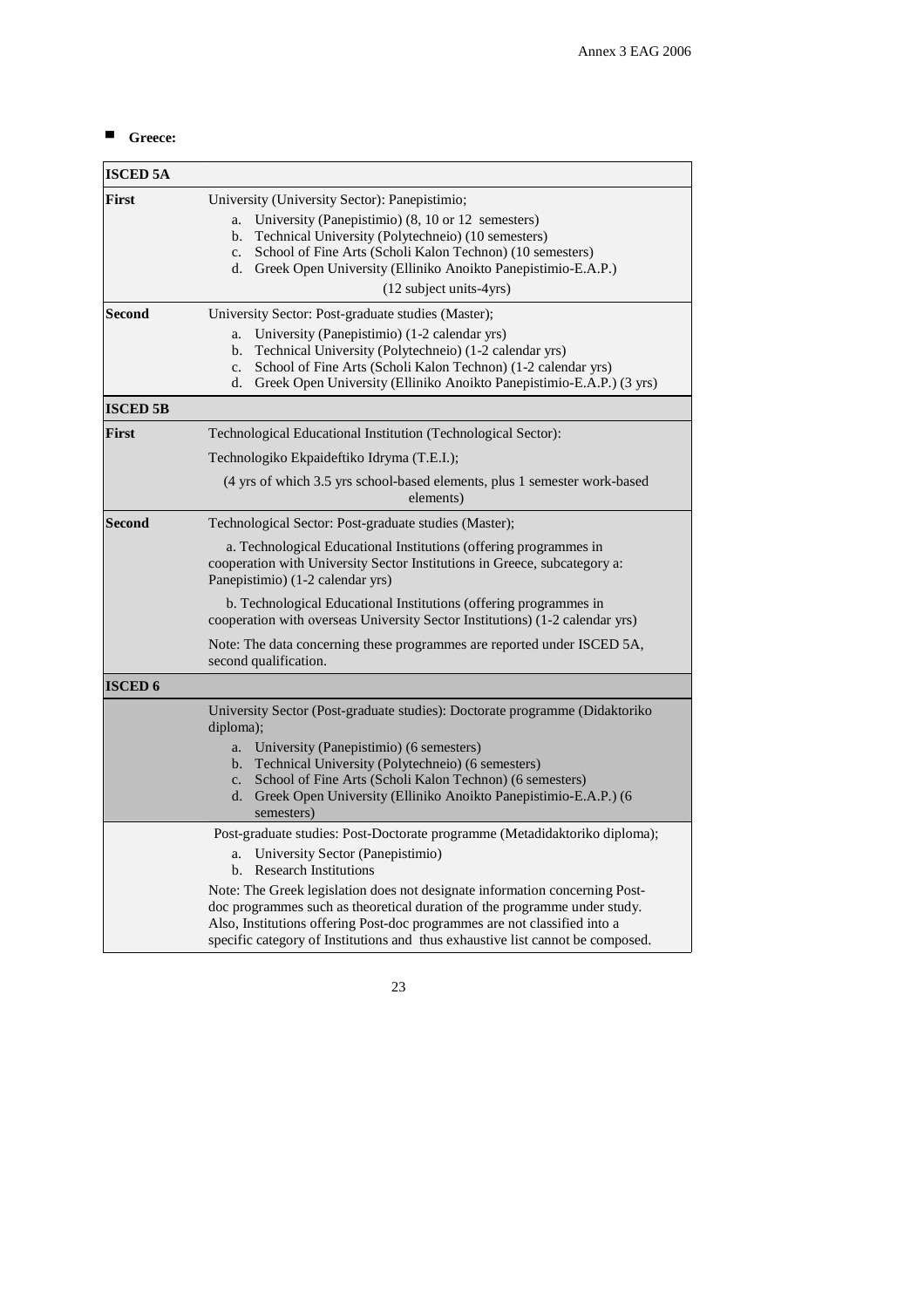### ■ **Hungary:**

| <b>ISCED 5A</b> |                                                                                                                                           |
|-----------------|-------------------------------------------------------------------------------------------------------------------------------------------|
| First           | College first programmes $(3-4 \text{ yrs})$ ; University first programmes $(4-5 \text{ yrs})$ :<br>university medicine programme–(6 yrs) |
| Second          | University supplementary programmes for college graduates (2 yrs);<br>postgraduate specialization programs (1-2 yrs)                      |
| <b>ISCED 5B</b> |                                                                                                                                           |
| First           | Tertiary vocational programmes (1 - 2 yrs)                                                                                                |
| Second          | a                                                                                                                                         |
| <b>ISCED 6</b>  | Doctoral programmes (Ph.D., DLA) (3 yrs)                                                                                                  |

The information on length refers to theoretical duration of the programme.

### ■ **Iceland:**

| <b>ISCED 5A</b> |                                                                                                                                                                                                                                                                      |
|-----------------|----------------------------------------------------------------------------------------------------------------------------------------------------------------------------------------------------------------------------------------------------------------------|
| First           | First University Degree "Háskólanám 3ja/4ra/5/6 ára til fyrstu gráðu" (3, 4,<br>5 or 6 yrs); Tertiary Technical Programmes - First University Degree<br>"Háskólanám í tæknifræði til fyrstu gráðu" (3.5-4 yrs);                                                      |
| Second          | Master's degree after 3-4 yrs 1 <sup>st</sup> degree "Háskólanám, 1,5-2 viðbótarár ofan á<br>3-4 ár, tekin viðbótargráða" (1.5-2 yrs); Master's degree after 5-6 yrs 1 <sup>st</sup> degree<br>"Háskólanám, 2 viðbótarár ofan á 5-6 ár, tekin viðbótargráða" (2 yrs) |
| <b>ISCED 5B</b> |                                                                                                                                                                                                                                                                      |
| First           | Tertiary Diploma "Æðra nám í 2 ár án háskólagráðu" (2 or 3 yrs); Fine and<br>Applied Arts at Tertiary Level "Listnám í æðri skóla, 3ja/4ra ára" (3 or 4 yrs);<br>Teacher's Qualification (No degree) "Nám til kennsluréttinda án<br>háskólagráðu" (1 yr)             |
| Second          | a                                                                                                                                                                                                                                                                    |
| <b>ISCED 6</b>  | Doctoral Programme (Ph.D.) "Doktorsnám" (4 yrs)                                                                                                                                                                                                                      |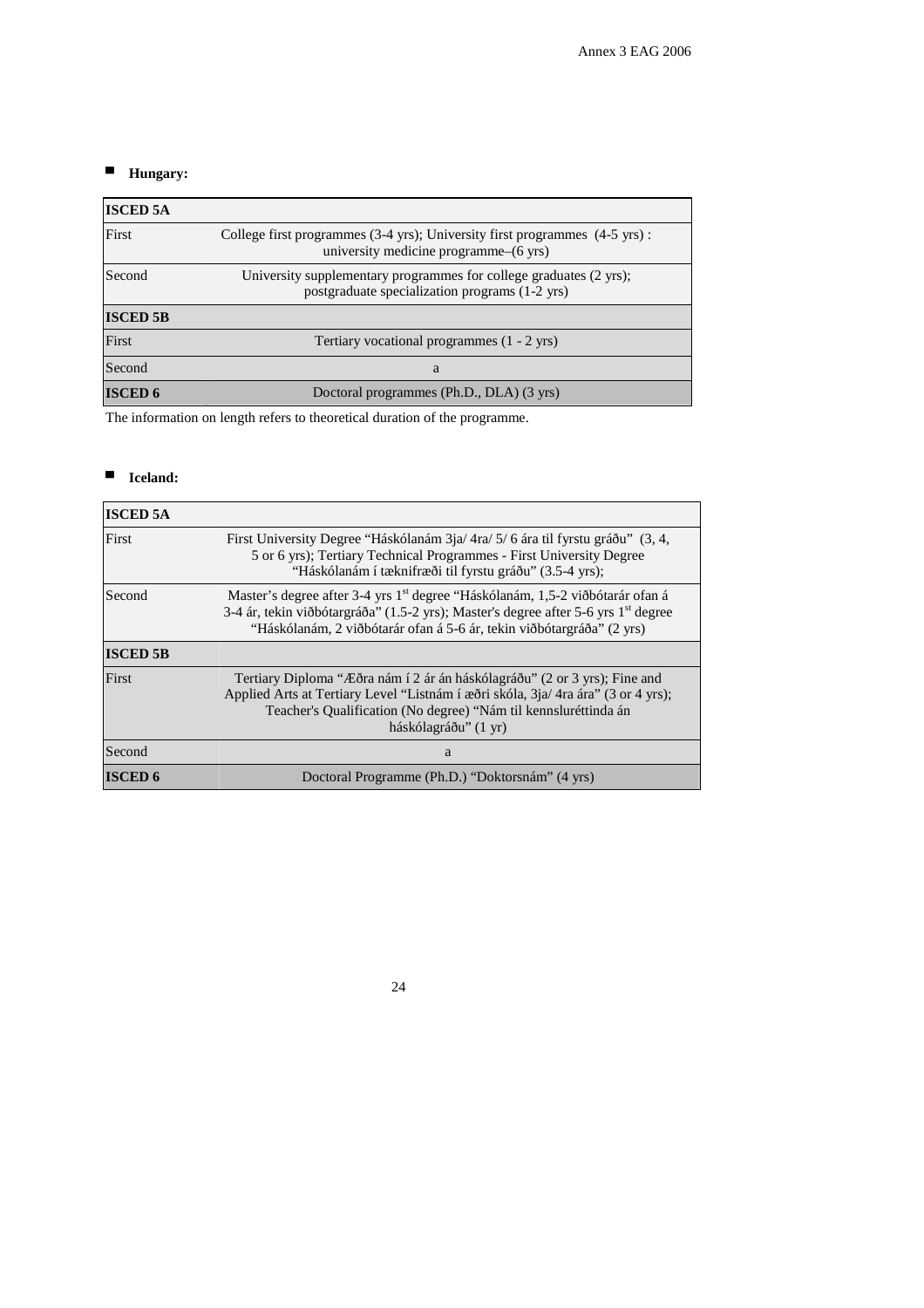### ■ **Ireland:**

| <b>ISCED 5A</b> |                                                                                                                                  |
|-----------------|----------------------------------------------------------------------------------------------------------------------------------|
| First           | Honours Bachelors Degree (3-4 yrs); Honours Bachelors Degree in<br>(Veterinary) Medicine/ Dental Science/ Architecture (5-6 yrs) |
| Second          | Post-graduate Diploma (1 yr); Masters Degree (taught) (1 yr); Masters Degree<br>$(by research)$ (2 yrs)                          |
| <b>ISCED 5B</b> |                                                                                                                                  |
| First           | Higher Certificate (2 yrs); Ordinary Bachelor Degree (3 yrs)                                                                     |
| Second          | Ordinary Bachelor Degree (3 yrs)                                                                                                 |
| <b>ISCED 6</b>  | Doctoral Degree (Ph.D.) (3 yrs)                                                                                                  |

### ■ **Israel:**

| <b>ISCED 5A</b> |                                                                                                                                                                            |
|-----------------|----------------------------------------------------------------------------------------------------------------------------------------------------------------------------|
| First           | Bachelor's Degree from universities (3 yrs); Bachelor's Degree from the Open<br>University (6 yrs); Teacher training colleges – academic track $(2-4$ yrs)                 |
| Second          | University's Second Degree (2 yrs); University's Post-Graduate Diploma<br>(2 yrs); Second Degree from academic colleges (2 yrs); Second Degree from<br>the Open University |
| <b>ISCED 5B</b> |                                                                                                                                                                            |
| First           | Post-secondary education (2 yrs); Teacher training colleges – non-academic<br>track(2 yrs)                                                                                 |
| Second          | a                                                                                                                                                                          |
| <b>ISCED 6</b>  | Third Degree (5-6 yrs)                                                                                                                                                     |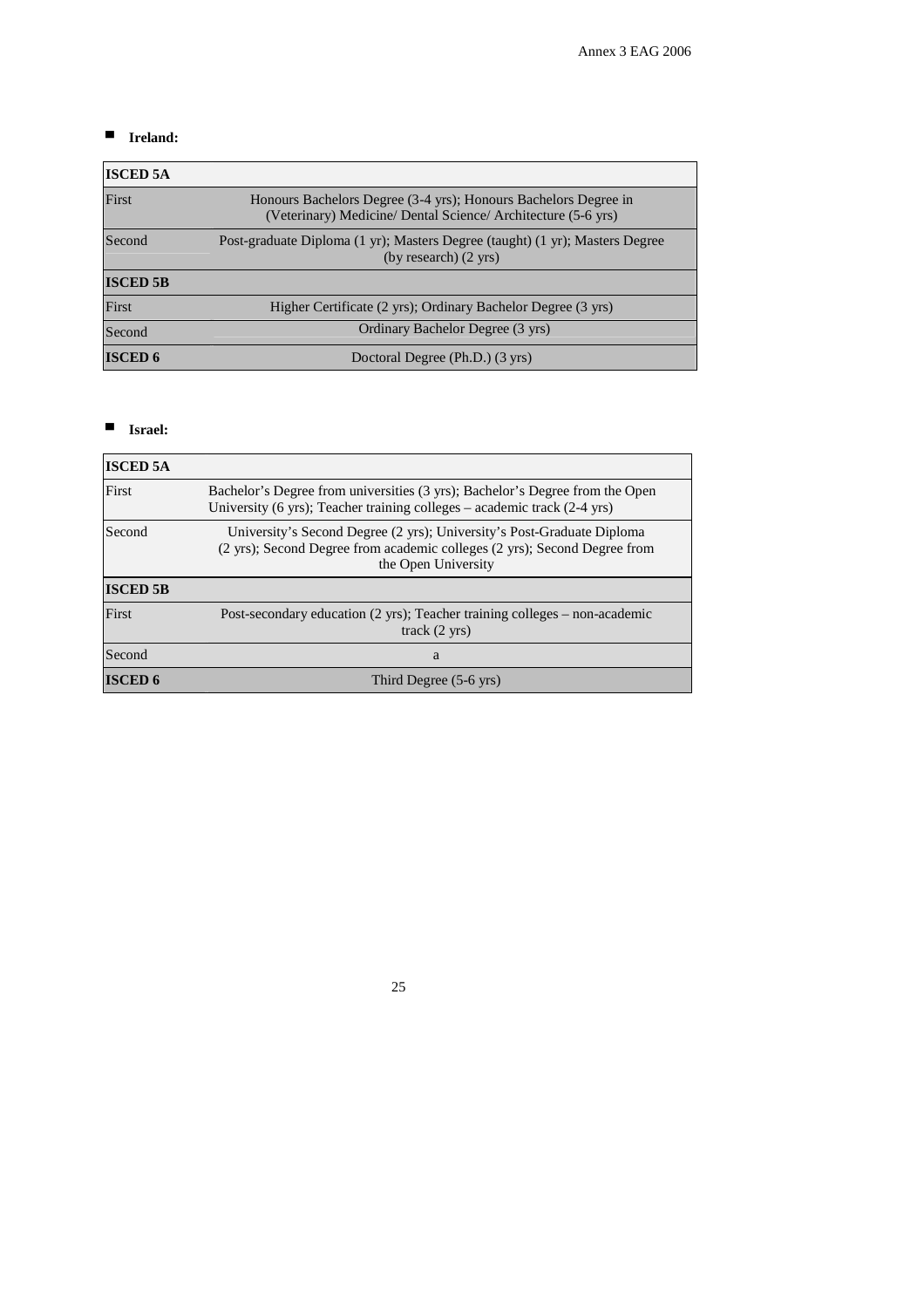# ▀ **Italy:**

| <b>ISCED 5A</b> |                                                                                                                                                                                                                                                                                                                                                                                                                                                                                                   |
|-----------------|---------------------------------------------------------------------------------------------------------------------------------------------------------------------------------------------------------------------------------------------------------------------------------------------------------------------------------------------------------------------------------------------------------------------------------------------------------------------------------------------------|
| First           | University Degree "Diploma di Laurea" (4-6 yrs); University Degree "Diploma"<br>Universitario" (3 yrs); Diploma di laurea di $1^{\circ}$ livello (3 yrs); Diploma di laurea<br>specialistica a ciclo unico (5-6 yrs)                                                                                                                                                                                                                                                                              |
| Second          | Professional Post-graduate Diploma "Diploma di specializzazione" (2-5 yrs);<br>Post-graduate Certificate "Attestato di partecipazione al Corso di<br>perfezionamento" (1 yr); Master of first and second level "master di $1^{\circ}/2^{\circ}$<br>livello"; Specialisation course "Specializzazione post-laurea"                                                                                                                                                                                 |
| <b>ISCED 5B</b> |                                                                                                                                                                                                                                                                                                                                                                                                                                                                                                   |
| First           | Diploma from Fine-arts Academy "Diploma di Accademia di Belle Arti" (4<br>yrs); Dramatic Art Studies Diploma "Accademia di arte drammatica - Diploma<br>di attore o diploma di regista" (3 yrs); Higher Artistic Studies Diploma<br>"Diploma di Istituto Superiore Industrie Artistiche" (4 yrs); Music<br>Conservatory Diploma "Conservatorio musicale (specializzione di 2 anni)" (2<br>yrs); Dance Studies Diploma "Accademia di Danza – Diploma di avviamento<br>e/o perfezionamento" (3 yrs) |
| Second          | a                                                                                                                                                                                                                                                                                                                                                                                                                                                                                                 |
| <b>ISCED 6</b>  | Doctorate "Titolo di Dottore di ricerca" (3 yrs)                                                                                                                                                                                                                                                                                                                                                                                                                                                  |

### ▀ **Japan:**

| <b>ISCED 5A</b> |                                                                                                                                                                                                                                                                  |
|-----------------|------------------------------------------------------------------------------------------------------------------------------------------------------------------------------------------------------------------------------------------------------------------|
| First           | Bachelor's Degree "Gakushi" (4 yrs); Bachelor's Degree in<br>Medicine/Dentistry/Veterinary Medicine "Gakushi" (6 yrs);                                                                                                                                           |
| Second          | Master's Degree "Shushi" (2 yrs); University Advanced Course Certificate of<br>Completion "Daigaku Senkoka" (1 yr+)                                                                                                                                              |
| <b>ISCED 5B</b> |                                                                                                                                                                                                                                                                  |
| First           | Specialised Training College Postsecondary Course Technical Associate<br>Qualification "Senmonshi" (1 yr+); Junior College Associate Qualification "Jun-<br>gakushi" (2-3 yrs); College of Technology Associate Qualification "Jun-gakushi"<br>$(2 \text{ yrs})$ |
| Second          | Junior College Advanced Qualification "Tanki-daigaku Senkoka" (1+yr);<br>College of Technology Advanced Qualification "Koto-senmon-gakko Senkoka"<br>$(1 \text{ yr}+)$                                                                                           |
| <b>ISCED 6</b>  | Doctor's Degree "Hakushi" (5 yrs);                                                                                                                                                                                                                               |
|                 | Doctor's Degree in Medicine/Dentistry/Veterinary Medicine "Hakushi" (4 yrs)                                                                                                                                                                                      |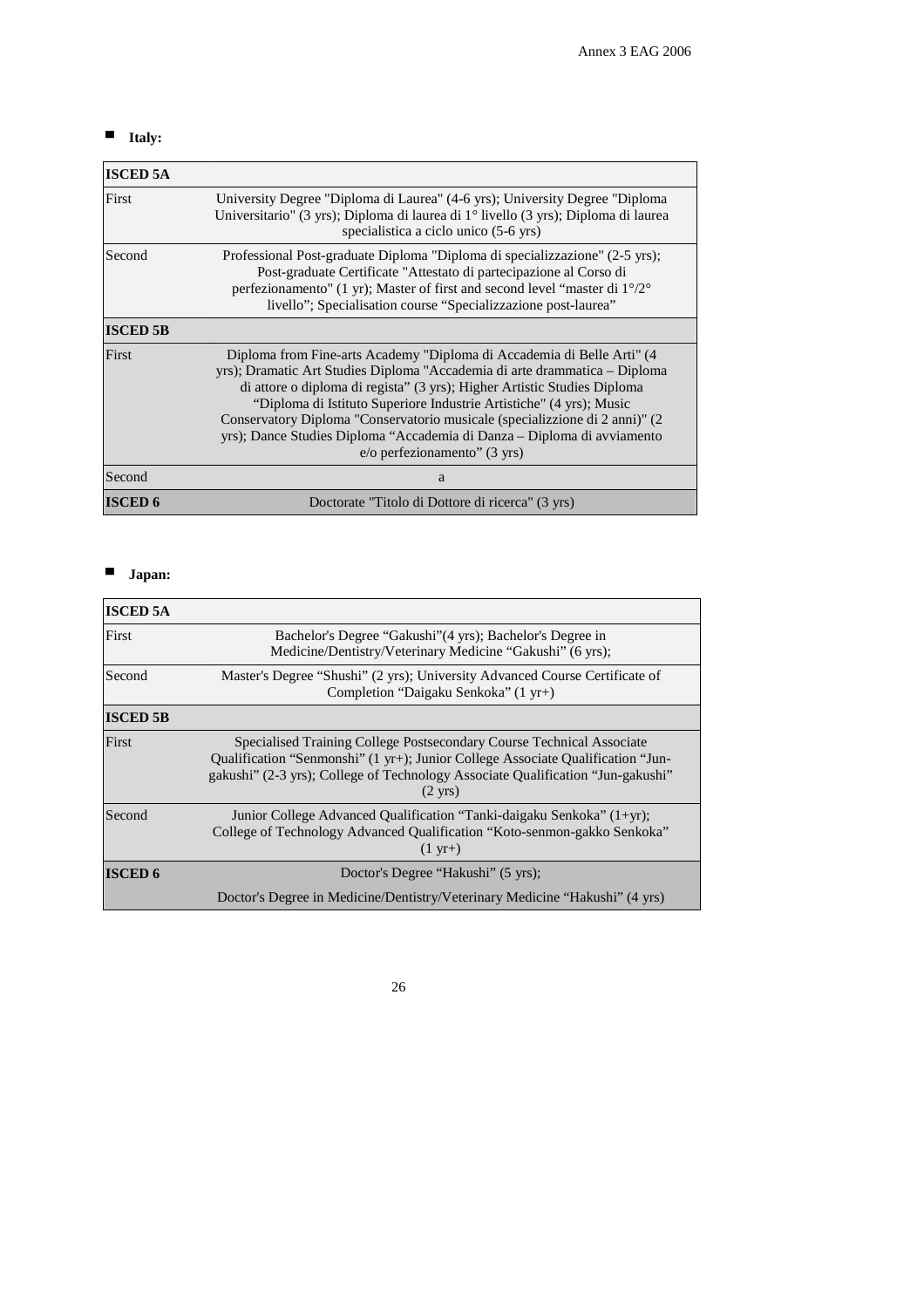# ■ **Korea:**

| <b>ISCED 5A</b> |                                                                                                                                                                                                                                                                                                                                                                                                                                                                                                                                                                                |
|-----------------|--------------------------------------------------------------------------------------------------------------------------------------------------------------------------------------------------------------------------------------------------------------------------------------------------------------------------------------------------------------------------------------------------------------------------------------------------------------------------------------------------------------------------------------------------------------------------------|
| First           | Bangsongtongsin daehak [air and correspondence university (open university)]<br>(2-4 yrs); Daehak(gyo) (university) (4 yrs); Hankuk kwahak kisulwon (Korea<br>advanced institute of science and technology) (4 yrs); Hankuk yeosuljonghap<br>hakgyo (yeosulsa kwajong) (the Korean National University of Arts) (4 yrs);<br>Woikwa deahak, chikwa daehak (university, medical-dentistry) (6 yrs)                                                                                                                                                                               |
| Second          | Hankuk jeongsin munwha yeonku won (seoksa kwajong) (the Academy of<br>Korean Studies, MA course) (2-3 yrs); Ilbandaehakwon(seoksa kwajong)<br>(graduate school, Master's degree programme, short) (2 yrs); Hankuk kwahak<br>kisulwon (seoksa kwajong) (Korea Advanced Institute of Science and<br>Technology, MA course) (2 yrs); Daehakwon daehak (seoksa kwajong)<br>(university of graduate school) (2 yrs); Hankuk yeosuljonghap hakgyo<br>(jeonmun yeosulsa kwajong) (the Korean National University of Arts, MA<br>course) (2 yrs)                                       |
| <b>ISCED 5B</b> |                                                                                                                                                                                                                                                                                                                                                                                                                                                                                                                                                                                |
| First           | Yukkun samsakwan hakgyo (third military academy) (2 yrs); Kakjong-hakgyo<br>(daehak kwajong) (miscellaneous school, undergraduate course) (4 yrs); Sanup<br>daehak (gaebang daehak) (open university, polytechnic university) (4 yrs);<br>Yukkun sakwan hakgyo (military academy) (4 yrs); Geongchal daehak<br>(national college of police ) (4 yrs); Gyoyuk daehak (university of education) (4<br>yrs); Kukkunganho sakwan hakgyo (nursing academy) (4 yrs); Haekun sakwan<br>hakgyo (naval academy) (4 yrs); Kongkun sakwan hakgyo (air force academy)<br>$(4 \text{ yrs})$ |
|                 | Jeonmun daehak (junior college) (2-3 yrs); Kinung daehak (polytechnic<br>college) (2 yrs); Kakjong-hakgyo (jeonmun daehak kwajong) (miscellaneous<br>school, junior college course) (2 yrs); Kisul daehak (technical college) (2-4 yrs)                                                                                                                                                                                                                                                                                                                                        |
| Second          | Kukbang daehakwon (school of national securities) (2 yrs); Teuksu daehakwon<br>(graduate school, special) (2-3 yrs); Jeonmun daehakwon (graduate school,<br>professional) $(2.5 \text{ yrs})$                                                                                                                                                                                                                                                                                                                                                                                  |
| <b>ISCED 6</b>  | Hankuk kwahak kisulwon(baksa kwajong) (Korea Advanced Institute of<br>Science and Technology) (3 yrs); Hankuk jeongsin munwha yeonku won<br>(baksa kwajong) (Academy of Korean Studies, Ph.D.) (3 yrs); Ilban daehakwon<br>(baksa kwajong) (graduate school, Doctorate programme) (3 yrs); Daehakwon<br>daehak(baksa kwajong) (university of graduate school) (3 yrs)                                                                                                                                                                                                          |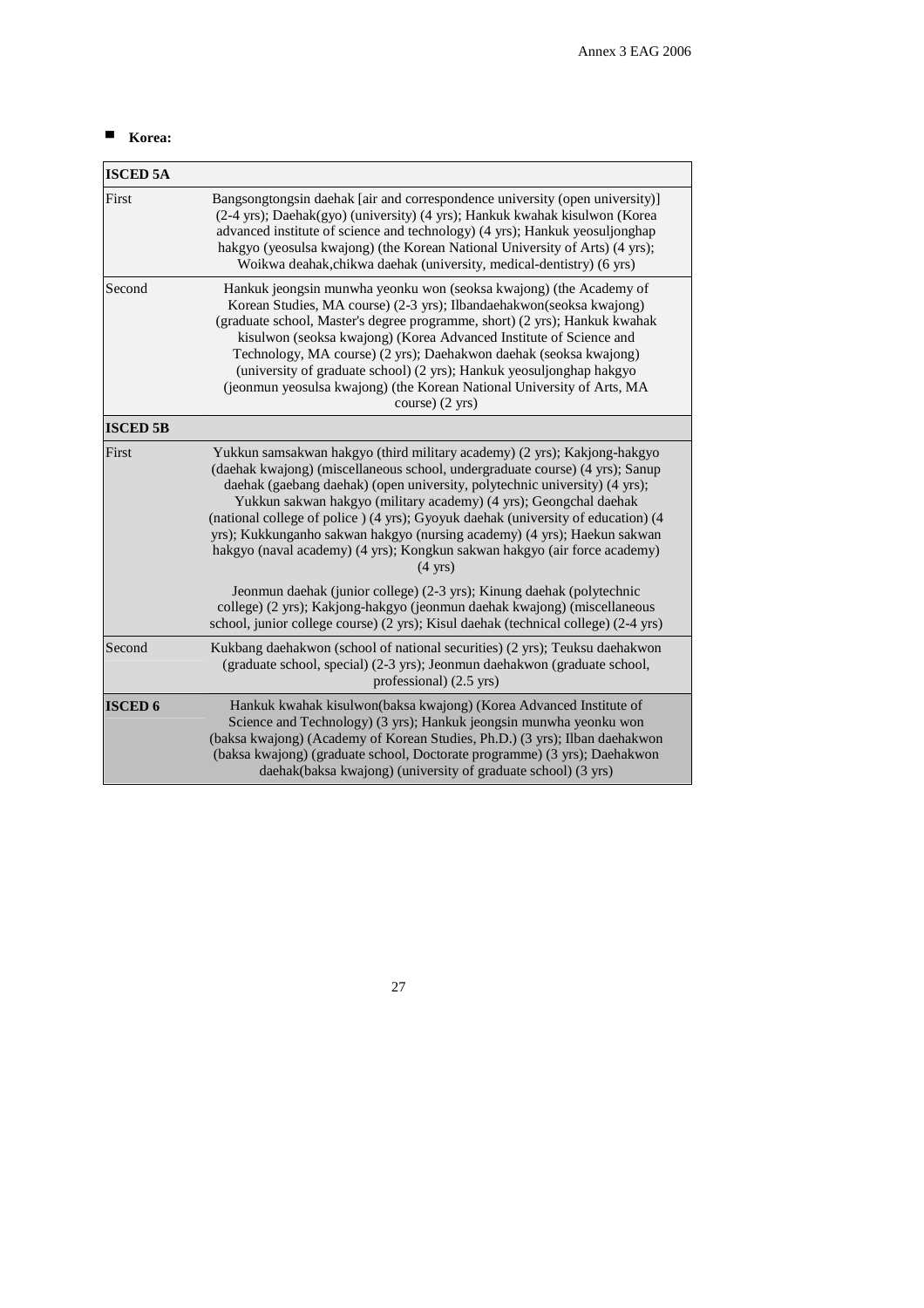### ■ Luxembourg:

| <b>ISCED 5A</b> |                                                                                                                                                                                                                                                                                                                                                                                                  |
|-----------------|--------------------------------------------------------------------------------------------------------------------------------------------------------------------------------------------------------------------------------------------------------------------------------------------------------------------------------------------------------------------------------------------------|
| First           | University courses: Cours universitaires 1 er cycle : DPCU (2 yrs); Stage<br>pédagogique ; formation obligatoire pour l'accès à une profession de professeur<br>pour l'enseignement secondaire (2 yrs); Stage pédagogique : formation<br>obligatoire pour l'accès à une profession d'avocat avoué (2 yrs)                                                                                        |
| Second          |                                                                                                                                                                                                                                                                                                                                                                                                  |
| <b>ISCED 5B</b> |                                                                                                                                                                                                                                                                                                                                                                                                  |
| First           | Higher technician certificate: Brevet de technicien supérieur (bts) (2 yrs);<br>Short-term course in higher studies of administration or studies of informatics:<br>Cycle court d'études supérieures en gestion ou en informatique (2 yrs)                                                                                                                                                       |
| Second          | Training of industrial engineers: Formation à l'ingénieur-industriel (4 yrs);<br>Initial training of primary and pre-primary teachers: Formation des instituteurs<br>(3 yrs); Training of graduated educators, full-time: Formation d'éducateurs<br>gradués (plein temps) (3 yrs); Training of graduated educators, while working:<br>Formation d'éducateurs gradués (en cours d'emploi) (6 yrs) |
| <b>ISCED 6</b>  | Etudes supérieures spécialisées en contentieux communautaires                                                                                                                                                                                                                                                                                                                                    |

### ■ **Mexico:**

| <b>ISCED 5A</b> |                                                                                                                                                                                                                                                                                                                                           |
|-----------------|-------------------------------------------------------------------------------------------------------------------------------------------------------------------------------------------------------------------------------------------------------------------------------------------------------------------------------------------|
| First           | Educación normal licenciatura [teacher training school programmes (Bachelor's<br>degree programme)] (4 yrs); Licenciatura universitaria [university degree<br>programmes (Bachelor's degree programme)] (4-5 yrs); Licenciatura<br>tecnológica [technological institutes programmes (Bachelor's degree<br>programme)] $(4-5 \text{ yrs})$ |
| Second          | Programa de especialización [specialisation degree programme (Master's<br>degree programme) (short)] (0.5-1 yrs); Programa de maestría [Master's degree<br>programme (long)] (2 yrs)                                                                                                                                                      |
| <b>ISCED 5B</b> |                                                                                                                                                                                                                                                                                                                                           |
| First           | Técnico superior [technological universities programmes (vocational associate's<br>degree programmes)] (2 yrs)                                                                                                                                                                                                                            |
| Second          |                                                                                                                                                                                                                                                                                                                                           |
| <b>ISCED 6</b>  | Programa de doctorado [Doctoral programme – Doctorate (Ph.D. Research)] (3<br>yrs)                                                                                                                                                                                                                                                        |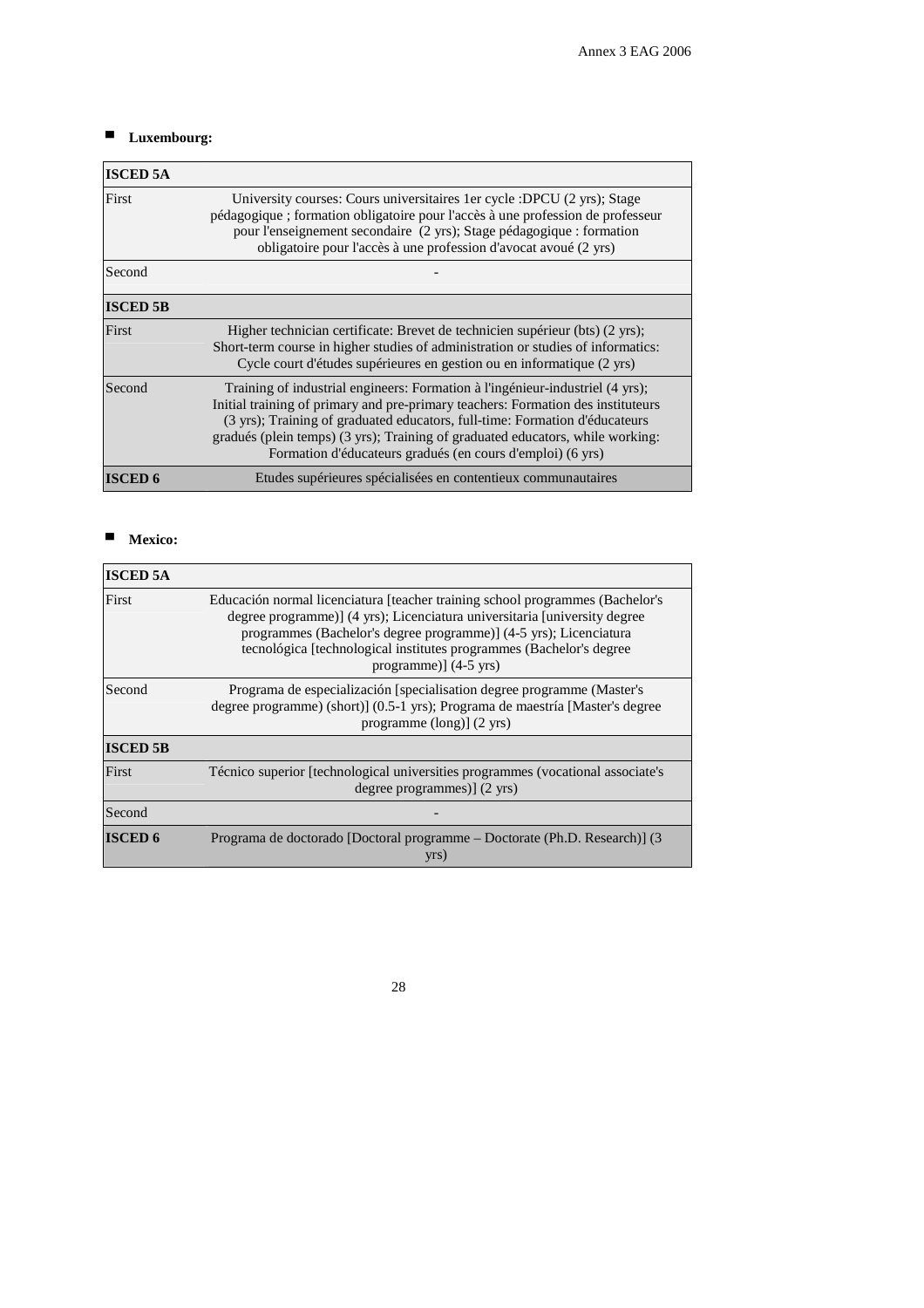### ■ The Netherlands:

| <b>ISCED 5A</b>     |                                                                                                                                                                                                                                                                                                                                                                                                                                                                                                                                   |
|---------------------|-----------------------------------------------------------------------------------------------------------------------------------------------------------------------------------------------------------------------------------------------------------------------------------------------------------------------------------------------------------------------------------------------------------------------------------------------------------------------------------------------------------------------------------|
| First and<br>second | higher professional education (long programmes) and university education,<br>fulltime programmes; (Lang) HBO en WO, voltijd (4-6 yrs); higher<br>professional education (long programmes) and university education, partltime<br>programmes, excl. the Open University; (Lang) HBO en WO, deeltijd, excl.<br>the Open University; Open University qualification programmes; Open<br>University, diploma programma's; Education programmes on private<br>institutions on tertiary 5A level; Particulier onderwijs op hbo/wo-niveau |
| <b>ISCED 5B</b>     |                                                                                                                                                                                                                                                                                                                                                                                                                                                                                                                                   |
| First               | Higher professional education, short programmes, fulltime; Kort HBO, voltijd<br>(2 yrs); Higher professional education, short programmes, parttime; Kort HBO,<br>deeltijd; Vocational education on private institutions on tertiary 5B level;<br>Particulier onderwijs op kort-hbo-niveau                                                                                                                                                                                                                                         |
| Second              |                                                                                                                                                                                                                                                                                                                                                                                                                                                                                                                                   |
| <b>ISCED 6</b>      | research assistants; AIO's (4 yrs)                                                                                                                                                                                                                                                                                                                                                                                                                                                                                                |

### ■ **New Zealand:**

| <b>ISCED 5A</b> |                                                                                                                                |
|-----------------|--------------------------------------------------------------------------------------------------------------------------------|
| First           | Bachelor's Degree "Bachelor, National Diploma (Level 7)" (3 yrs)                                                               |
| Second          | Post-graduate qualification "Master's Degree/Post-graduate Certificate/Post-<br>graduate Diploma/Bachelor's Honours" (1-2 yrs) |
| <b>ISCED 5B</b> |                                                                                                                                |
| First           | Vocational Diploma "National Diplomas (Levels 5 or 6)" (3 yrs)                                                                 |
| Second          | a                                                                                                                              |
| <b>ISCED 6</b>  | Doctorate/Higher Doctorate (3-5 yrs)                                                                                           |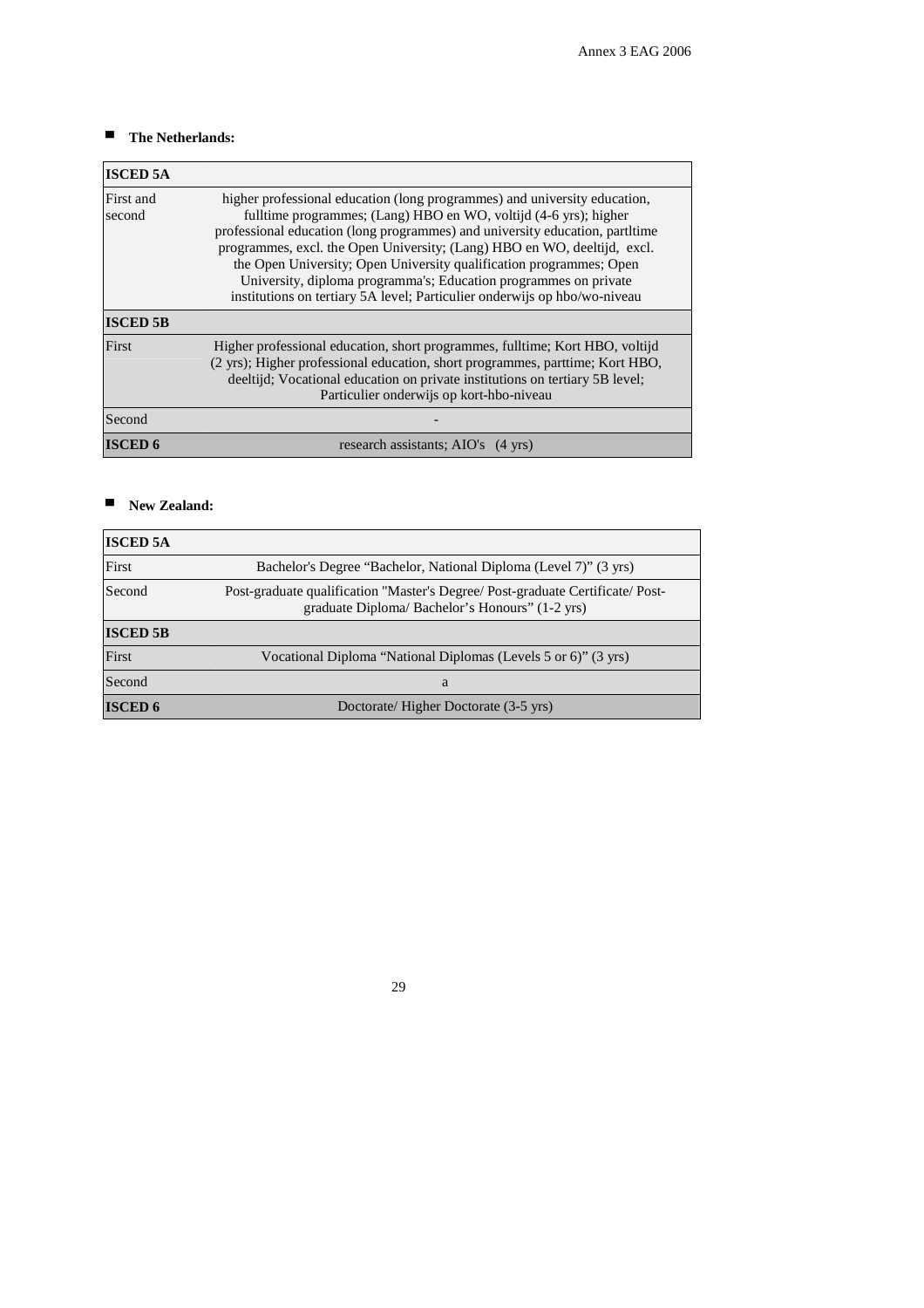### ■ **Norway:**

| <b>ISCED 5A</b> |                                                                                                                                                                                                                                                                         |
|-----------------|-------------------------------------------------------------------------------------------------------------------------------------------------------------------------------------------------------------------------------------------------------------------------|
| First           | First/lower degree (lavere grad), bachelor's degree, short professional<br>education, (3-4 yrs),                                                                                                                                                                        |
| Second          | Second/higher degree (høyere grad: hovedfag/mag.art (2-3 yrs), master's<br>degree (2 yrs), Long, professional programmes (lange profesjonsutdanninger),<br>integrated master's degrees (integrerte mastergrader): (5 yrs); Very long<br>professional programmes (6 yrs) |
| <b>ISCED 5B</b> |                                                                                                                                                                                                                                                                         |
| First           | Tertiary education, $\lt 3$ years, 1st degree: Høyere utd., $\lt 3$ år, lavere grad (2-<br>$2,5$ yrs)                                                                                                                                                                   |
| Second          |                                                                                                                                                                                                                                                                         |
| <b>ISCED 6</b>  | Doctorate, ph.d.: Doktorgrad (3 yrs)/ unspecified                                                                                                                                                                                                                       |

### ■ **Poland:**

| <b>ISCED 5A</b> |                                                                                                                                                                                                                                                                                         |
|-----------------|-----------------------------------------------------------------------------------------------------------------------------------------------------------------------------------------------------------------------------------------------------------------------------------------|
| First           | Professional degree (Licentiate) "Licenciat" (3 yrs); Professional Degree<br>(Engineer) "Inzynier" (3.5-4 yrs); Master's Degree (Art/ Education/<br>Engineering/Veterinary Medicine, etc) "Magister" (5-5.5 yrs); Degree in<br>Medicine or Dental Science "Lekarz (Stomatolog)" (6 yrs) |
| Second          | Post-licentiate Master's Degree "Magister" (1.5-2 yrs); Post-graduate<br>Certificate "Studia Podyplomowe" (0.5-2 yrs)                                                                                                                                                                   |
| <b>ISCED 5B</b> |                                                                                                                                                                                                                                                                                         |
| First           | Teacher Training Diploma for pre-school, primary and other educational<br>institutions "Kolegium nauczycielskie" (3 yrs); Foreign Language Teacher<br>Training Diploma/ Qualification to teach foreign European languages<br>"Nauczycielskie kolegium języków obcych" (3 yrs)           |
| Second          | a                                                                                                                                                                                                                                                                                       |
| <b>ISCED 6</b>  | Scientific Doctorate "Studia Doktoranckie" (4 yrs)                                                                                                                                                                                                                                      |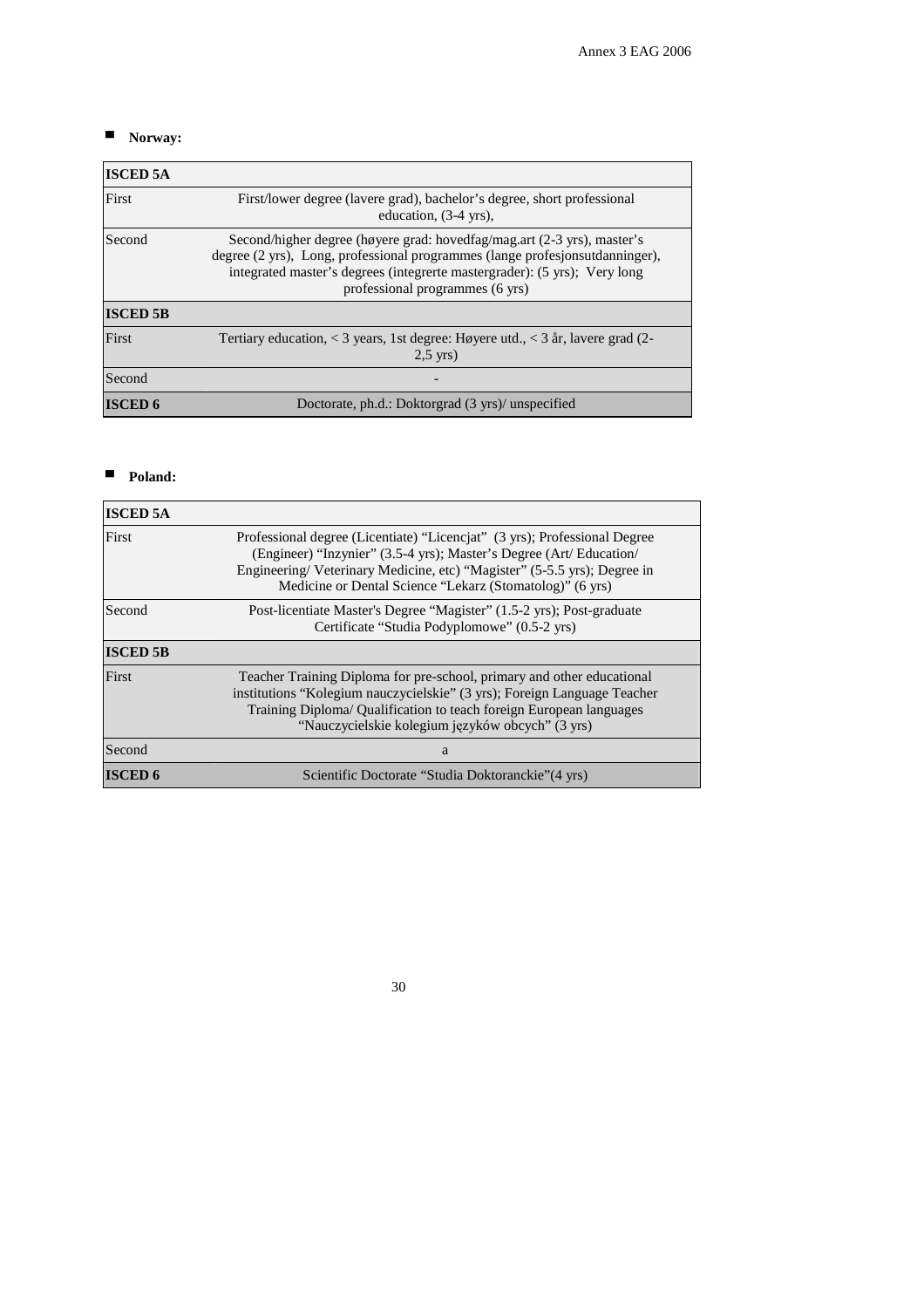### ■ **Portugal:**

| <b>ISCED 5A</b> |                                                                                                                                                                                                                                                                                                                           |
|-----------------|---------------------------------------------------------------------------------------------------------------------------------------------------------------------------------------------------------------------------------------------------------------------------------------------------------------------------|
| First           | Licenciatura programmes (4 or 5 yrs, 6 yrs in special cases) provided by<br>universities and polytechnics, leading to the <i>licenciado</i> degree                                                                                                                                                                        |
|                 | The <i>licenciatura</i> programmes provided by polytechnic education in most fields<br>are two cycles/programmes called cursos bietápicos de licenciatura: the first<br>cycle (3 yrs) leads to the <i>bacharel</i> degree (5B first), and the second cycle (1-2<br>yrs) leads to the <i>licenciado</i> degree (5A first). |
|                 | Universities and polytechnics also offer to bacharéis (5B first), in the fields of<br>teacher training and nursing, 1-2 year programmes leading to the licenciado<br>degree, called cursos complementares de licenciatura                                                                                                 |
| Second          | <i>Especialização de pós-licenciatura</i> (also identified frequently as <i>Pós-</i><br>Graduação) (1-2 yrs) - Specialised studies taken after licenciatura, leading to a<br>certificate.                                                                                                                                 |
| <b>ISCED 5B</b> |                                                                                                                                                                                                                                                                                                                           |
| First           | <i>Bacharelato</i> (3 yrs) programmes provided by universities (rarely) and<br>polytechnics, leading to the <i>bacharel</i> degree                                                                                                                                                                                        |
| Second          |                                                                                                                                                                                                                                                                                                                           |
| <b>ISCED 6</b>  | Mestrado programmes (2 yrs after licenciatura) provided by university<br>education, leading to the <i>mestre</i> degree.                                                                                                                                                                                                  |
|                 | Doutoramento programmes (variable, usually 3 yrs, sometimes 4 or 5 yrs after<br><i>mestrado</i> or, in certain conditions, after <i>licenciatura</i> ), provided by universities,<br>leading to the <i>doutor</i> degree                                                                                                  |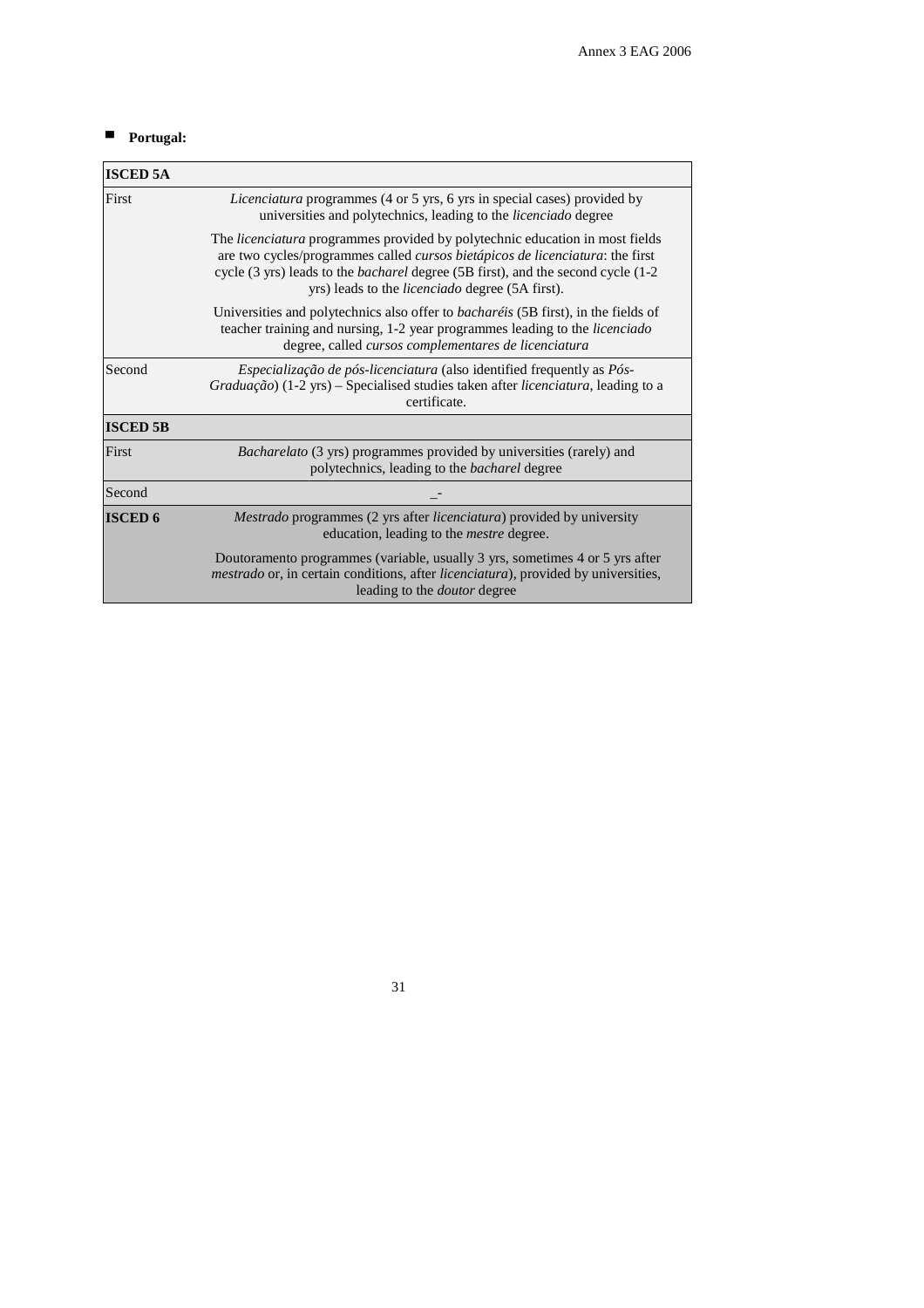### ■ The Slovak Republic:

| <b>ISCED 5A</b> |                                                                                                                                                                                                                                                                                                                                                                             |
|-----------------|-----------------------------------------------------------------------------------------------------------------------------------------------------------------------------------------------------------------------------------------------------------------------------------------------------------------------------------------------------------------------------|
| First           | "Bachelor's" Degree 3-4 yrs; "Master's" Degree (4 yrs); "Master's" Degree in<br>Engineering (5-5.5 yrs); Degree in<br>Engineering/Architecture/Medicine/Veterinary Medicine (6 yrs)                                                                                                                                                                                         |
| Second          | Supplementary Educational Study - "Certificate" (2 yrs); Teaching an Additional<br>Subject - "Diploma" (2-4 yrs)                                                                                                                                                                                                                                                            |
| <b>ISCED 5B</b> |                                                                                                                                                                                                                                                                                                                                                                             |
| First           | Post-secondary Specialisation Study - "Graduate's Diploma" (2-3 yrs); Higher<br>Professional Studies - "Graduate's Diploma" (3 yrs); Dance Conservatory -<br>"Graduate's Diploma" and "Certificate on Maturita Examination" (8 yrs);<br>Conservatory and Secondary Schools Specialising in Arts - "Graduate's<br>Diploma" and "Certificate on Maturita Examination" (6 yrs) |
| Second          |                                                                                                                                                                                                                                                                                                                                                                             |
| <b>ISCED 6</b>  | Examina Rigorosa - "Academic Degree (JUDr., PaedDr., RNDr., PhDr., etc)"<br>usually (1 yr); Doctorate Study (Ph.D., ArtD.) (3 yrs)                                                                                                                                                                                                                                          |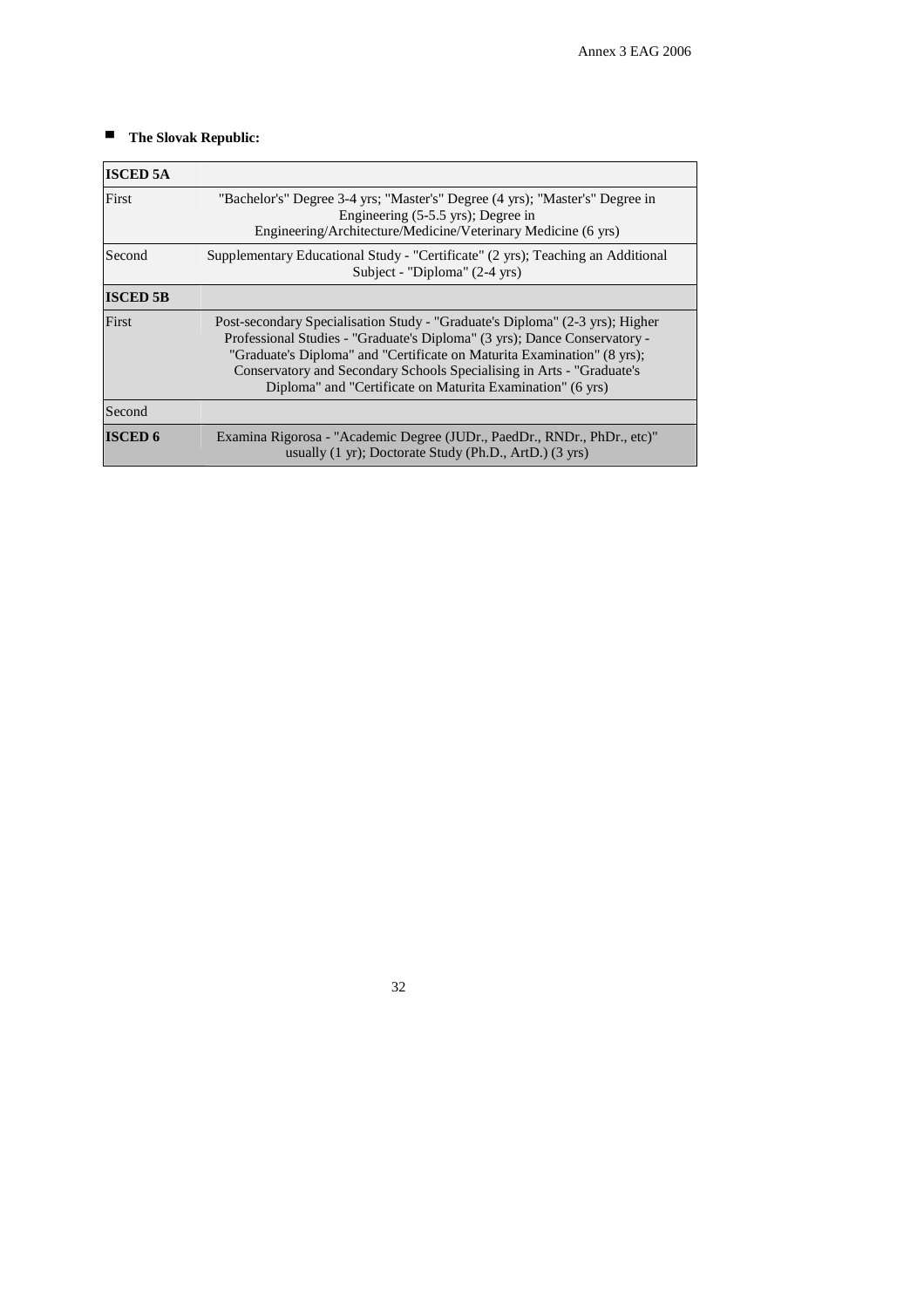### ■ Spain:

| <b>ISCED 5A</b> |                                                                                                                                                                                                                                                                                                                                                                                                                                                                                                                                                                                                                            |  |  |  |  |
|-----------------|----------------------------------------------------------------------------------------------------------------------------------------------------------------------------------------------------------------------------------------------------------------------------------------------------------------------------------------------------------------------------------------------------------------------------------------------------------------------------------------------------------------------------------------------------------------------------------------------------------------------------|--|--|--|--|
| <b>First</b>    | Bachelor's Degree "Diplomado Universitario, Arquitecto Técnico e Ingeniero"<br>Técnico" (3 yrs); Conservation and Restoration of Cultural Assets "Conservación<br>y Restauración de Bienes Culturales" (3 yrs); Military Programme - Medium<br>Grade "Militar de carrera de la escala media (Diplomado Universitario)" (3 yrs);                                                                                                                                                                                                                                                                                            |  |  |  |  |
|                 | University Degree - First and Second Cycle "Licenciado, Arquitecto e Ingeniero"<br>(4-6 yrs); Higher Dramatic Art Studies Degree "Título Superior de Arte<br>Dramático" (4 yrs); Music Studies Advanced Degree "Titulación Superior por<br>especialidad musical" (4 yrs); Military Programme - Medium Grade "Militar de<br>carrera de la escala media (Diplomado Universitario)" (3 yrs); Military<br>Programme - Higher Grade "Militar de carrera de la escala superior (Licenciado<br>universitario)" $(5 \text{ yrs})$                                                                                                  |  |  |  |  |
| <b>Second</b>   | Master's Degree "Licenciado e Ingeniero" (2 yrs)                                                                                                                                                                                                                                                                                                                                                                                                                                                                                                                                                                           |  |  |  |  |
| <b>ISCED 5B</b> |                                                                                                                                                                                                                                                                                                                                                                                                                                                                                                                                                                                                                            |  |  |  |  |
| <b>First</b>    | Specific Vocational Training of Plastic Arts and Design - Advanced Level<br>Qualification "Técnico Superior - Ciclos Formativos de Artes Plásticas y Diseño<br>de Grado Superior" (2 yrs); Specific Vocational Training - Advanced Level<br>Qualification "Técnico Superior - Ciclos Formativos de Formación Profesional<br>de Grado Superior" (2 yrs); Specific Vocational Training - Advanced Level<br>(Distance Learning) "Técnico Superior - Ciclos Formativos de Formación<br>Profesional de Grado Superior (Distancia)" (2 yrs); Military Programme Basic<br>Grade "Militar de carrera de la escala básica" (2 yrs); |  |  |  |  |
| <b>Second</b>   | a                                                                                                                                                                                                                                                                                                                                                                                                                                                                                                                                                                                                                          |  |  |  |  |
| <b>ISCED 6</b>  | Doctorate "Doctor" (4-6 yrs)                                                                                                                                                                                                                                                                                                                                                                                                                                                                                                                                                                                               |  |  |  |  |

# ■ Sweden:

| <b>ISCED 5A</b> |                                                                                                                                                                                                                                                                            |
|-----------------|----------------------------------------------------------------------------------------------------------------------------------------------------------------------------------------------------------------------------------------------------------------------------|
| First           | Diploma (3-4 yrs); Bachelor's Degree (3 yrs); Master's Degree (4-4.5 yrs);<br>Master's Degree in Pharmacy/Horticulture/Forestry/Landscape Architecture/<br>Psychology (5 yrs); University Degree in Medicine / Dental Surgery/Veterinary<br>Medicine $(5-5.5 \text{ yrs})$ |
| Second          | Nursing Specialisation Qualification (1-1.25 yrs);<br>Midwifery/Psychotherapy/Special Education (1.5 yrs)                                                                                                                                                                  |
| <b>ISCED 5B</b> |                                                                                                                                                                                                                                                                            |
| First           | Diploma (2 yrs); Degree Certificate in Advanced Vocational Education (2-3 yrs)                                                                                                                                                                                             |
| Second          |                                                                                                                                                                                                                                                                            |
| <b>ISCED 6</b>  | "Licentiate" (2 yrs); "Doctorate" (4 yrs)                                                                                                                                                                                                                                  |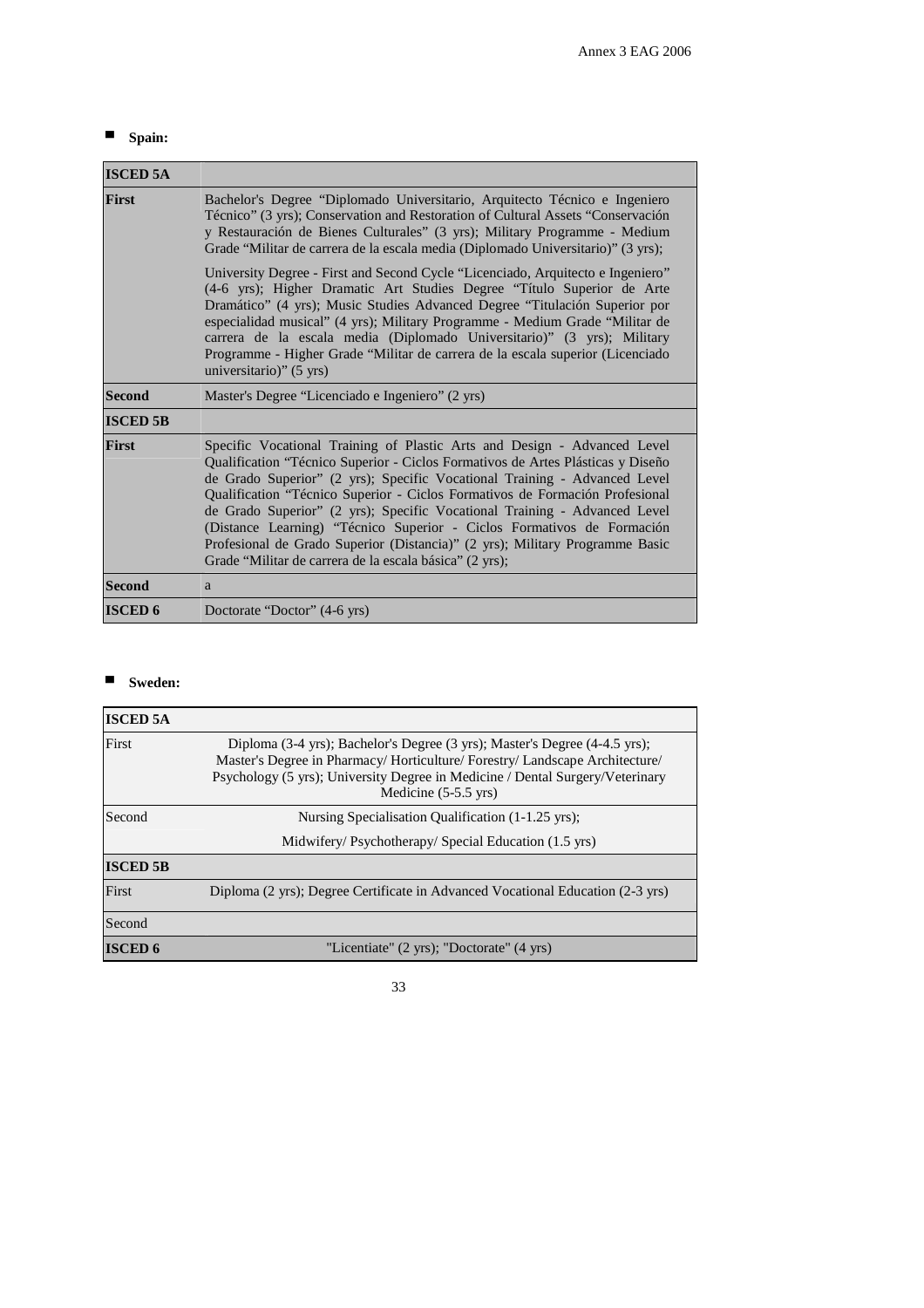# ■ **Switzerland:**

| <b>ISCED 5A</b> |                                                                                                                                                                                                                                                                                          |  |  |  |  |  |
|-----------------|------------------------------------------------------------------------------------------------------------------------------------------------------------------------------------------------------------------------------------------------------------------------------------------|--|--|--|--|--|
| First           | Pedagogical University Certificate « Pädagogische Hochschule/ Haute École<br>Pédagogique » (3 yrs); University of Applied Science Diploma "Fachhochshcul<br>diplom/diploma" (3 yrs); University Diploma and Bachelor's Degree<br>"Hochschulen - Lizentiat, Diplom, Staatsexamen" (4 yrs) |  |  |  |  |  |
| Second          | Postgraduate Degree "Fachhochschul Nachdiplom" (1 yr); University<br>Postgraduate Diploma "Nachdiplom/Diplôme du troisième cycle/Postgrade"<br>$(1 \text{ yr})$                                                                                                                          |  |  |  |  |  |
| <b>ISCED 5B</b> |                                                                                                                                                                                                                                                                                          |  |  |  |  |  |
| First           | Diploma of Higher Vocational Education - Stage I "Berufsprüfung/Examen"<br>professionel" $(1-2 \text{ yrs})$ ;                                                                                                                                                                           |  |  |  |  |  |
|                 | Diploma of Technical School "Höhere Fach- und Berufsschule/ Ecole<br>technique" (2 yrs); Teacher's Certificate - Teacher Training II<br>"Primarlehrerpatent/Fachlehrerpatent" (3 yrs);                                                                                                   |  |  |  |  |  |
|                 | Polytechnic School Diploma from a Higher Vocational College "Höhere"<br>Fachschule/École Professionnelle Supérieure/Scuola Professionale Superiore"<br>$(3 \text{ yrs})$                                                                                                                 |  |  |  |  |  |
| Second          | Trade Master's Diploma or equivalent in Higher Vocational Education - Stage<br>II "Höhere Fachprüfung/ Examen Professionnel Supérieur" (1-2 yrs)                                                                                                                                         |  |  |  |  |  |
| <b>ISCED 6</b>  | University Doctorate "Doktorat/ Ph.D." (2 yrs)                                                                                                                                                                                                                                           |  |  |  |  |  |

# ■ **Turkey:**

| <b>ISCED 5A</b> |                                                                                                                                                                                                                                                                                                                         |
|-----------------|-------------------------------------------------------------------------------------------------------------------------------------------------------------------------------------------------------------------------------------------------------------------------------------------------------------------------|
| First           | University: Universite (4 yrs); Integrated higher school for hearing impaired:<br>İşitme Engelliler Entegre Yüksek Okulu; Open training Faculty : Açık Öğretim<br>Fakültesi (4 yrs); Conservatory: : Konservatuar (4 yrs); Medical science,<br>veterinary, dentistry: Eczacılık Veterinerlik ve Tıp Fakültesi (5-6 yrs) |
| Second          | Enstitüler: Mastır (2 yrs); Specialisation in medical science : Tıpta Uzmanlık<br>$(4 \text{ yrs})$                                                                                                                                                                                                                     |
| <b>ISCED 5B</b> |                                                                                                                                                                                                                                                                                                                         |
| First           | Vocational higher Schools: Meslek Yüksek Okulu (2 yrs); Open training<br>Faculty: Açık Öğretim Fakültesi (2 yrs); Integrated higher school for hearing<br>impaired : İşitme Engelliler Entegre Yüksek Okulu (2 yrs)                                                                                                     |
| Second          |                                                                                                                                                                                                                                                                                                                         |
| <b>ISCED 6</b>  | Enstitüler: Doktora (4 yrs)                                                                                                                                                                                                                                                                                             |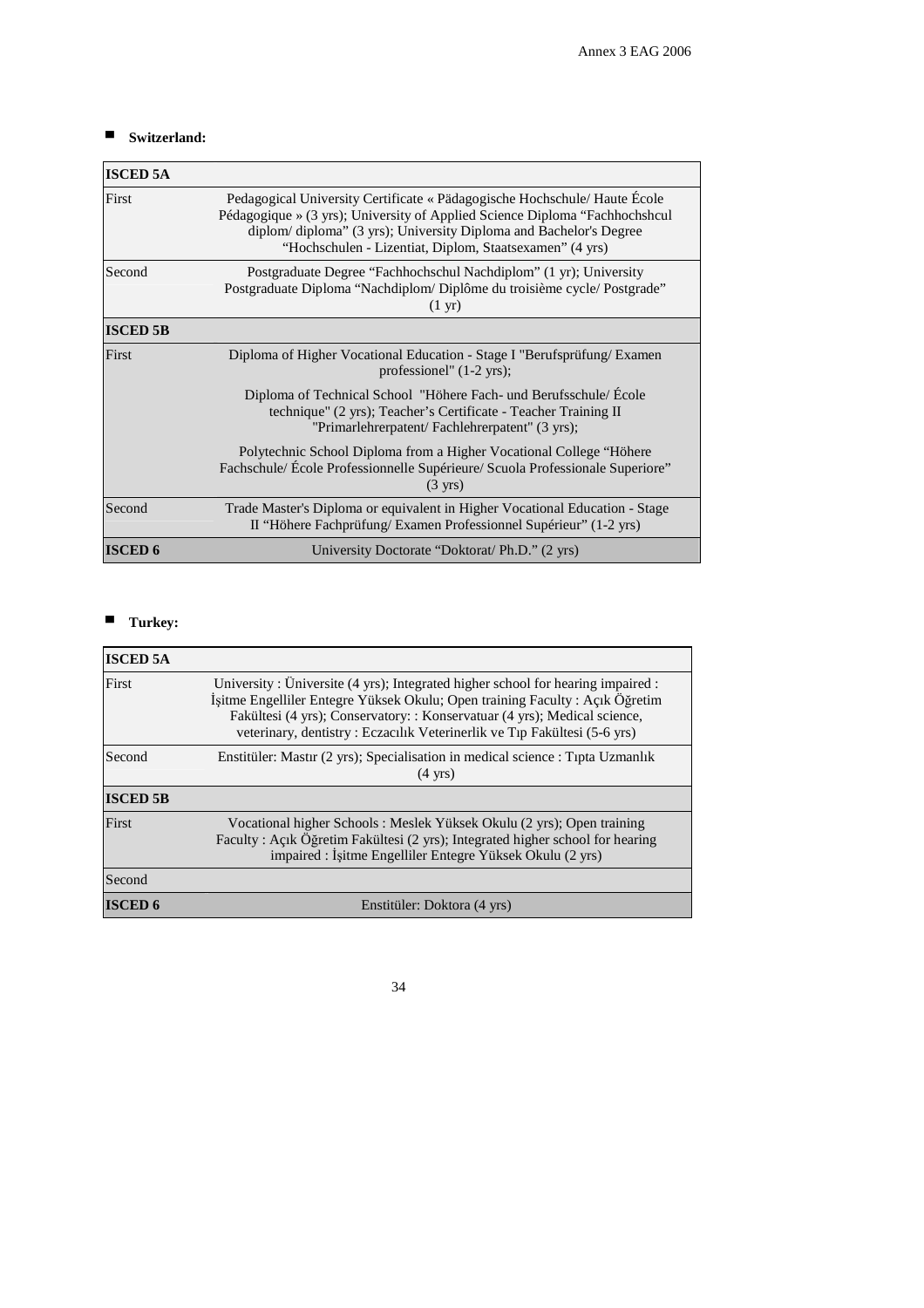### ■ The United Kingdom:

| <b>ISCED 5A</b> |                                                                                                                                                                                                                                                                |
|-----------------|----------------------------------------------------------------------------------------------------------------------------------------------------------------------------------------------------------------------------------------------------------------|
| First           | Bachelor's Degree "BA, BSc, etc" (3-4 yrs); Bachelor of Education "BEd"<br>$(4 \text{ yrs})$ ; Bachelor of Medicine "MB" $(5 \text{ yrs+})$                                                                                                                    |
| Second          | Master's Degree taught "MA, MSc, MBA, etc" (1 yr); "Postgraduate<br>Diploma/Certificate "PG Dip/PG Cert" (9m); Teaching Qualification -<br>Postgraduate Certificate in Education "PGCE" (1 yr); Master's Degree by<br>Research "Mphil, etc" $(2 \text{ yrs+})$ |
| <b>ISCED 5B</b> |                                                                                                                                                                                                                                                                |
| First           | Higher National Certificate "HNC" (1 yr); Diploma of Higher Education<br>"DipHE" (2 yrs); Higher National Diploma "HND" (2 yrs)                                                                                                                                |
| Second          | a                                                                                                                                                                                                                                                              |
| <b>ISCED 6</b>  | Doctor of Philosophy "Ph.D." $(3 \text{ yrs+})$                                                                                                                                                                                                                |

### ■ The United States:

| <b>ISCED 5A</b> |                                                                                                                                                                                                   |  |  |  |
|-----------------|---------------------------------------------------------------------------------------------------------------------------------------------------------------------------------------------------|--|--|--|
| First           | Bachelor's Degree Programme (4 yrs)                                                                                                                                                               |  |  |  |
| Second          | Master's degree programme (short) (1-2 yrs); Master's degree programme<br>$(long)$ (2-3 yrs); First Professional Degree Programme (3 yrs); 1st<br>Professional Degree Programme – Medical (4 yrs) |  |  |  |
| <b>ISCED 5B</b> |                                                                                                                                                                                                   |  |  |  |
| First           | Vocational Associate's Degree Programme (2 yrs)                                                                                                                                                   |  |  |  |
| Second          | a                                                                                                                                                                                                 |  |  |  |
| <b>ISCED 6</b>  | Doctorate (Ph.D. – Research) $(5 \text{ yrs})$                                                                                                                                                    |  |  |  |

*Note: Academic associate's degree programmes (2 yrs)* are not included as for international comparisons these degrees are regarded as "intermediate degrees". *Post-graduate certificate programmes (e.g. teaching) (1 yr)* are not included.

#### ■ **Table A3.2. Survival rates in tertiary education (2004)**

### ▀ **Notes on specific countries**

**Belgium (Flemish community):** The figures for social advancement education were left out, as well as the students in the Royal Military School, the Open University, the Protestant Theological Faculty, ... Due to these differences in coverage these data can not be compared with the other tables of the UOE data collection (for example ENRL, GRAD and ENTR).

Data refer only to the main enrolments in basic courses and initial teacher training courses ('hogescholen') and to the main enrolments in basic courses (universities)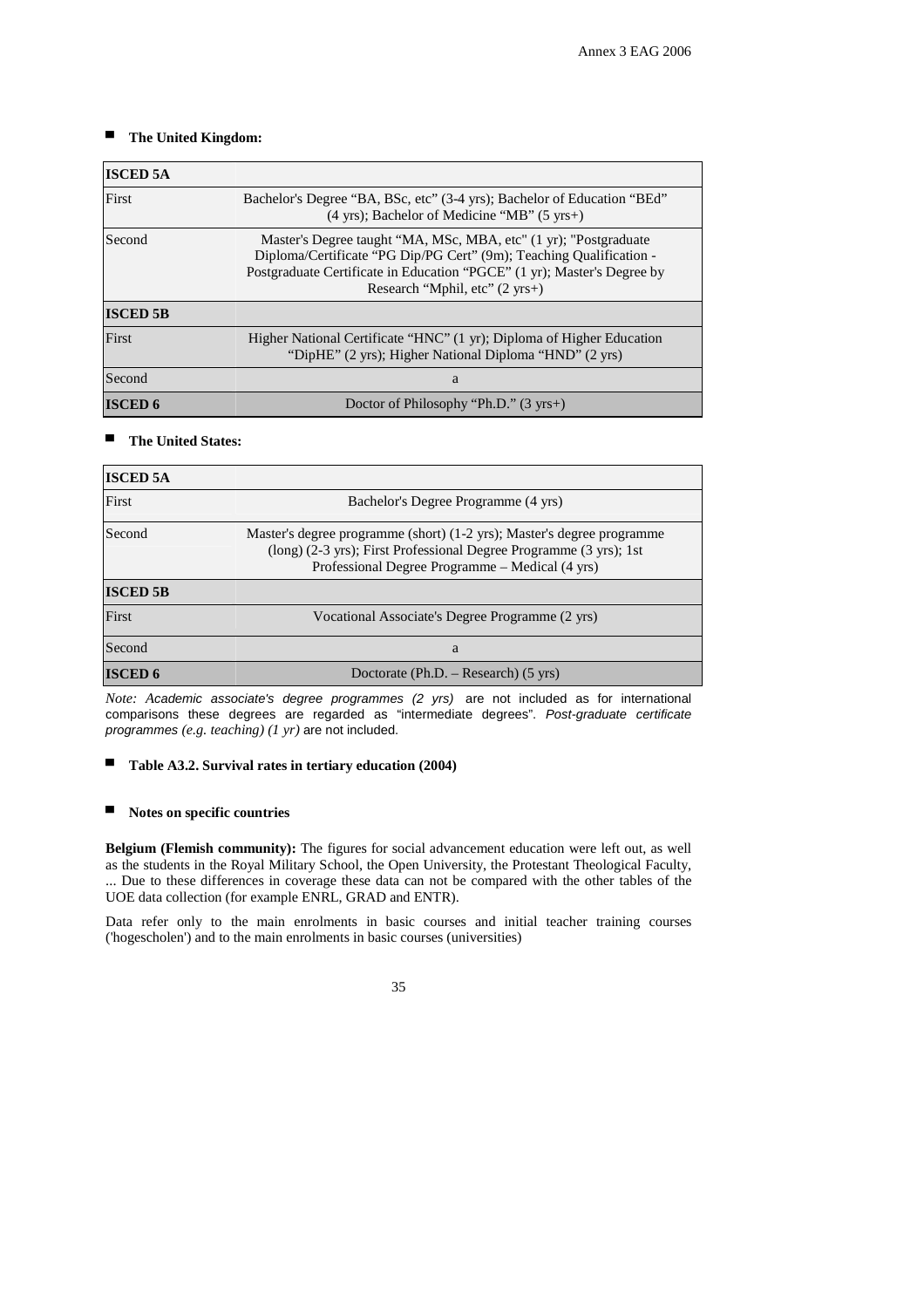Since individual records for the students in the Flemish Community are not available, we took into account the theoretical duration of the qualifications.

Entrants = students who are for the first time enrolled in higher education in the Flemish Community.

**France:** The survival rates presented in *Education at a Glance 2006* do not reflect overall successful completion rates in tertiary education or student re-orientation between ISCED levels 5A and 5B.

The cohort monitoring carried out in France takes into account both the entry programme and the graduation programme of students, therefore providing a precise estimate of students' successful completion in tertiary education. In the currently available calculation, the actual curriculum of graduates is not specified. In particular, as the graduates' entry programme is unknown, classification is based exclusively on their graduation programme, which might create a significant bias.

Consequently, as indicated by the table below (based on the French data collected from the panel sample), 79% of students entering ISCED 5A programmes will obtain a tertiary education degree, whereas 21% of them will merely complete the programme without graduating. The graduation rates for students entering tertiary-type B programmes are equivalent to a share of 79 % of students that will graduate. The data gathered from the panel sample also highlight the usual trend towards student reorientation between tertiary-type A and tertiary-type B levels, with a 14.5% share starting tertiary-type A programmes and then graduating from tertiary-type B programmes.

|                 | Entry | <b>ISCED</b><br>5A<br>Graduates | <b>ISCED</b><br>5В<br>Graduates | Total     |
|-----------------|-------|---------------------------------|---------------------------------|-----------|
|                 |       |                                 |                                 | Graduates |
| Entry           |       |                                 |                                 |           |
| <b>ISCED 5A</b> | 100.0 | 64.3                            | 14.5                            | 78.8      |
| <b>ISCED 5B</b> | 100.0 | 1.6                             | 77.5                            | 79.2      |
| Total           | 100.0 | 38.5                            | 40.5                            | 79.0      |

*Source: Panel sample.* 

**Greece**: As for ISCED 5A programme enrolments, the student status is lost only at the event of graduation and award of the respective diploma. Alternatively, by own assertion of the student (negligible). As a result, a significant number of non active students accumulate on the range of  $8+$ years of study and artificially increase the duration of tertiary studies. A new law is currently under study, which might reduce the duration of study at a predefined number of years.

As for ISCED 5B programme enrolments, the student status is lost either at the event of graduation and award of the respective diploma, or past 2 consecutive/3 random semesters without renewal of enrolment. Alternatively, by own assertion of the student (negligible).

**Iceland:** With changes that have taken place in the tertiary education system in Iceland, many students and programmes have been transferred from ISCED 5B to 5A.

The number of tertiary students has also increased considerably, so the cross section cohort method proposed to survey university survival rates in the UOE 2005 data collection is not the best method to use. Instead the true cohort method with data from the Statistics Iceland Student Register and Register of Examination has been used.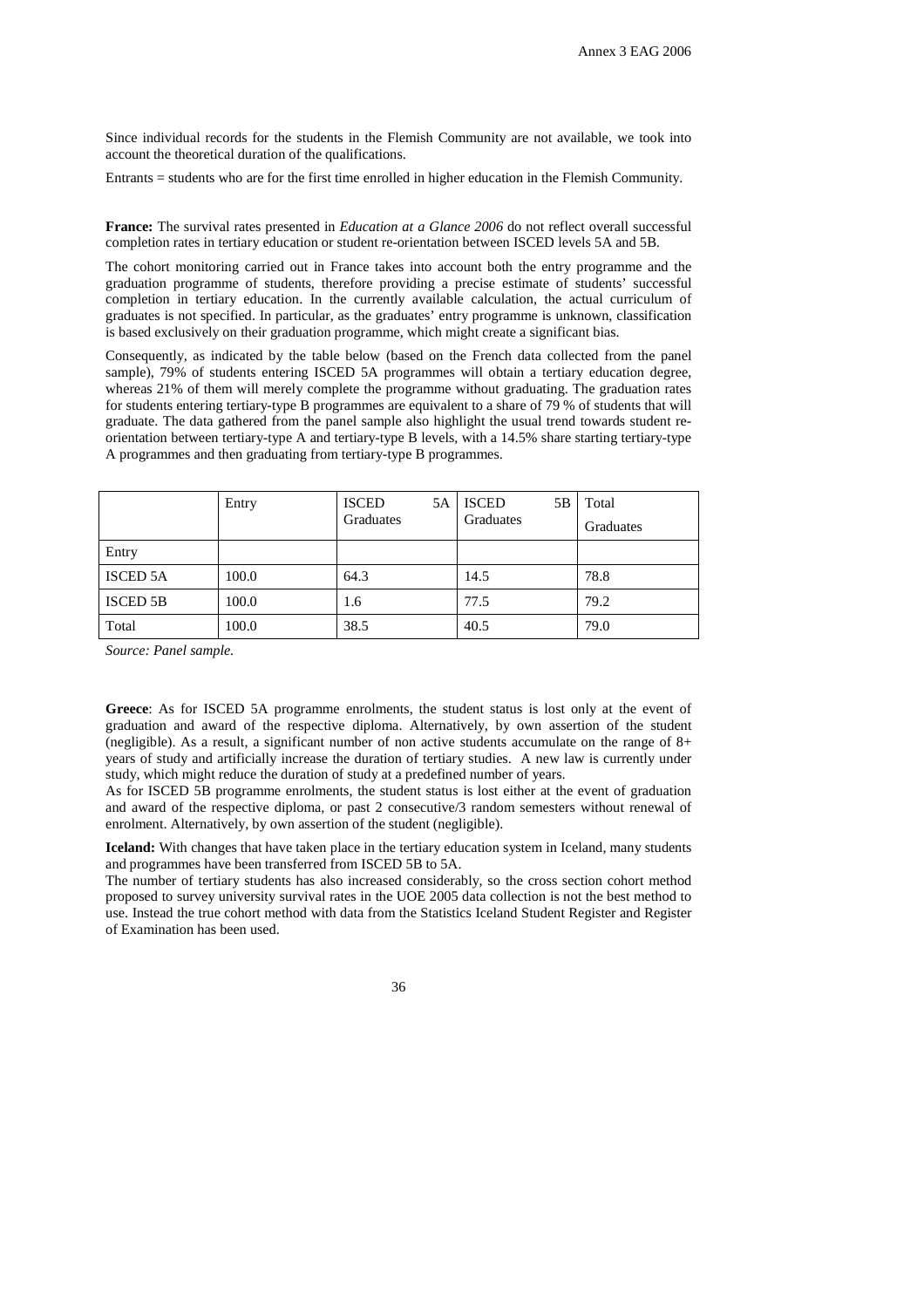A rate of 69% has been calculated for tertiary education as a whole. Each graduate is counted once even if he graduates both from 5A and 5B. It is not possible to give a separate survival rate for ISCED 6 because in 1994 there was only one student at ISCED 6 in Iceland.

|             | Entrants<br>in | All graduations<br>1995-2004 |      |      | Not<br>graduated |
|-------------|----------------|------------------------------|------|------|------------------|
|             | 1994           | Total<br>5A<br>5Β            |      |      |                  |
| 5A          | 1610           | 1082<br>1062<br>20           |      |      | 528              |
| % of total  | 100            | 67.2<br>1.2<br>66.0          |      |      | 32.8             |
| 5B          | 546            | 68                           | 345  | 413  | 133              |
| % of total  | 100            | 12.5                         | 63.2 | 75.6 | 24.4             |
| All ISCED 5 | 1959           |                              |      | 1351 | 608              |
| % of total  | 100            |                              |      | 69.0 | 31.0             |

**Table 1: University survival rate in Iceland using the true cohort method** 

*Source :* Statistics Iceland.

The total for ISCED 5 for entrants, graduates and not graduated is not the sum of ISCED 5A and 5B. Some new entrants into tertiary-type A had previously entered into tertiary-type B programmes and are therefore not new entrants into tertiary education. Some new entrants into tertiary-type B had previously entered into tertiary-type A programmes and are therefore not new entrants into tertiary education.

Some graduates have graduated from both tertiary-type A and B programmes but they are only counted once in the graduate data. Graduates for 5A and 5B in for ISCED 5 could not be filled in, otherwise there would have been double- counting of graduates.

**Italy**: The table takes into account the number of graduates divided by the number of new entrants in the typical year of entrance by the duration of the programme. With regard to ISCED 5 level, due to the instability and to the recent reform of the Italian tertiary system the typical year of entrance by the duration of the programme is very difficult to assess. For example, in the last years a lot of students entered in programmes with duration 5 and graduated in programmes with duration 3. Hence, this indicator can not be calculated for Italy.

**Switzerland**: The calculation of the OECD survival rate depends on a relative stable student population. This means that the entrant cohort and the graduate cohort are composed by the same population. "The methodology is therefore sensitive to the validity of data. In a system which is expanding or diminishing heavily and where the students do not follow the typical pathways and durations and where there are many changes between the programme categories from entrance to graduation the results may be less reliable" (Doc. ESTAT/F4/2006-ETS-06- EN).

In 1998 the transformation of selected Higher Vocational Schools and Colleges, especially Colleges of Engineering and Colleges of Economics and Administration (formerly ISCED 5B) into Universities of Applied Sciences (newly ISCED 5A) took place. Due to this reform process, entrance and graduate population changed in Switzerland from 1998 to 2003.

Nevertheless, national survival and drop out rates in the higher education system for ISCED 5A (3 to 5 years) and ISCED 5A (5 to 6 years) can be calculated from a longitudinal analysis of an individual student cohort (with a personal identification number for each student). The calculation is carried out according to the national classification of the different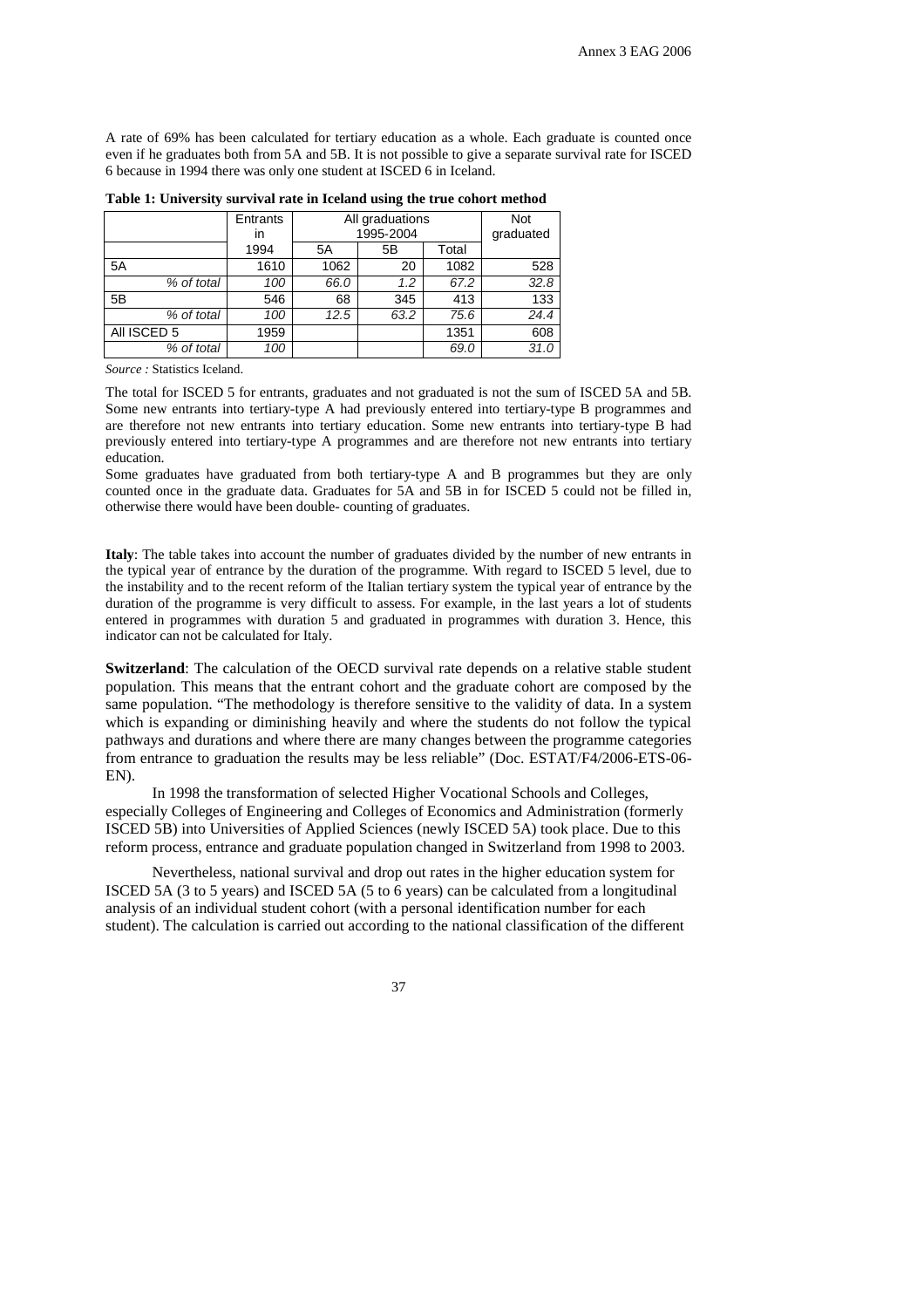| <b>ISCED 5A</b>                  |                                                                                 |     |     |     |    |  |  |
|----------------------------------|---------------------------------------------------------------------------------|-----|-----|-----|----|--|--|
|                                  | 1st and 2nd<br>degree                                                           |     |     |     |    |  |  |
|                                  | More than 6<br>3 to less than 5<br>5 to 6 years**<br>Total<br>$years*$<br>years |     |     |     |    |  |  |
| Survival rates                   | Im                                                                              | 72% | 68% | Im  | m  |  |  |
| Drop out                         | Im                                                                              | 24% | 28% | lm  | m  |  |  |
| Remaining in the $\ln$<br>system |                                                                                 | 4%  | 4%  | lm. | Im |  |  |

types of higher educational institutions. It does not exist data for ISCED 6 and ISCED 5B actually.

*\* Student cohort 1999: only students in universities of applied science and most pedagogical universities;* 

*\*\* Student cohort 1994: only students in universities and colleges of advanced technology.* 

The criterion is the successful completion of the study programmes by obtaining a first degree.

*Survived:* students of the entrance cohort which have successfully obtained a first degree in higher education after 5 or 10 year respectively.

*Drop out:* students which are not longer enrolled in the specific type of higher education without obtaining a degree after 5 or 10 years respectively.

*Remaining in the system:* students of the entrance cohort, which are after 5 or 10 years respectively, still enrolled in the study programmes and haven't so far completed their studies. In this group, it is still possible that the students are obtaining a degree, but it might be also possible that some student will drop out without the successful completion.

### *Data and calculation methods:*

The entrance cohort is composed of students who enrolled for the first time at a specific type of higher education at the ISCED 5A level, independently whether they had been already enrolled in another type of higher education institution:

- o For the universities of applied science and most pedagogical universities (ISCED 5A programmes with 3 to 5 years duration), the survival rate is calculated five years after the student entrance (most recent entrance cohort 1999);
- o For the universities and colleges of advanced technology (ISCED 5A programmes with 5 to 6 years), the rate is calculated 10 years after the entrance (most recent entrance cohort 1994).

The criteria for the 5 and 10 year period respectively is the proportion of students which still remaining in the system after a certain time period. This proportion has to be less than 5% of the entrance cohort. For the ISCED 5A 3 to 5 year programmes this is the case after 5 years and for the ISCED 5A 5 to 6 year programmes this is the case after 10 years.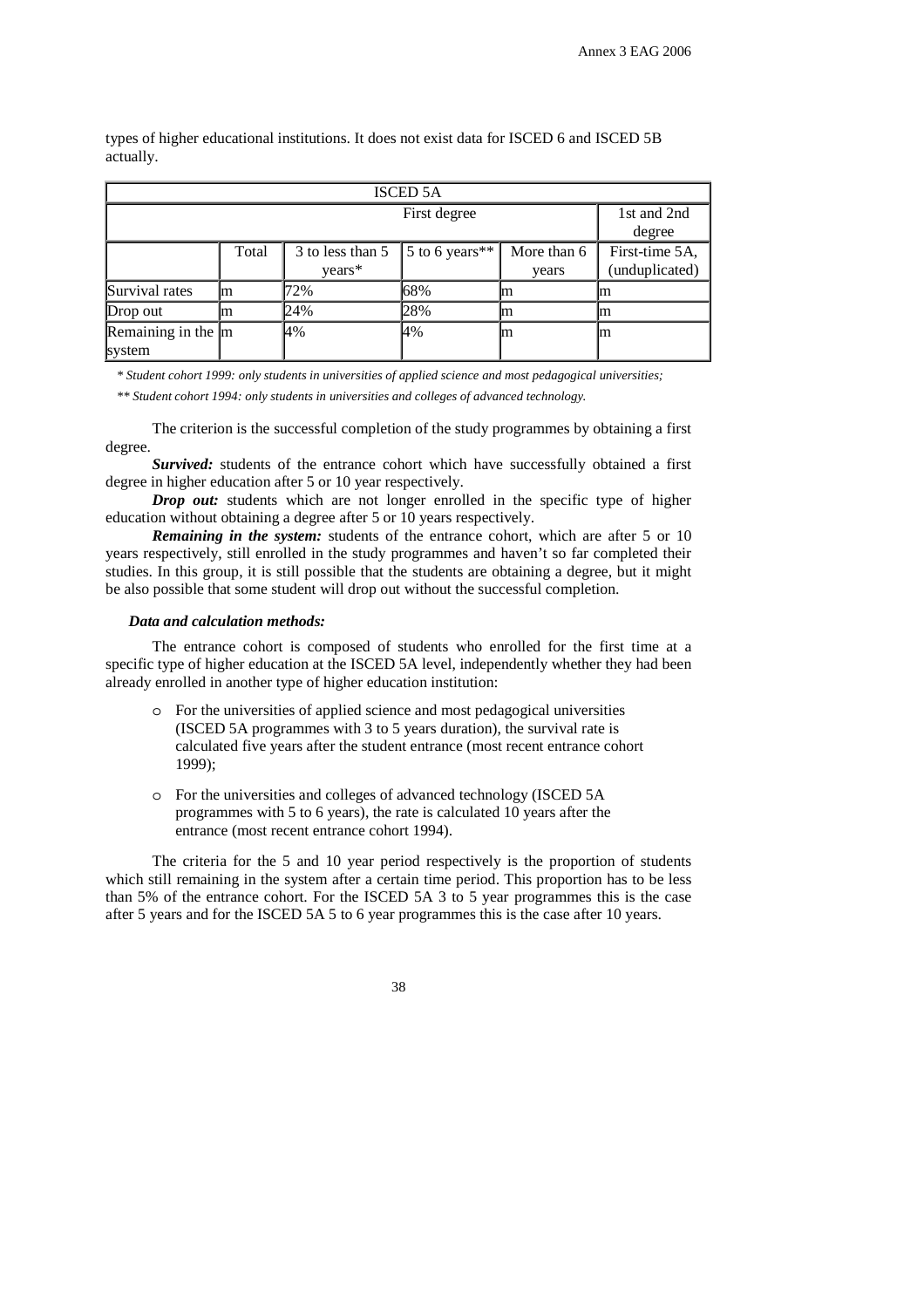The definition and the different cohorts do not allow the calculation of a total of the two programmes types («3 to less than 5 years» and «5 to 6 years»). Foreign students with prior education outside Switzerland are excluded from the student cohort according to data restrictions.

| ISCED 5A (3 to 5 years)<br>Entrance cohort 1999 |         | Cohort | Graduates<br>of the<br>cohort<br>(survival)<br>rate) | of the<br>cohort | <b>Students</b><br>Drop outs remaining<br>in the<br>system of<br>the cohort | Total |
|-------------------------------------------------|---------|--------|------------------------------------------------------|------------------|-----------------------------------------------------------------------------|-------|
| Total                                           | percent |        | 71.76                                                | 24.14            | 4.11                                                                        | 100   |
|                                                 | number  | 6401   | 4593                                                 | 1545             | 263                                                                         | 6401  |
| ISCED 5A (5 to 6 years)<br>Entrance cohort 1994 |         |        |                                                      |                  |                                                                             |       |
| Total                                           | percent |        | 67.9                                                 | 27.81            | 4.3                                                                         | 100   |
|                                                 | number  | 11440  | 7767                                                 | 3181             | 492                                                                         | 11440 |

### **Tables A3.3. Tertiary graduates by field of education, and A3.4. Percentage of tertiary qualifications awarded to females**

Please see notes of table A3.1.

### *Classification*

Tertiary graduates who receive their qualification in the reference year are classified by fields of education based on their subject of specialisation. These figures cover graduates from all tertiary degrees reported in Table A3.1. The 25 fields of education used in the UOE data collection instruments follow the revised ISCED classification by field of education. The same classification by field of education is used for all levels of education. For definitions and instructions refer to the ISCED Classification (UNESCO, 1997). The classification is in accordance with the fields of training defined in the *Fields of Training – Manual* (EUROSTAT, 1999).

#### Notes on specific countries:

**Hungary:** This table is based on graduations rather than graduates. In Education, students often graduate in two subjects, which means that the double counting causes the increase. Before, these students were weighted 0.5 in each subject. Increase in the field of Health and Welfare is due to a tertiary-type 5B programme which attracts primarily women.

**Sweden**: There are few students and only five kinds of degrees defined as "second degree" in the Swedish tertiary-type A education system, four of which are dominated by female students.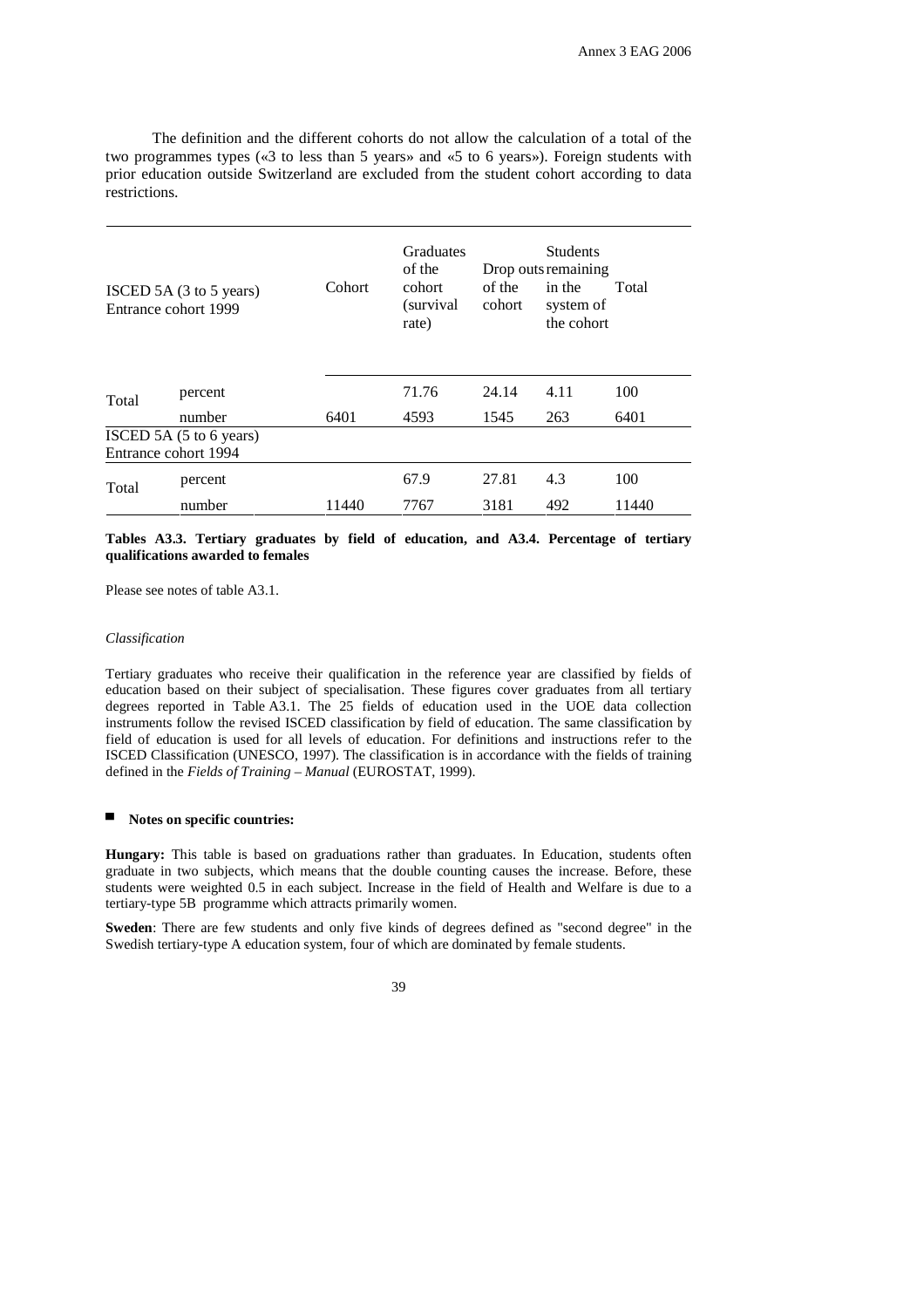### Table A3.5. Sciences graduates, by gender

Please see notes of tables A3.1, A3.3 and A3.4.

The labour force data used are taken from the OECD Labour Force database, compiled from National Labour Force Surveys and European Labour Force Surveys.

### **INDICATORS A4-A7: PISA and TIMSS**

For any needed information, please refer to the website from PISA (www.pisa.oecd.org) and TIMSS (www.timss.org).

### **INDICATOR A8: Labour force participation by level of educational attainment**

▀ **Table A8.1a, A8.1b (web), A8.2a, A8.2b (web), A.8.3a, A8.3.b (web), A8.3.c (web), A8.4a A8.4.b (web), A8.4.c (web).** 

### *Methodology*

Data on population and educational attainment are taken from OECD and EUROSTAT databases, which are compiled from National Labour Force Surveys.

For sources and classification programmes, please see notes of table A1.1a.

### *Definitions*

The labour force participation rate for a particular age group is equal to the percentage of individuals in the population of the same age group who are either employed or unemployed, as defined according to the guidelines of the International Labour Office (ILO). The employment rates used for this indicator are calculated in the same way but for the employed only.

The unemployed are defined as individuals who are without work, actively seeking employment and currently available to start work. The employed are defined as those who during the survey reference week: i) work for pay (employees) or profit (self-employed and unpaid family workers) for at least one hour, or ii) have a job but are temporarily not at work (through injury, illness, holiday, strike or lockout, educational or training leave, maternity or parental leave, etc.) and have a formal attachment to their job.

▀ **Table A.8.3a, A8.3.b (web), A8.3.c (web)** 

### General notes

Historical data on educational attainment are only available for the three major levels of education:

Less than upper secondary education -- 0/1/2 (ISCED97 equivalent levels)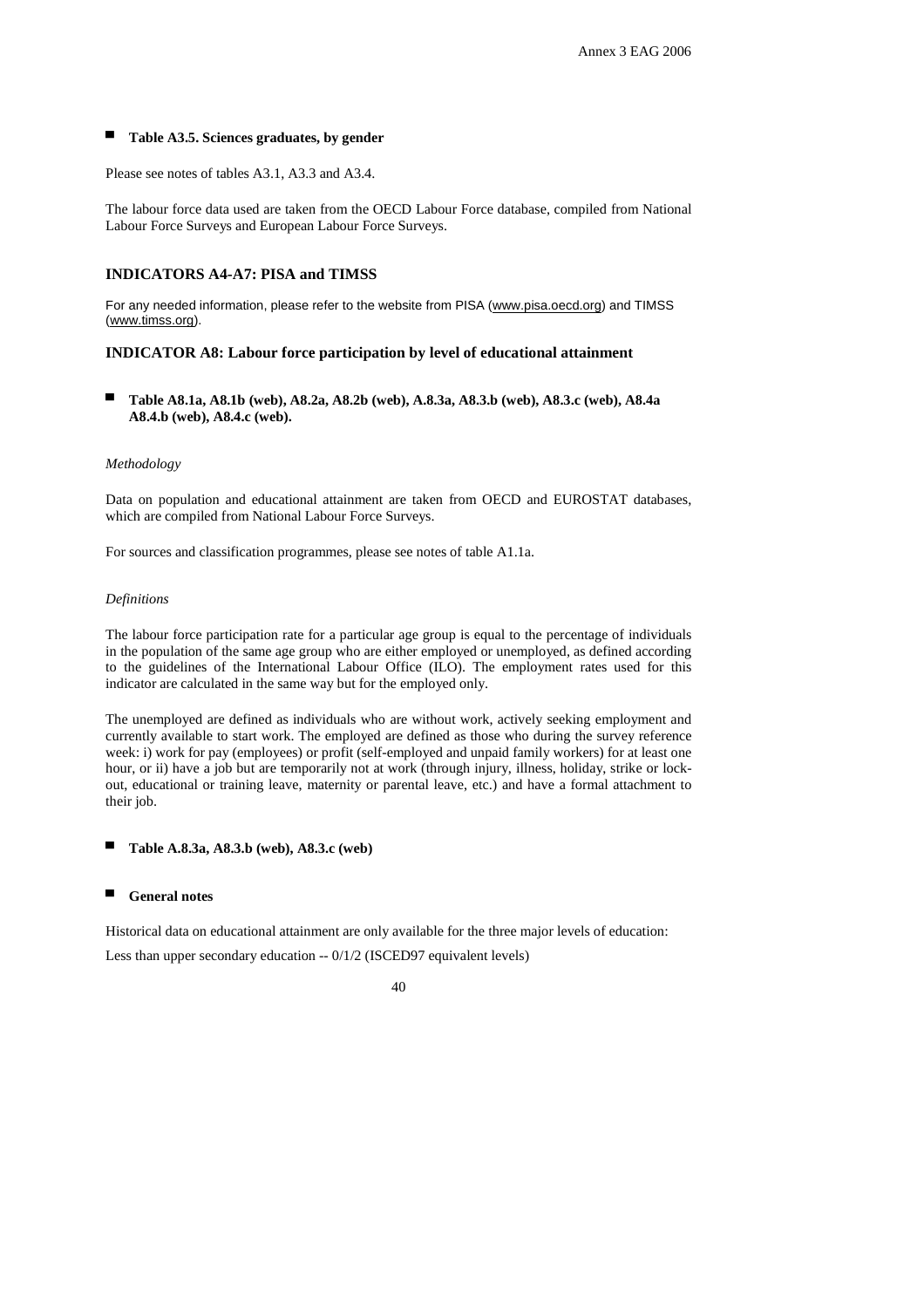Upper secondary and Post-secondary education -- 3/4 (ISCED97 equivalent levels)

Tertiary non-university and university -- 5/6 (5A/5B/6 ISCED97 equivalent levels)

Before 1997, educational attainment levels were coded according to international mapping ISCED 76. The ISCED 76 levels have been allocated to ISCED97 levels.

*Sources* 

National Labour Force Surveys except for Belgium (1997-1999), Denmark (1998-2001); Luxembourg (1998-2001) and the Netherlands (1998-1999) for which data come from European Labour Force Survey.

#### Notes on specific countries:

**Austria:** Break in time series between 2003 and 2004 due to changes in methodology**.** 

**Czech Republic:** from 1994 to 1996, distributions are adjusted considering the 1997 distribution.

**Denmark:** There is a break in the time series between 1994 and 1995. There has been a revision of the Danish ISCED97 implementation. The revision is due to reforms of the education system. As a result of these reforms most medium-cycle higher education programmes (with a duration of at least 3 years) have been moved from ISCED 5B to ISCED 5A. Furthermore, the majority of short-cycle higher education programmes are now classified as ISCED 5B. The ISCED mapping has been revised.

**Ireland:** Data provided for the period 1999-2002 are revised figures.

**Portugal:** From 1991 to 1996, the distribution of the "unknown" category has been adjusted on the basis of the known distribution.

**Sweden:** There is a break in the time series between 2000 and 2001. This is a result of new data sources and improved information about immigrants.

| Switzerl<br><b>1.</b> Please refer to the note in A1 regarding changes in methodology relating $\cdot$<br>$200^{\circ}$ |  |
|-------------------------------------------------------------------------------------------------------------------------|--|
| New manning was introduced in 2001.<br>data submission.                                                                 |  |
|                                                                                                                         |  |

**United States:** For 1991, the distribution is adjusted on the basis of the 1992 distribution.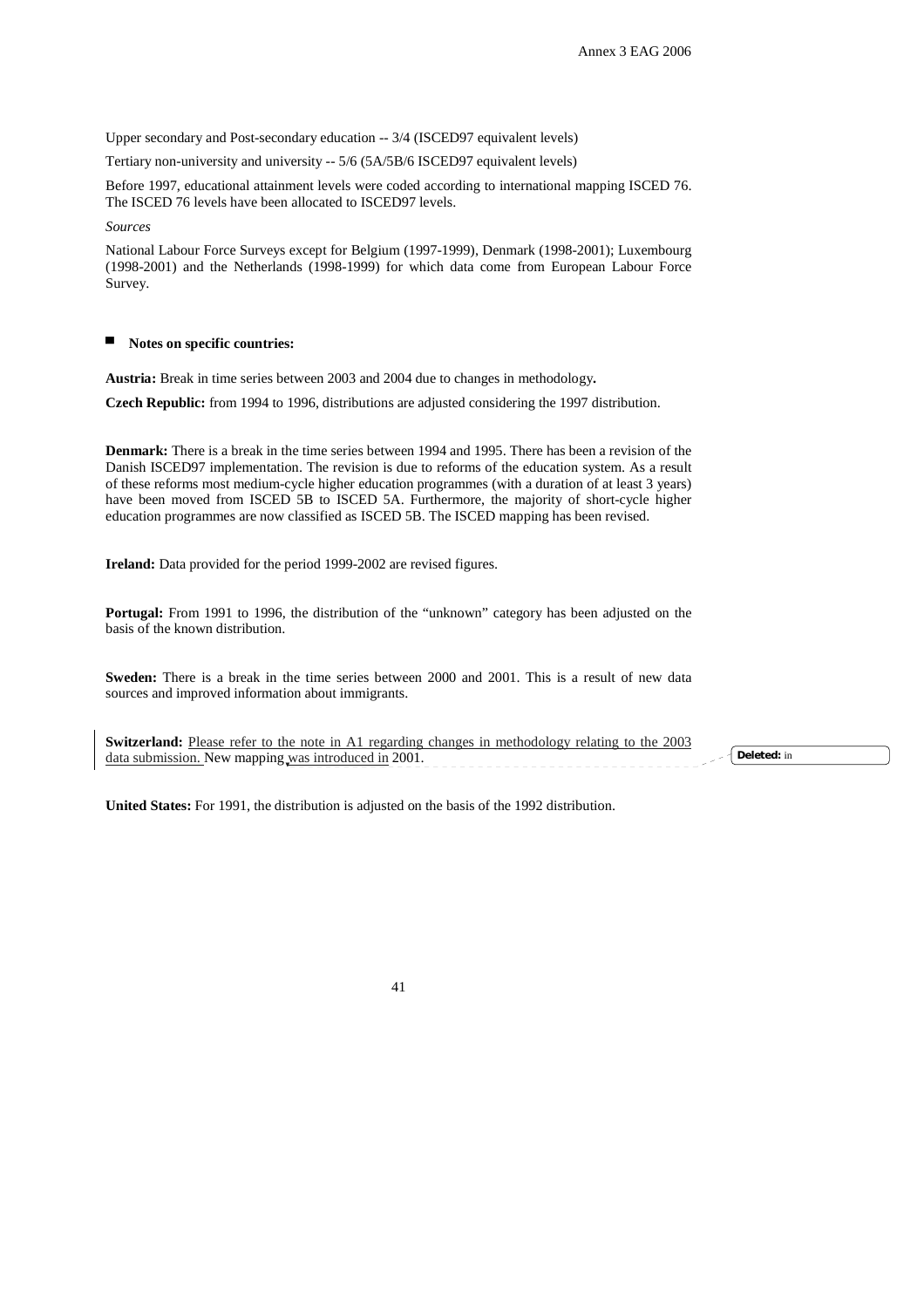### **INDICATOR A9: The returns to education: Education and earnings**

### ▀ **Tables A9.1a, A9.1b, A9.2a (web), A9.2b (web), A9.2c (web), A9.3 (web), A9.4a, A9.4b, A9.4c**

#### *Methods and definitions*

The total (M+F) average is NOT the simple average of the Male and Female figures, but rather the average based on earnings of the total population. This overall average weights the average figure separately calculated for men and for women by the share of men and women at different levels of attainments ((and therefore of earnings).

#### ▀ **Notes on specific countries**

Earnings data for the Czech Republic, Hungary, Luxembourg and Poland exclude part time work. Moreover earnings data for Hungary, Luxembourg and Poland exclude part year or seasonal employment.

Earnings are considered before income tax except for Belgium and Korea where data are after income tax.

The length of the reference period is one week for Australia, New Zealand and United Kingdom; one month for Belgium, France, Hungary, Ireland, Germany, and Portugal; the calendar year for Canada, Czech Republic, Denmark, Finland, Italy, Luxembourg, Netherlands, Norway, Spain and Sweden; and other 12-month period for Korea, Switzerland and United States.

Original earnings data are expressed in national currencies.

**United Kingdom:** Previously the earnings for women over the pension age (60+) were derived from women aged 55 to 59, however earnings are collected for women over 60 who are in employment so these figures have been input here. Moreover, previously the category "unknowns" were apportioned to education levels and this change in the methodology caused a significant change over a two year period comparison for table A9.1.

### *Sources*

| Australia                     | : Survey of Education and Training.                     |
|-------------------------------|---------------------------------------------------------|
| Belgium                       | : Labour Force Survey.                                  |
| Canada                        | : Survey of Labour and Income Dynamics (SLID).          |
| Czech Republic : Microcensus. |                                                         |
| Denmark                       | $: a)$ Income register (end of 2001);                   |
|                               | b) Register of educational attainment (October 2001).   |
| Finland                       | : The Register-based Employment Statistics.             |
| France                        | : French life force survey.                             |
| Germany                       | : German socioeconomic panel study (GSOEP).             |
| Hungary                       | : Individual Salary and Earnings of Employees.          |
| Ireland                       | : Living in Ireland Survey.                             |
| Italy                         | : Bank of Italy Survey on Household Incomes and Wealth. |
| Korea                         | : Survey on wage structure.                             |
| Luxembourg                    | : Structure of earnings survey (every four years).      |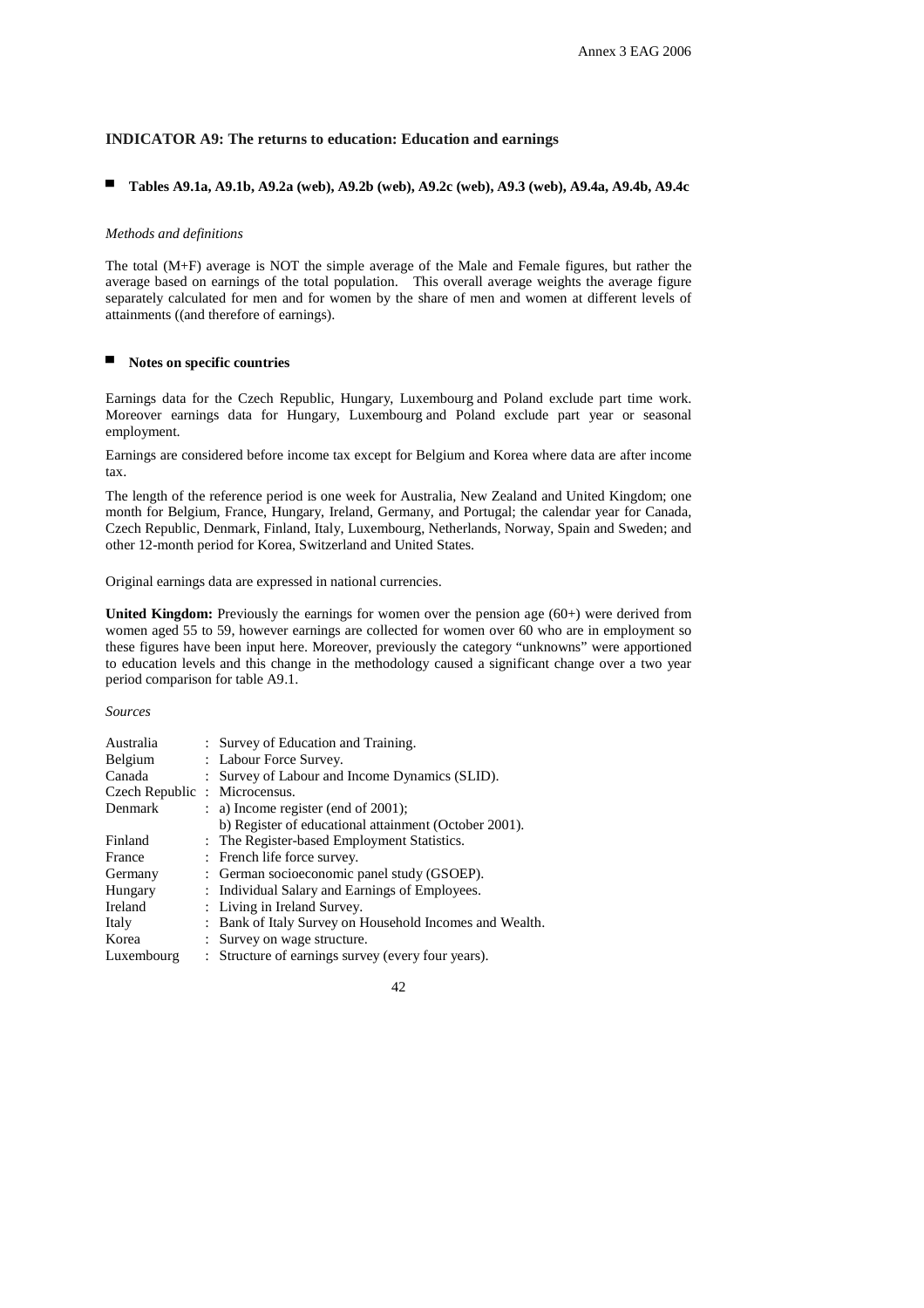|                      | : Structure of Earnings Survey.               |
|----------------------|-----------------------------------------------|
|                      | : Labour Market Statistics.                   |
|                      | : Income Statistics for Persons and Families. |
|                      | : List of Personnel.                          |
|                      | : European Household Panel, Eight wave.       |
|                      | : National income register.                   |
|                      | : Labour Force Survey.                        |
|                      | United Kingdom: Labour Force Survey.          |
| <b>United States</b> | : 2003 March Current Population Survey.       |
|                      |                                               |

### ■ **Tables A9.5 to A9.8**

*Methodology* 

### **I. Introduction**

The rate of return represents a measure of the economic benefits obtained, over an individual's working life, relative to the cost of obtaining higher levels of education. Rates of return can be measured from either the individual's or society's point of view. Private rates of return measure the future net economic payoff to an individual investing in obtaining a higher level of education. Public rates of return measure the net fiscal benefits to society of an individual obtaining a higher level of education. The formulae for calculating both types of return are the same, although the costs and benefits included differ between the two.

### **II. Technical definition of the Internal Rate of Return (IRR)**

The internal rate of return (IRR) calculation is based on the actuarial method of calculating *net present value* (NPV*)* over time of making an investment relative to the benefits that the investment produces*.*  NPV is a traditional criterion for making investment choices, in that provides an estimate of the future value of investments in terms of their economic benefits, after accounting for the costs of the investments. NPV is calculated as follows:

NPV is calculated as follows:

$$
NPV = -\sum_{t=0}^{d-1} C_t / (1+i)^t + \sum_{t=d}^{64-a-d} B_t / (1+i)^t
$$

where:

Ct = costs at period t ( $t \in 0$ , d-1)

Bt = benefits at period t ( $t \in d$ , 64-a-d)

 $i =$  the discount rate at which future costs and benefits are valued in the present

 $d =$  the duration of studies (in years)

$$
43 \\
$$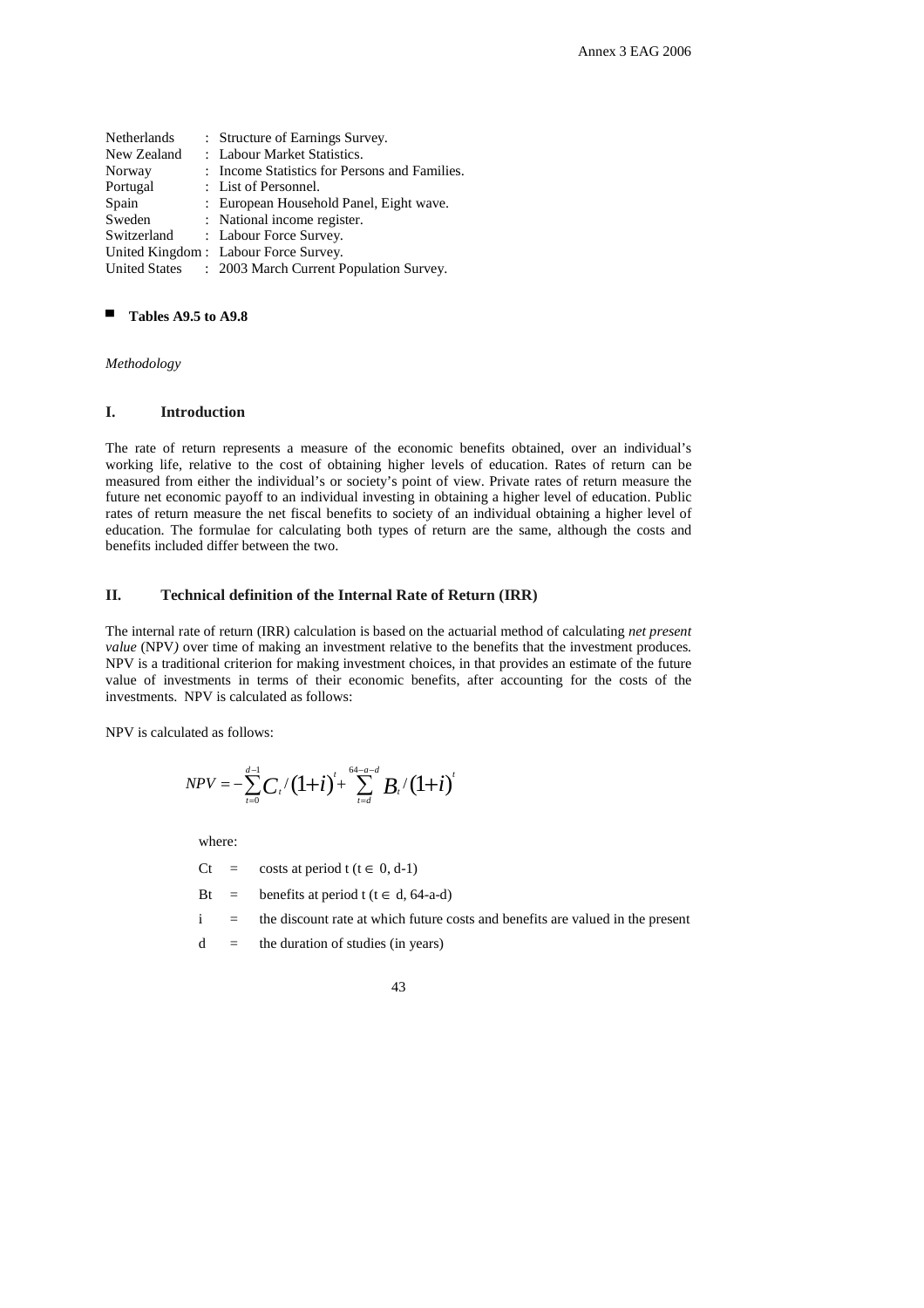- $a = a$ ge at the beginning of education/training
- 64 = age at the last year of activity in the labour market.

The IRR is the discount rate at which NPV=0. Given a stream of assumed costs and benefits over time, the IRR represents the rate of return on investment expressed as an interest rate (i) that a given investment produces in terms of assumed benefits. In project evaluation, a key criterion for project approval is to accept the project if the IRR is greater than the (opportunity) cost of capital that could be used in alternative investments (*e.g.* building facilities).

### **III. The composition of costs and benefits**

The cost elements are the following:

1. Forgone earnings

Foregone earnings are the value of earnings that would have been obtained if the individual had worked, at the lower level of education, instead of making the investment in education.

2. Training costs

Three forms of educational expenditure are taken into account in the analysis:

- Public expenditures on education (for infrastructure, teachers' wages, as well as subsidies, etc.).
- Private expenditures (tuition, other fees, etc.).
- 3. Additional tax payments resulting from an education-induced increase in taxable income.

These costs can be grouped as follows:

Private costs:

Foregone earnings + direct private expenditures + increased future taxes

Public costs:

Lost tax receipts during the training + public expenditures

In the calculation of private rates of return, private costs are included; and in the calculation of public rates of return, public costs are included.

The benefits associated with the individual's decision to invest in training are the following:

1. Increased earnings levels arising from a higher level of education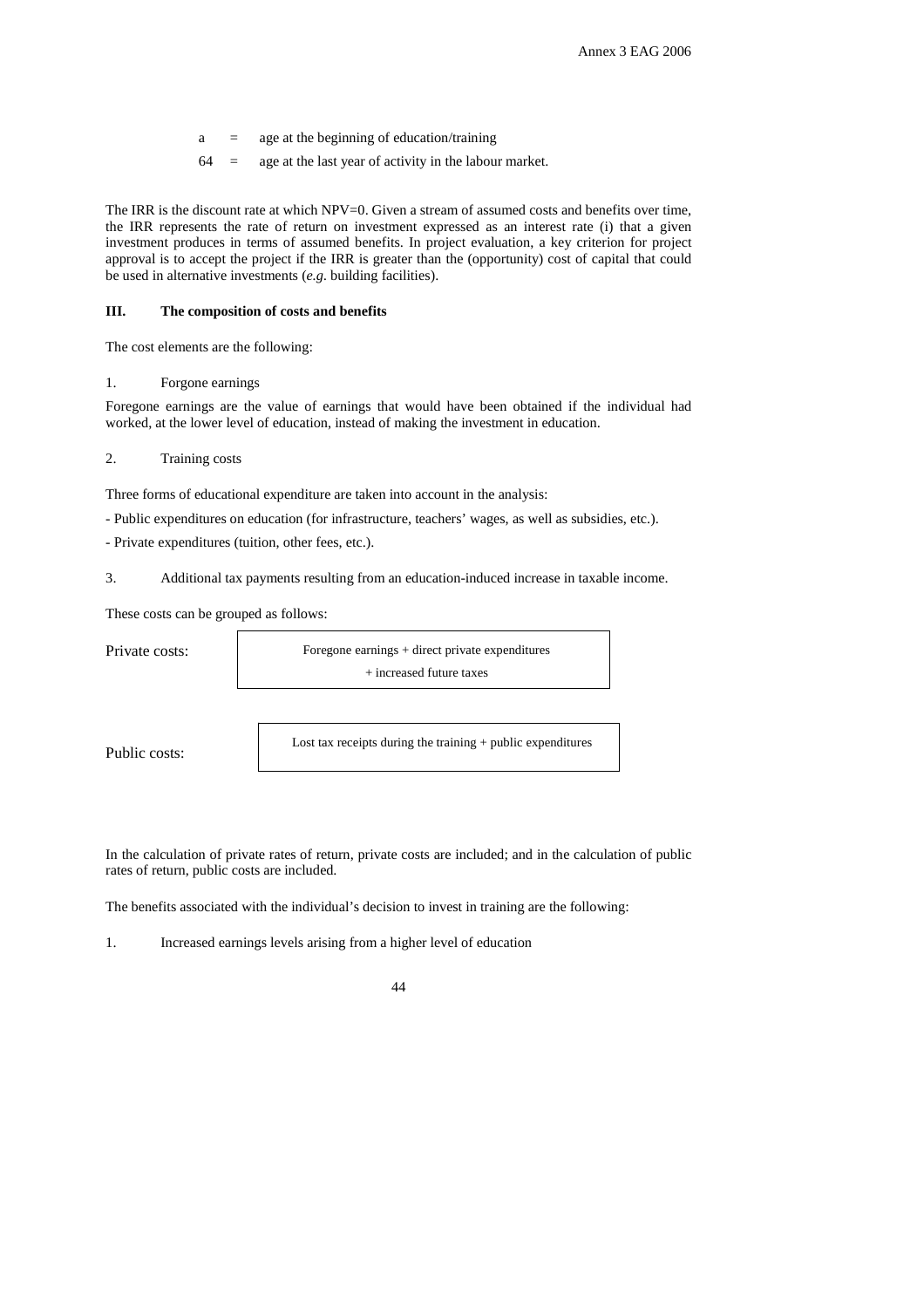- 2. A higher probability of being employed associated with higher education.
- 3. For the public sector, additional tax receipts.

These can be grouped as follows:

| Private benefits: | Increases in earnings+ higher probability of being employed |  |  |
|-------------------|-------------------------------------------------------------|--|--|
| Public benefits:  | Additional tax receipts                                     |  |  |

In calculating the private rates of return, private benefits are included. In calculating the public rates of return, public benefits are included.

### **IV. Data and model assumptions**

This model calculates IRR from the point of view of the individual and society.

*Data:* 

1. Earnings correspond to an annual reference period in Canada, the Czech Republic, Denmark, Finland, Ireland, Italy, Korea, Luxembourg, Norway, Spain, Sweden and the United States. Earnings have a weekly reference period in Australia, New Zealand and the United Kingdom, and a monthly reference period in Belgium, France, Germany, Hungary, Poland and Switzerland. Data on earnings are before income tax, while earnings for Belgium and Korea are net of income tax. Data on earnings for individuals in part-time work are excluded for the Czech Republic, Hungary, Luxembourg and Poland, while data on part-year earnings are excluded for Hungary, Luxembourg and Poland. The source of these data is Statistics Sweden.

2. Lifetime earnings streams are estimated from cross-section data. The average annual earnings for each age group were assigned to the midpoint of the interval. Between 2 midpoints, earnings have been adjusted to fit a straight line using the method of least squares, along a linear trend. In cross-section data, earnings differentials between age cohorts reflect accumulated work experience, additional training investments made on the job and technological change. Earnings are likely to increase over time, so labour productivity in the business sector is used as the basis for making earnings projections. This approach is in line with the acknowledged link between earnings increases and productivity increases in the economy as a whole (as shown by a relatively stable functional distribution of income, i.e. between the capital and labour shares)